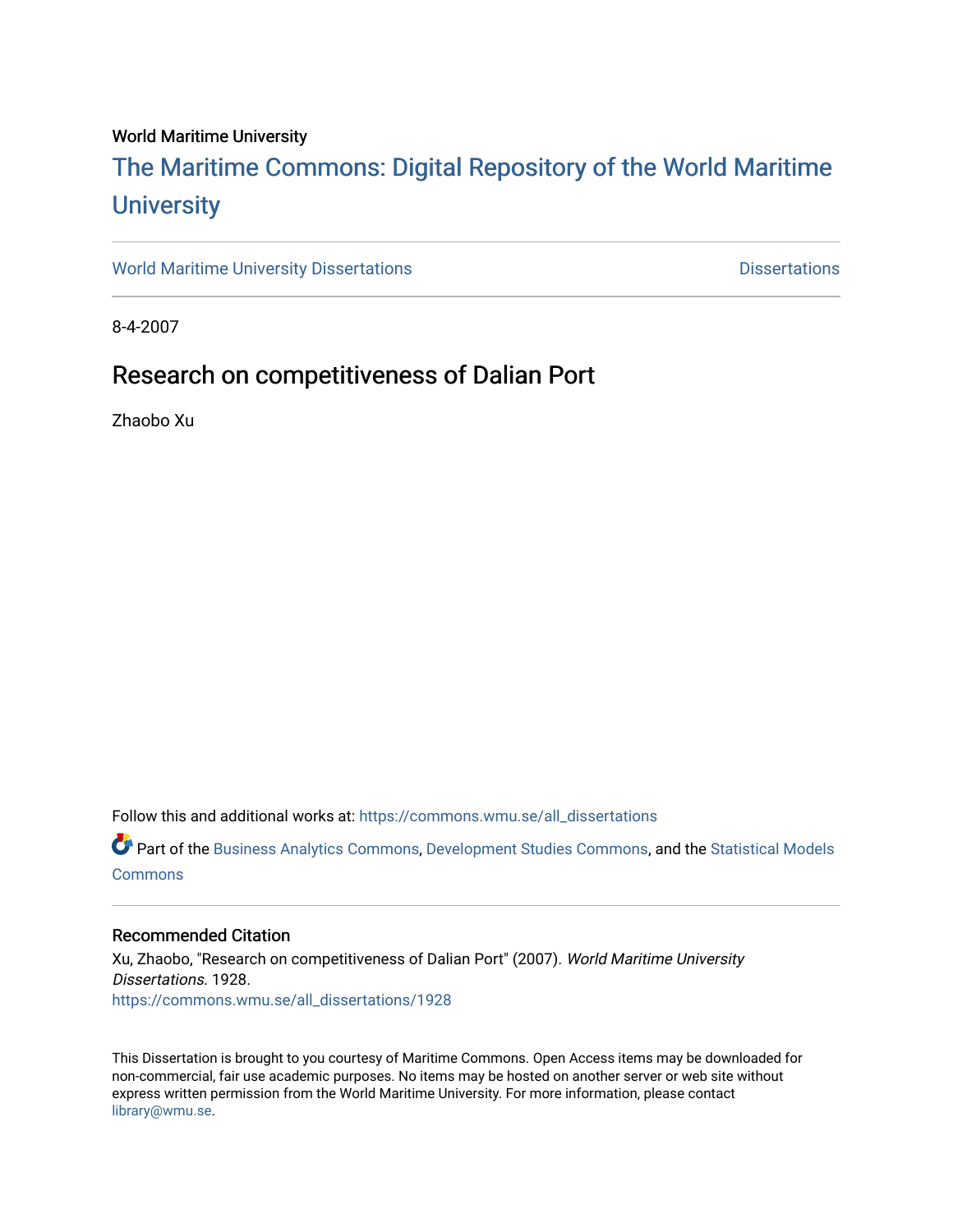

## **WORLD MARITIME UNIVERSITY**

Shanghai, China

# **Research on Competitiveness of Dalian Port**

By

**Xu Zhaobo** 

**China** 

A research paper submitted to the World Maritime University in partial fulfillment of the requirements for the award of the degree of

# **MASTER OF SCIENCE**

## **(INTERNATIONAL TRANSPORT AND LOGISTICS)**

2007

Copyright Xu Zhaobo, 2007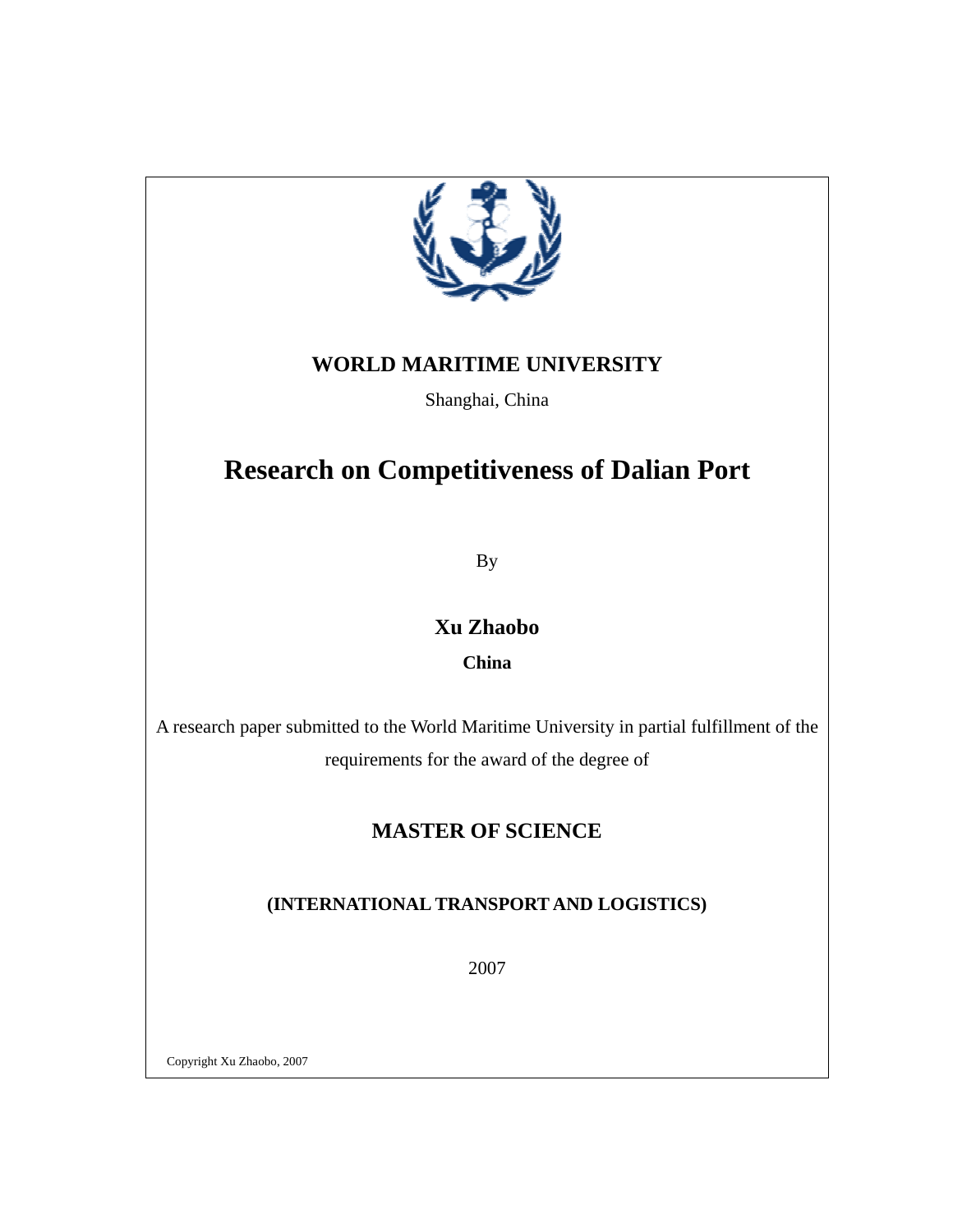# DECLARATION

I certify that all the material in this research paper that is not my own work has been identified, and that no material is included for which a degree has previously been conferred on me.

The contents of this research paper reflect my own personal views, and are not necessarily endorsed by the University.

-------------------------------------(Xu Zhaobo) ....................................

## **Supervised by**

Professor Sha Mei Shanghai Maritime University

**Assessor**  Professor Detlef Nielsen World Maritime University

**Co-Assessor**  Professor Wang Xuefeng Shanghai Maritime University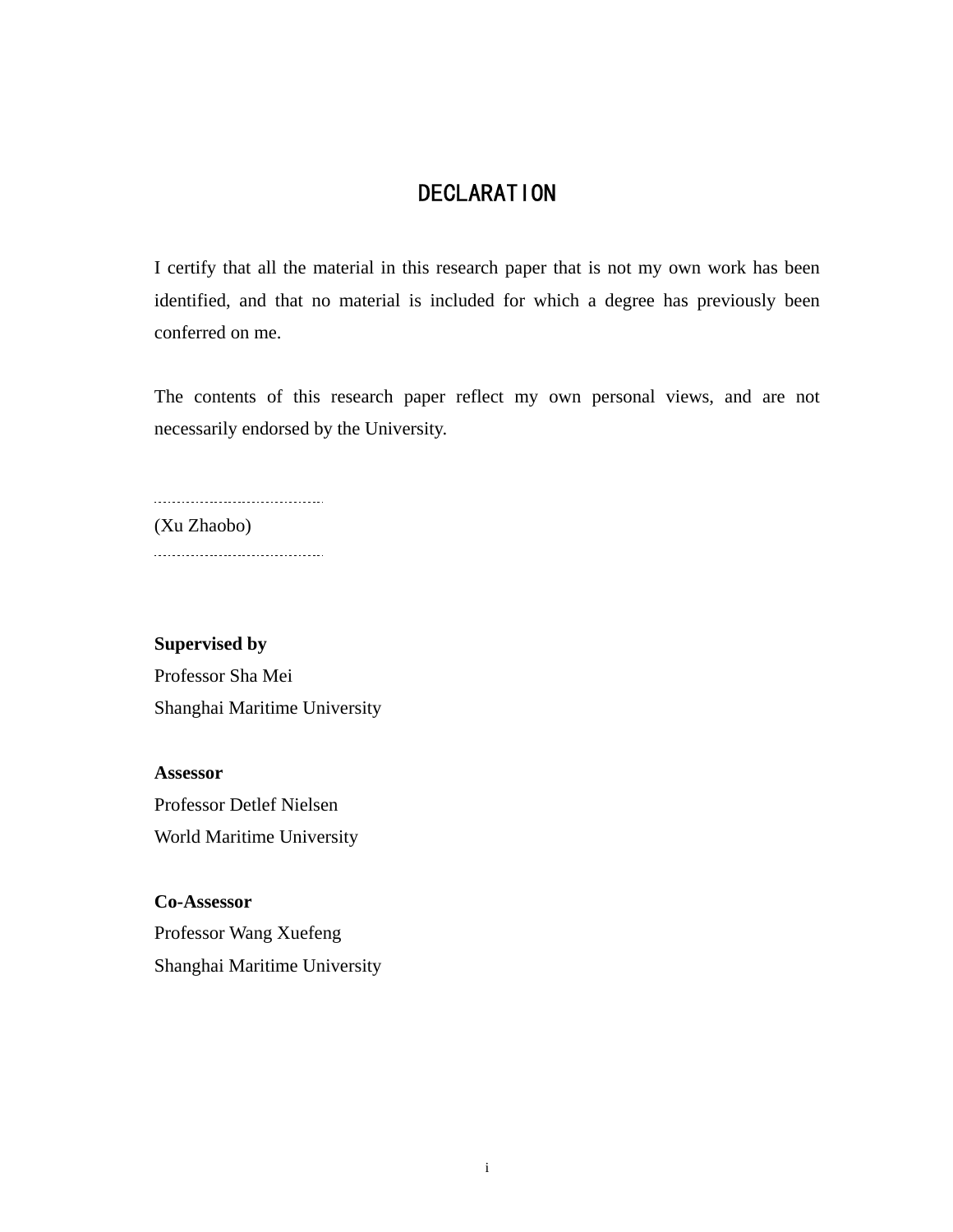## ACKNOWLEDGEMENT

First of all, I would like to owe my deepest appreciation to my supervisor, Professor Sha Mei. Her guidance, support and encouragement throughout my dissertation writing are inevitable and critical. Without her suggestions and assistance, this dissertation would not have been completed.

Also, I want give my thanks to World Maritime University and Shanghai Maritime University for they providing me such wonderful education during the last two years. That will be an unforgettable period in my life.

Thanks to the whole faculty, who had provided me so many wonderful lectures. Thanks to Ms. Zhou Yingchun, Mr. Zhu Minjian and Miss. Qu Shanshan for their great quality of services during the last two years.

Finally, I am thankful to my classmates and my friends. During the period that I was badly ill and lived in hospital, they provided me selfless help and support to guarantee this paper can be completed.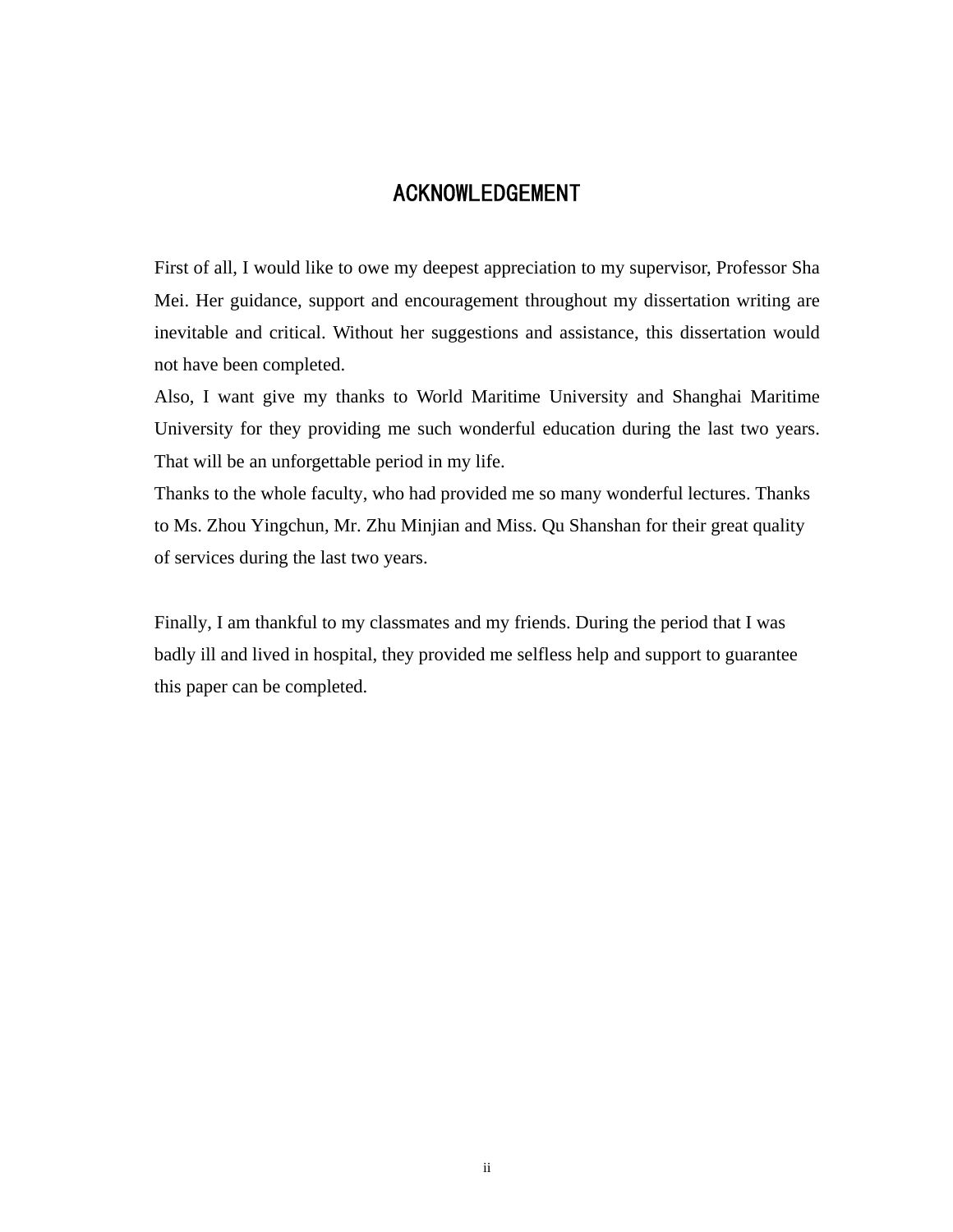## Abstract

# **Title of Dissertation**: **Research on Competitiveness of Dalian Port Degree: Master of Science in International Transport and Logistics**

With the development of economy globalization, as a main port in North of China, Dalian port becomes to play a more and more important role in national economy and social development. But on the other hand, some other ports in northeast of Asia also announce the purpose in the same way. Actually, with the competition with these ports, the most important "hard ware" of the construction as the regional shipping center, development of Dalian port has slowed down in recent years.

On this occasion, through the study of port resource, we could draw a conclusion that many factors involved in the slow disposition, among which there are factors inside and factors outside. With the stability of the factors outside, it is a better way to deal with the factors inside and improve the advantage, so that Dalian port can find it' s way to become one of the top ports in the world.

This dissertation is based on the total and systematic ideas, considering the port's development would boost district economy; analyzing Dalian port's position, function, competitive condition and economy environments of district economy development; forecasting the transfer need of the port and suggesting the policy goal of Dalian port and also the steps & means to reach the goal in the future.

**Key Words:** port, competitiveness, index system,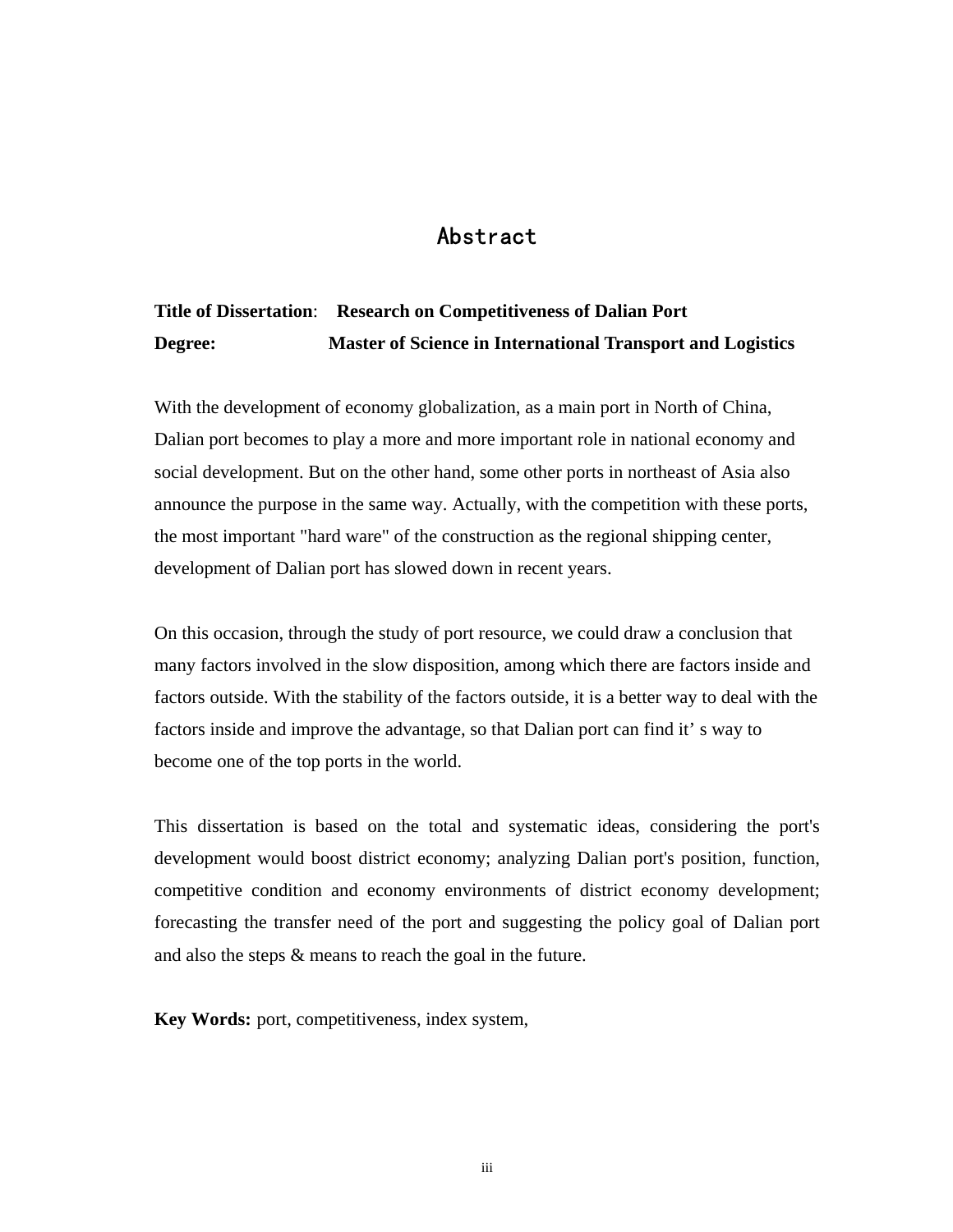# **TABLE OF CONTENTS**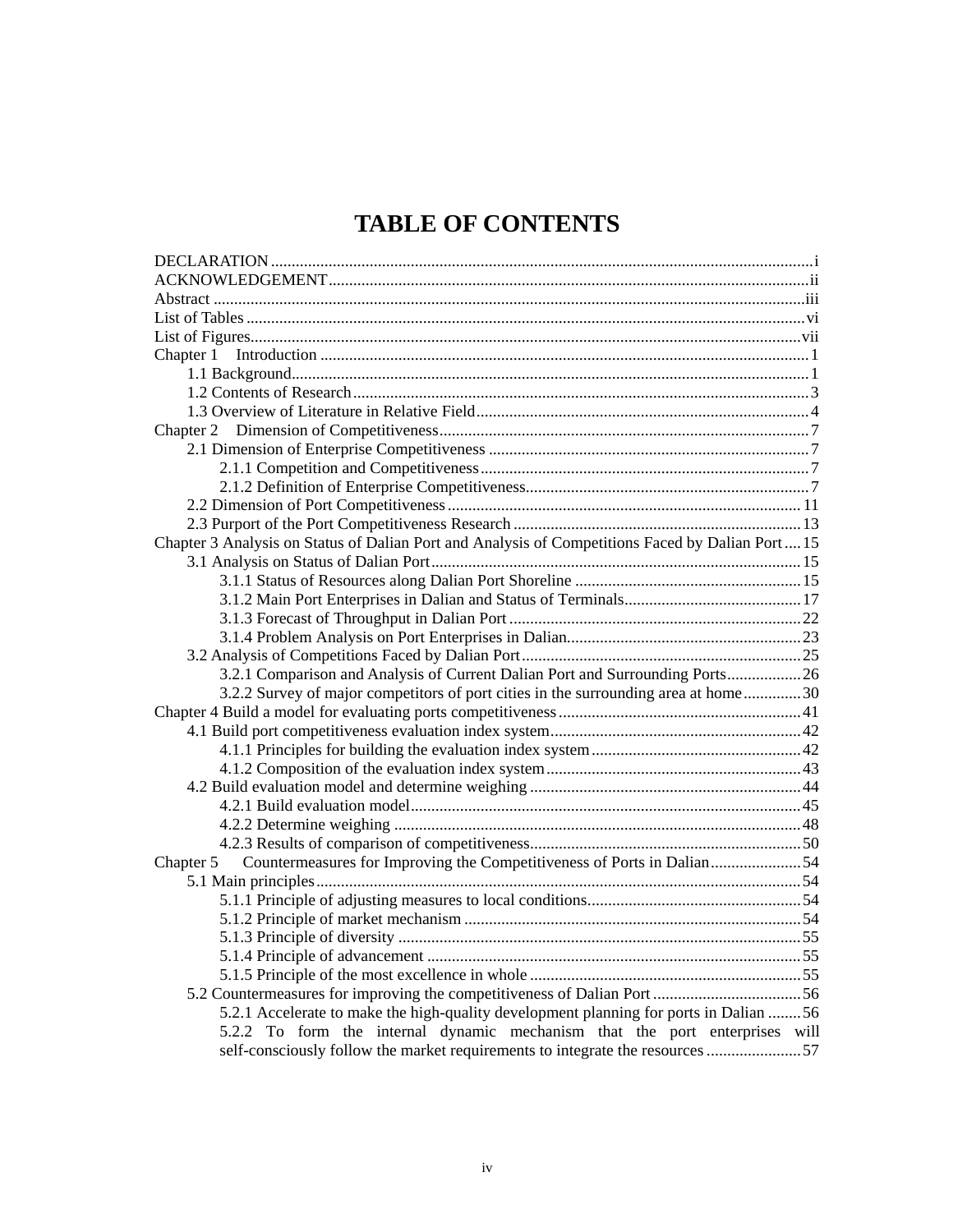| 5.2.5 Enhance the core function area in the port, and construct the affiliated medium-small |  |
|---------------------------------------------------------------------------------------------|--|
|                                                                                             |  |
|                                                                                             |  |
|                                                                                             |  |
|                                                                                             |  |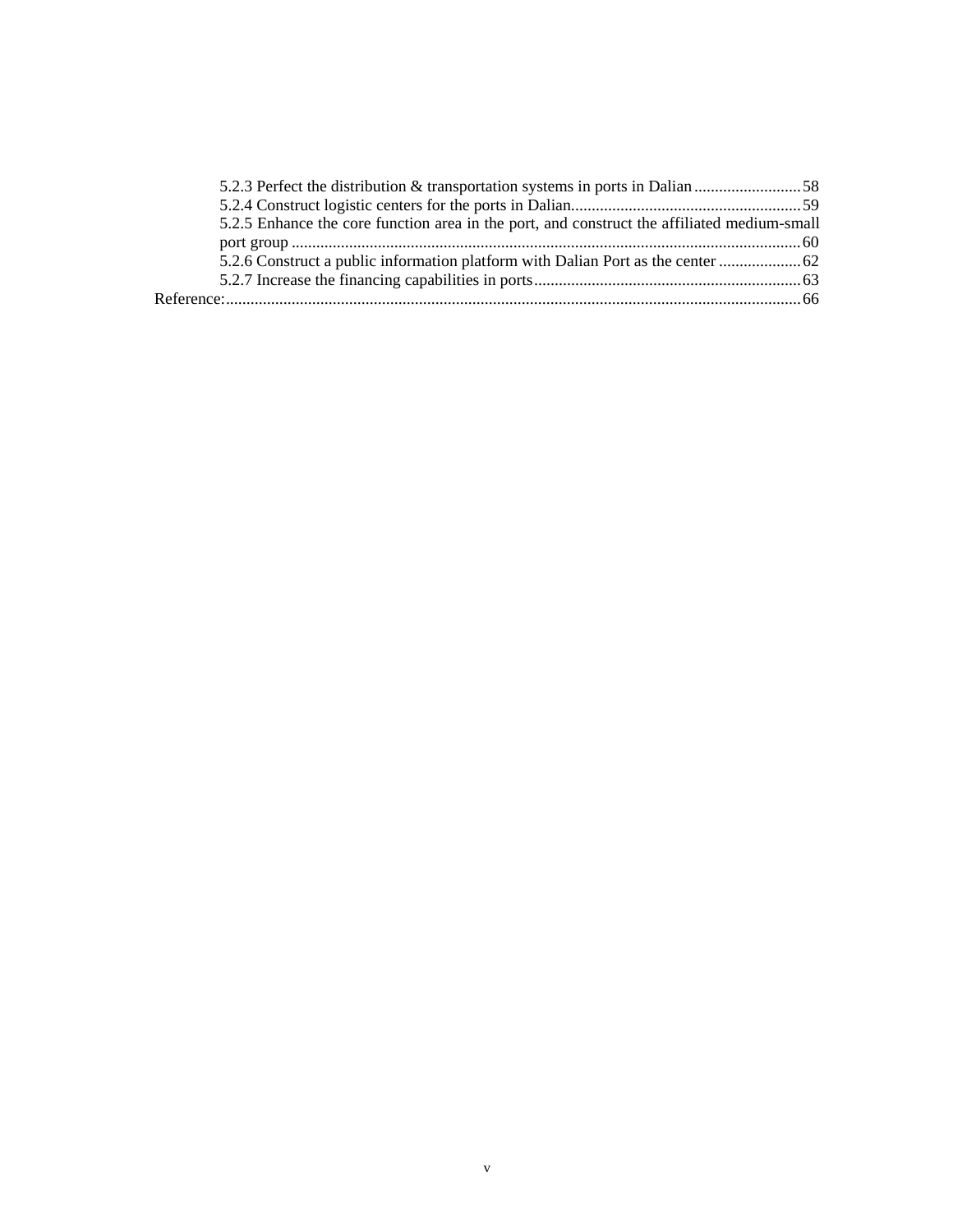# List of Tables

| Table 3-1 2010 Throughput Forecast of Main Port Areas in Dalian Port22             |
|------------------------------------------------------------------------------------|
|                                                                                    |
| Table 3-3 Throughput of Containers of Major Foreign Competing Ports in Recent      |
| Table 3-4 Analysis of growth rate of throughput of containers at three ports32     |
| Table 3-5 Call-at terminals of regular ships of branch sea routes and Dalian ocean |
|                                                                                    |
|                                                                                    |
| Table 4-2 Evaluation Results of Weighing of Port Competitiveness Evaluation        |
|                                                                                    |
|                                                                                    |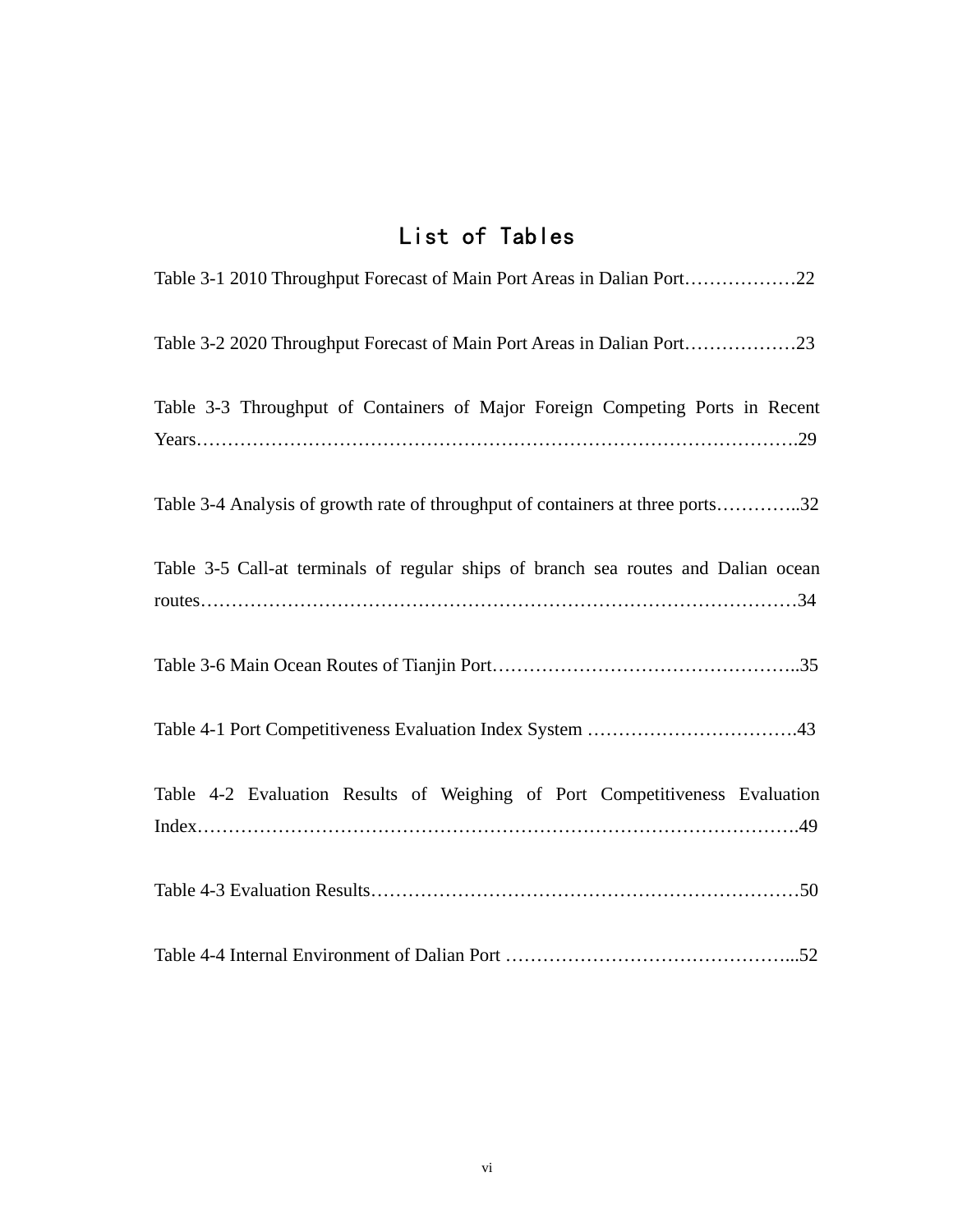# List of Figures

|  |  | Figure 4-1 Steps in Determining Port Competitiveness Evaluation Model41 |
|--|--|-------------------------------------------------------------------------|
|  |  |                                                                         |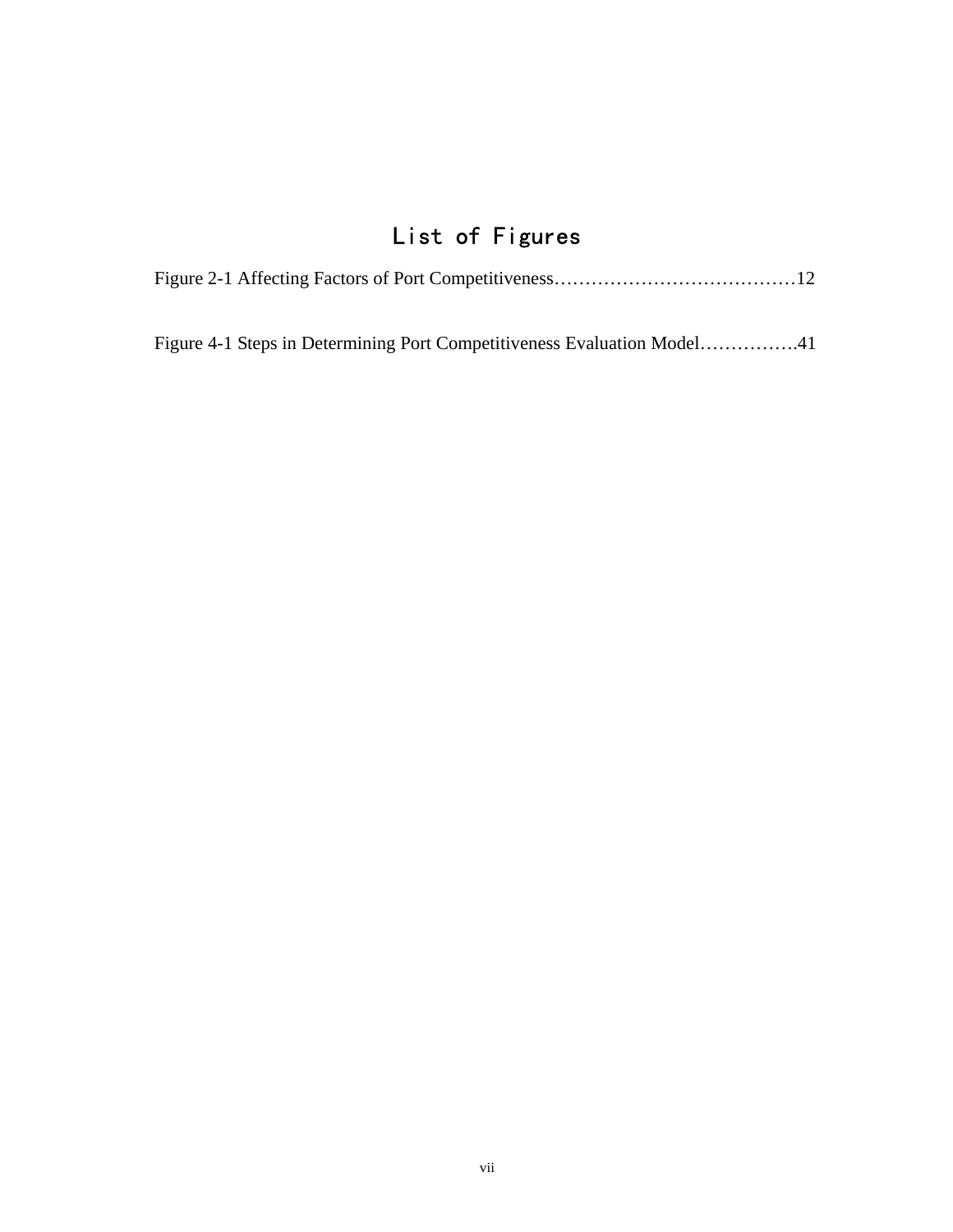## Chapter 1 Introduction

## 1.1 Background

As one of the major foreign trade ports, Dalian Port locates at the south end of Liaodong Peninsula. With northeast district and south Inner Mongolia to the back and Jiaodong Peninsula to the front, it looks at Japan and South Korea with the ocean in between. Dalian Port is the nearest port leading to foreign countries in Bohai district and Liaodong Peninsula, the most convenient port for the northeast Asian area to enter the Pacific Ocean, the center of the Northeast Asian economic circle and one of the most hopeful ports for circulating of goods to the Far East, South Asia, North America and Europe. Currently, Dalian Port has established economic, trade and shipping relationships with more than 160 countries and districts and more than 300 ports in the world. Now, Dalian Port has become the largest port to transfer food supplies, the largest transfer center of petroleum and liquid chemicals in northeast Asian area, and one of the largest ports for passengers in China.

In October 2003 when the State Council were making the strategy to develop the old industrial base in northeast area, they clearly brought forward "to make full use of the current port conditions and advantages of northeast area and construct Dalian into an important international shipping center in Northeast Asia". Afterwards, Liaoning Province Government proposed the strategies to construct a regional international shipping center and develop port economy. As the major "hardware" of the regional international shipping center in northeast Asian area, Dalian port will take the lead and assume the burden.

In the background of economic globalization, ports are no longer only the transfer point of cargo between land and water, but also are strategic resources to take up the international market. No matter which port becomes an important international port, the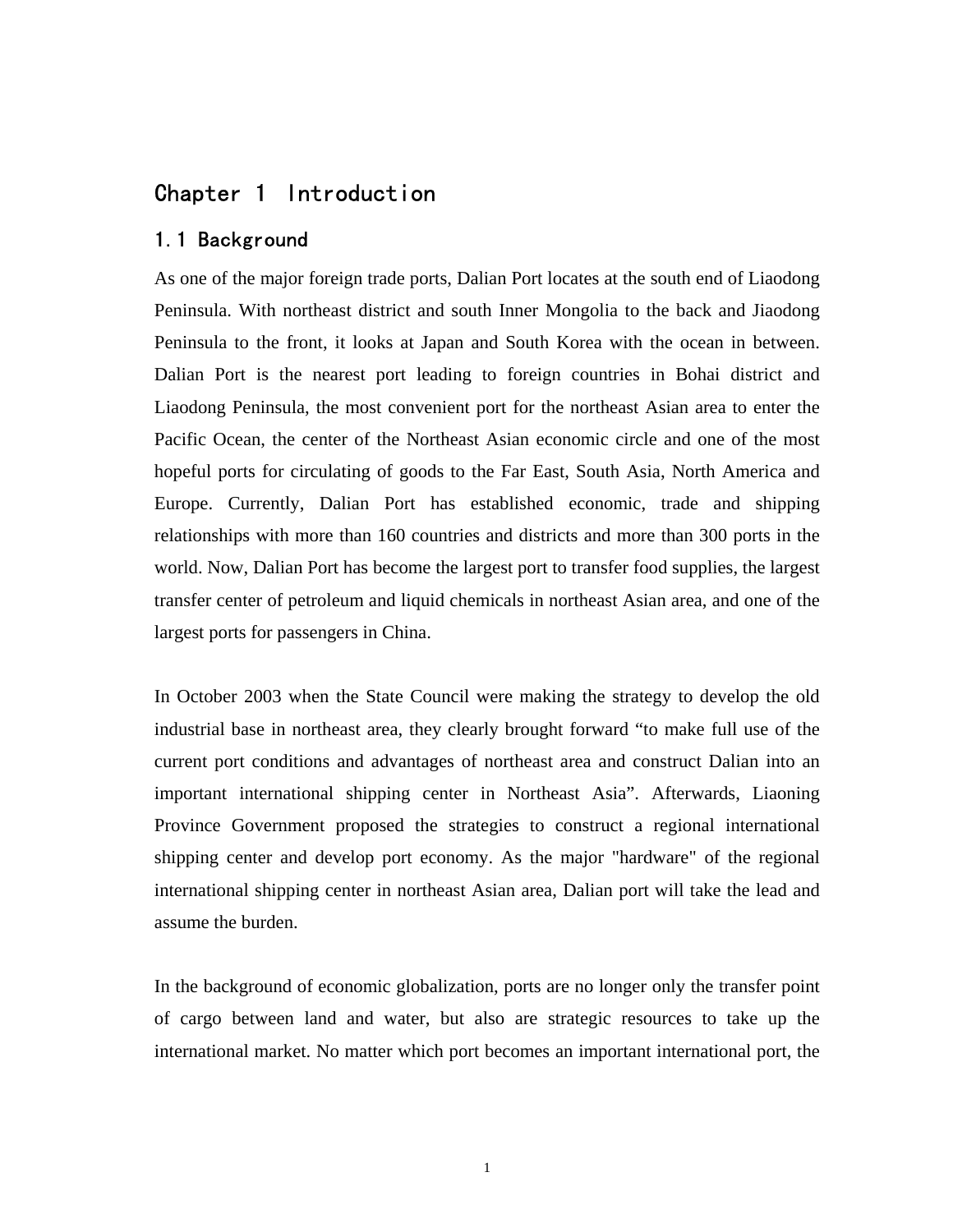city where it locates will possibly become an international shipping center and a center of economy, trade, finance, information and logistics. However, in the northeast Asian area, Dalian will be faced with the intense competitions with other port cities in this area if it intends to develop into a regional shipping center herein. From the international perspective, due to different factors, Dalian port has developed at a slow speed in recent years. However, ports in Korea and Japan that have been developed in early stage are entitled to edges in terms of advanced dock equipment, dense shipping lanes, scientific management, loose environment and etc. Domestically; from the perspective of arrangement of competitive and regional international shipping center construction in China, there are Hong Kong and Shenzhen in the south, Shanghai in the center, Tianjin and Qingdao in the north. Compared with the above cities, Dalian has been left behind.

In order to be the regional international shipping center in northeast Asia, Dalian has to become the shipping center in North China. However, the competition for shipping center in North China has been started six years ago. In 2001, Dalian has included the construction of regional international shipping center into the "tenth five years' plan" of Dalian. Almost at the same time, in May 2001, Qingdao Government announced to preliminarily build Qingdao into the shipping center in North China before 2005, construct it into a regional international logistics center, information center and processing center before 2010, and thus become one of the important shipping centers in northeast Asia. Tianjin, in turn, proposed to build the international shipping center in North China more specifically. However, the fact in recent years is that compared to Qingdao and Tianjin, Dalian has been left behind in terms of port development. As the "engine" of development for Dalian City, if not striving harder, Dalian Port, one of the three parts for the status of triangular balance will become weaker and weaker, finally back off from the competition, and become the feeding port or branch for other larger ones. If so, not to mention to become the regional international shipping center in northeast Asia, Dalian cannot even be the international shipping center in North China.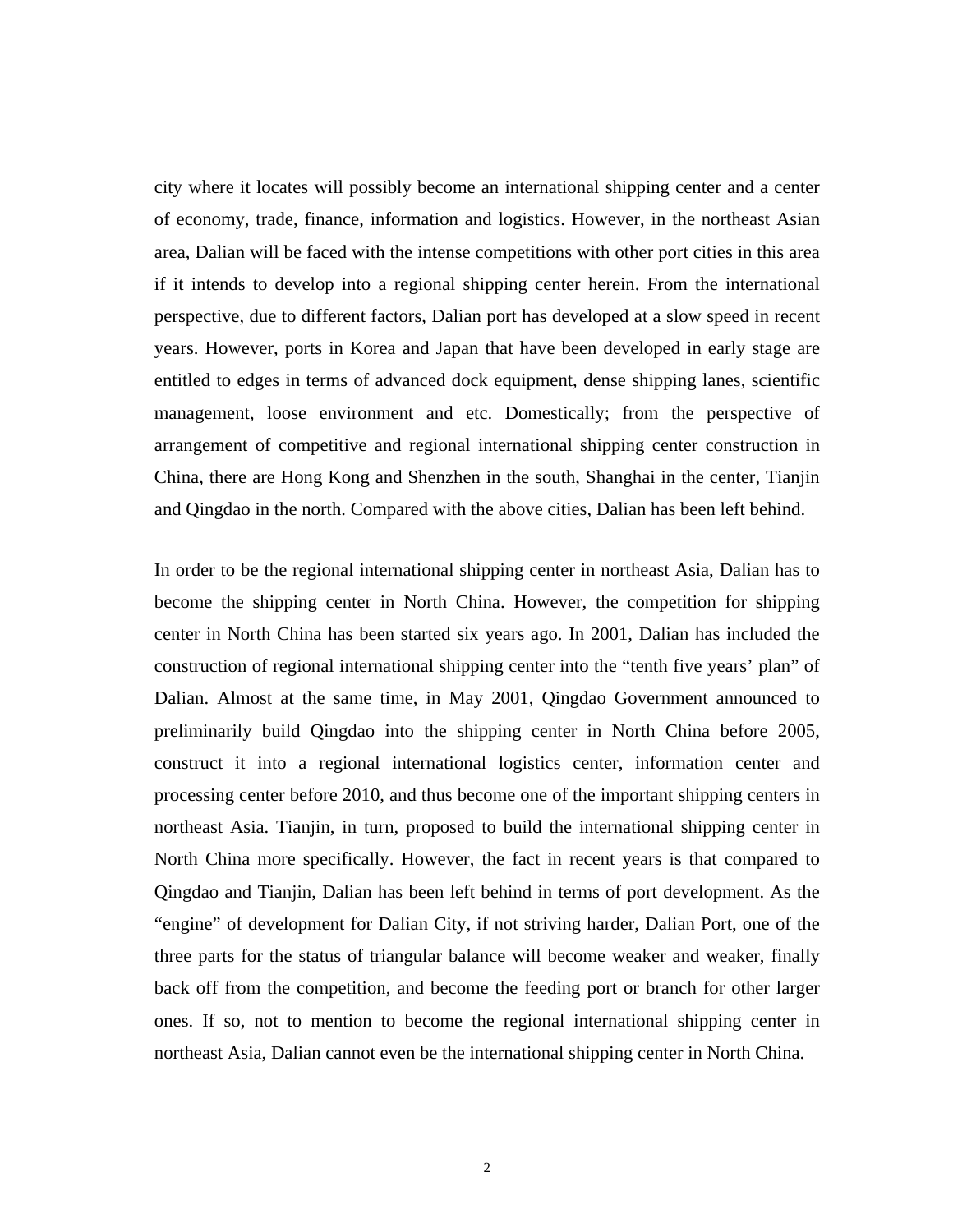Objectively, the slow development of Dalian port is caused by multiple causes. Mainly: firstly, the hinterland of Dalian Port, i.e. the three provinces in the northeast, is developing at a slow speed. Secondly, Dalian port failed to give full play to its edges in terms of resources. The first one is external cause, and cannot be changed directly. Therefore, Dalian port has to find the cause in itself and promote its competitiveness by means of integrating its resources. In this way, it is necessary to study what are the competitive edges of Dalian port.

## 1.2 Contents of Research

This dissertation is based on total and systematic ideas, conclude the dimension of port competitiveness, analyze the general situation of Dalian Port and the competition circumstance that Dalian Port faces to. According to the Affecting Factors of Port Competitiveness to establish building the evaluation index system and the weighting of index and conclude the evaluation results. Finally finds the lower competitiveness of Dalian Port, and gives the measures for improving the Competitiveness of Ports in Dalian

Chapter 1 is the introduction, which describes the background and contents of research of the thesis.

Chapter 2 introduces the meaning of competitiveness and the meaning of study, and also defines the factors in port's competitiveness.

Chapter 3 presents the status of Dalian port and the status of rivals of Dalian port during the construction of northeast Asian regional international shipping center

Chapter 4 introduces the evaluation model of port's competitiveness and interprets the index and weight of port's competitiveness, then comes to conclusion of the comparisons of the competitiveness of the three by means of the competitiveness model.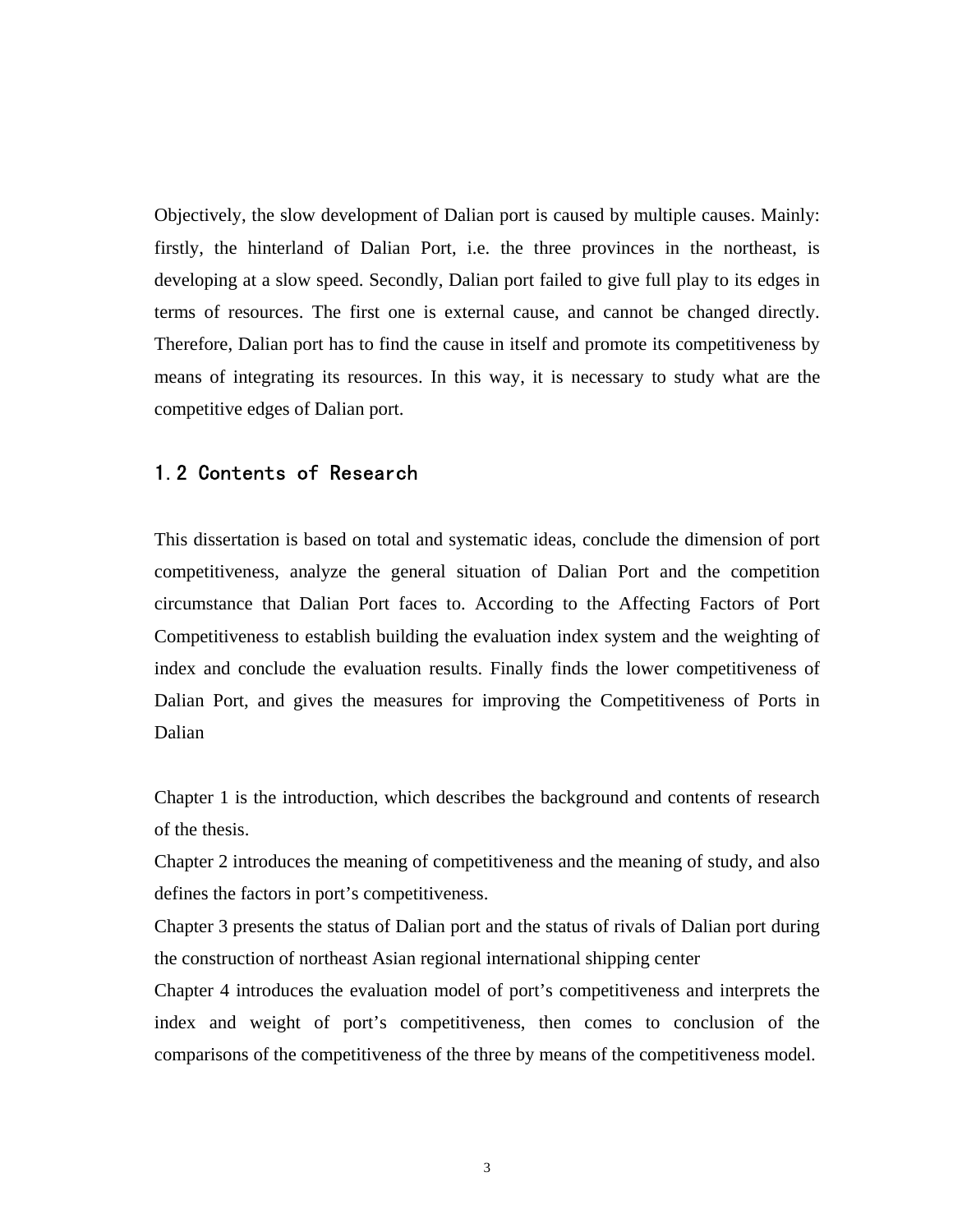Chapter 5 proposes the countermeasures for Dalian port to get improved.

## 1.3 Overview of Literature in Relative Field

European Port committee (2002) defined port as " the hub that goods to be transported are handled in". Ministry of Communications of United States (1992) gave the definition of port as " market of logistics activity; the engine of economy development." Ministry of Communications of China (1997) clearly defined port as "distributing center of goods to be delivered".

The *Presidential Commission Report on Industrial Competitiveness* of 1985 in USA contends that enterprise's competitiveness refers to "the ability to provide good product and service in international market and to improve domestic people's living standards in a free and favorable market".

*Report on Competitiveness* of World Economic Forum in 1985 indicates that enterprise's competitiveness refers to "the ability and opportunity to design, produce and sell products and provide services on the basis of its environment with edges in terms of price and quality over its domestic and overseas rivals in the present and in the future".<sup>2</sup>

Michael  $\cdot$  E  $\cdot$  Porter from Harvard University defines from the direct representation of competitiveness that advantage or disadvantage of an enterprise refers to the position of the enterprise in the industry.  $3$ 

 $\frac{1}{1}$  Presidential Commission on Industrial Competitiveness (1985); *Presidential Commission Report on Industrial Competitiveness.* 2 Yuan Jiaxin and Cheng Longsheng (2003). Enterprise's Competitiveness and Evaluation. *Statistics and*

*Decision-Making*, May, 2003, pp38-39.

<sup>3</sup> Michael E Porter. (1980) *Competitive Strategy Techniques for Analyzing Industries and Competitors.* Huaxia Press,1997.15-25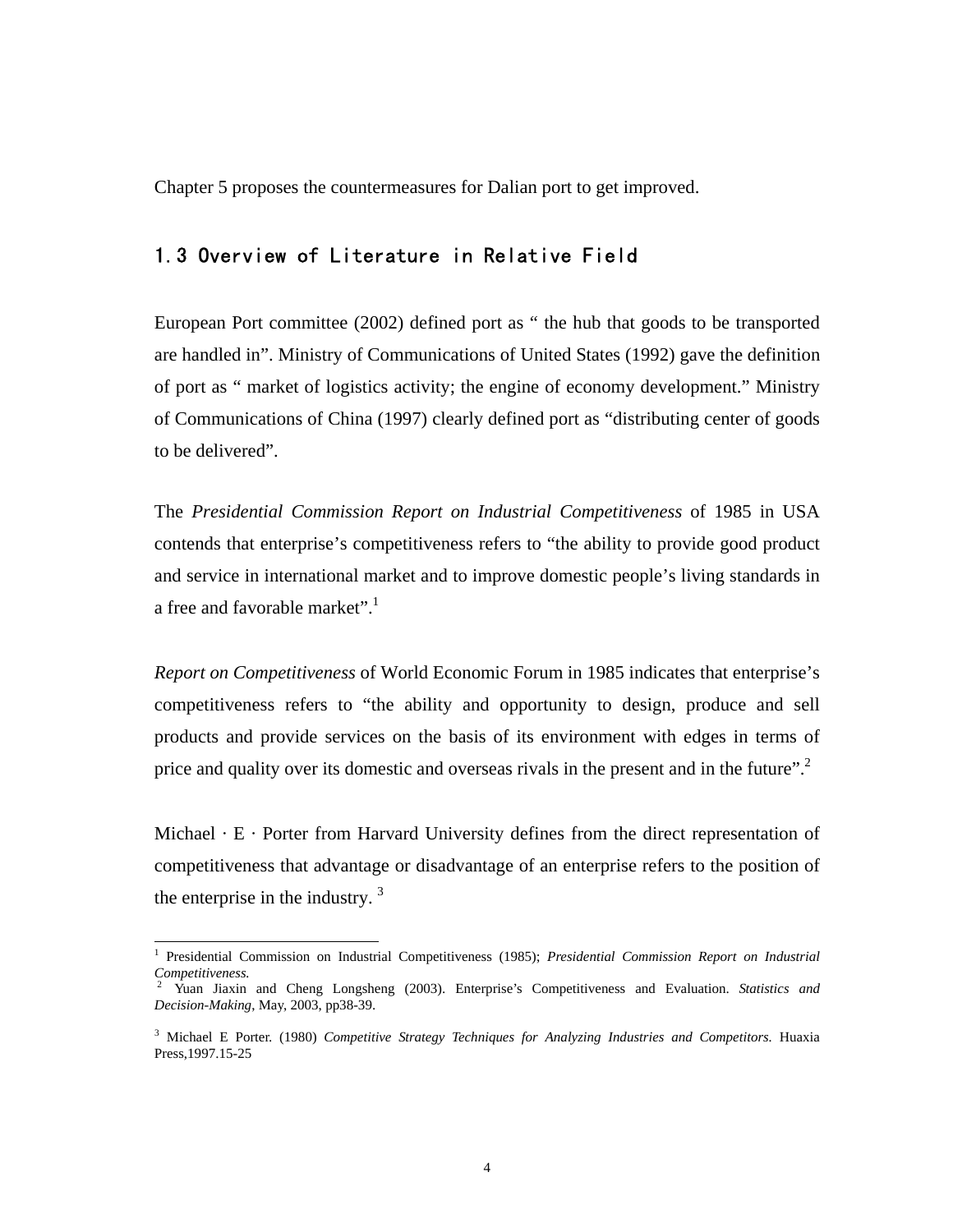Clarkson Research Studies(1992) pointed that the competition of ports means that the competition between ports operators for achieving profit. Liu Bin(1999) and Goss(2000) pointed that globalization will deep the complexity of competition among Chinese ports.

C K Prahalad and Gary Hamel put forward the definition of " core competence" in *The Core Competence of the Corporation* in 1990. They pointed that the core competence is a kind of inherent capabilities of resources which is unique owned by an enterprise and which can brings consumers special effects so that the enterprise in a market with long-term competitive advantages.<sup>4</sup>

Chinese academician, Fan Xiaopin, defines competition from the result of competition and thinks that enterprise's competitiveness is the state and ability embodied by the enterprise to struggle for resources for the sake of survival. The specific interpretation is "enterprise's competitiveness refers to a certain state and ability embodied by the enterprise in terms of continuous and effective struggling for market share, challenging the rivals, searching for favorable positions, expanding operation fields, realizing the operation effect and etc. by means of its specific competition mode". <sup>5</sup>

Xu Qin put forward the port competitiveness definition as the most basic ability to make port enterprise keep long-term competitive advantage achieve more profit and sustainable development.<sup>6</sup>

 <sup>4</sup> Zeng Qingxue, Gong Min,(2000)*On the Evolution and New Development of Strategic Theories of Enterprise* ,Commercial Research 2000,No.8

<sup>5</sup> Fan Xiaopin (1999). *Discussion on Meaning and Composition of Enterprise Competitiveness.* Journal of Zhejiang University, December, 1999

<sup>&</sup>lt;sup>6</sup> Xu Qin(2006). *integrate port resource to upgrade the competitiveness of port*. Shipping management Vol.28 No.4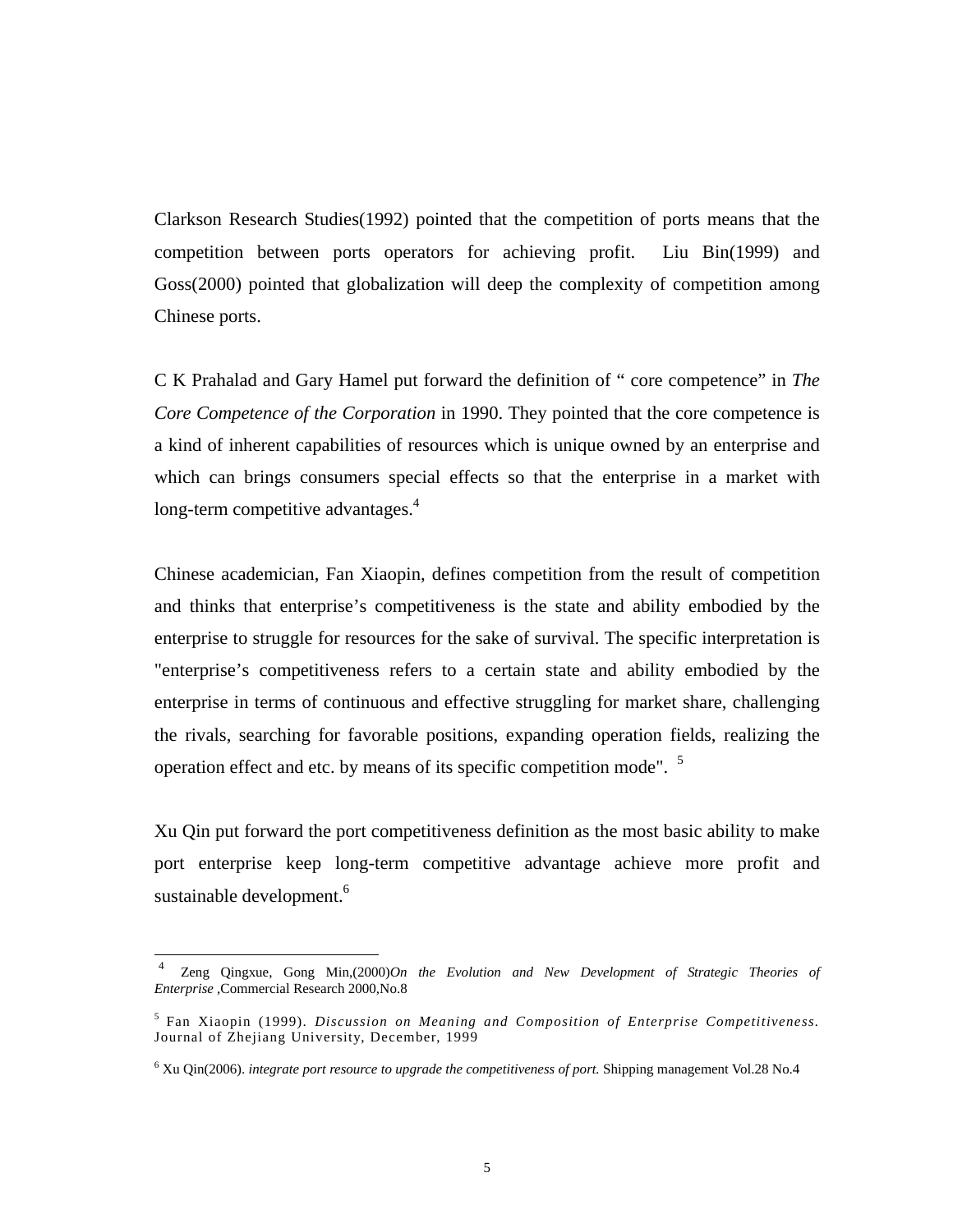Hao Junli, Lei Mi gave their opinion on port competitiveness as the ability and opportunity for a certain port to provide more attractive price and service quality than other ports. It shows as the ability of a port to get survival and sustainable development in market competition.7

Wang Changda pointed that port competitiveness index reflect the scale and opportunity for sustainable development for a port's development, that is the integration of quality and quantity.<sup>8</sup>

Quoted from the overall planning of Dalian port, the thesis predicts that the throughputs of Dalian Port in 2010 and 2020 are respectively 250 million tons and 380 million tons and the container throughputs are 8 million TEU and 17 million TEU.<sup>9</sup>

In their article *Research on Diversified Fund Raising Modes for Construction of Port Facilities*, Huang Yong and Ma Ning proposed multiple modes for financing suitable for ports in China, including investment of shipping enterprises, stock funding, financial lease and etc. $^{10}$ 

<sup>-&</sup>lt;br>7 Hao Junli, Lei Mi(2005) *Evaluate Port Competitiveness by AHP*. China Ports 2005 No.1 8

Wang Changda(2006). *Factors analysis on competitiveness of harbors in China*. Quanguo Shangqing (Jingji Lilun Yanjiu).2006, No.6<br><sup>9</sup> Dalian Municipal Port Administration Bureau (2005). Overall Planning of Dalian Harbor. Pp14-16

<sup>&</sup>lt;sup>10</sup>Huang Yong, Ma Ning, (2006). Research on Multi-financing Model of Port Construction, Journal of Beijing Jiaotong University(Social Sciences Edition) Vol. 5 No13, Sep. 2006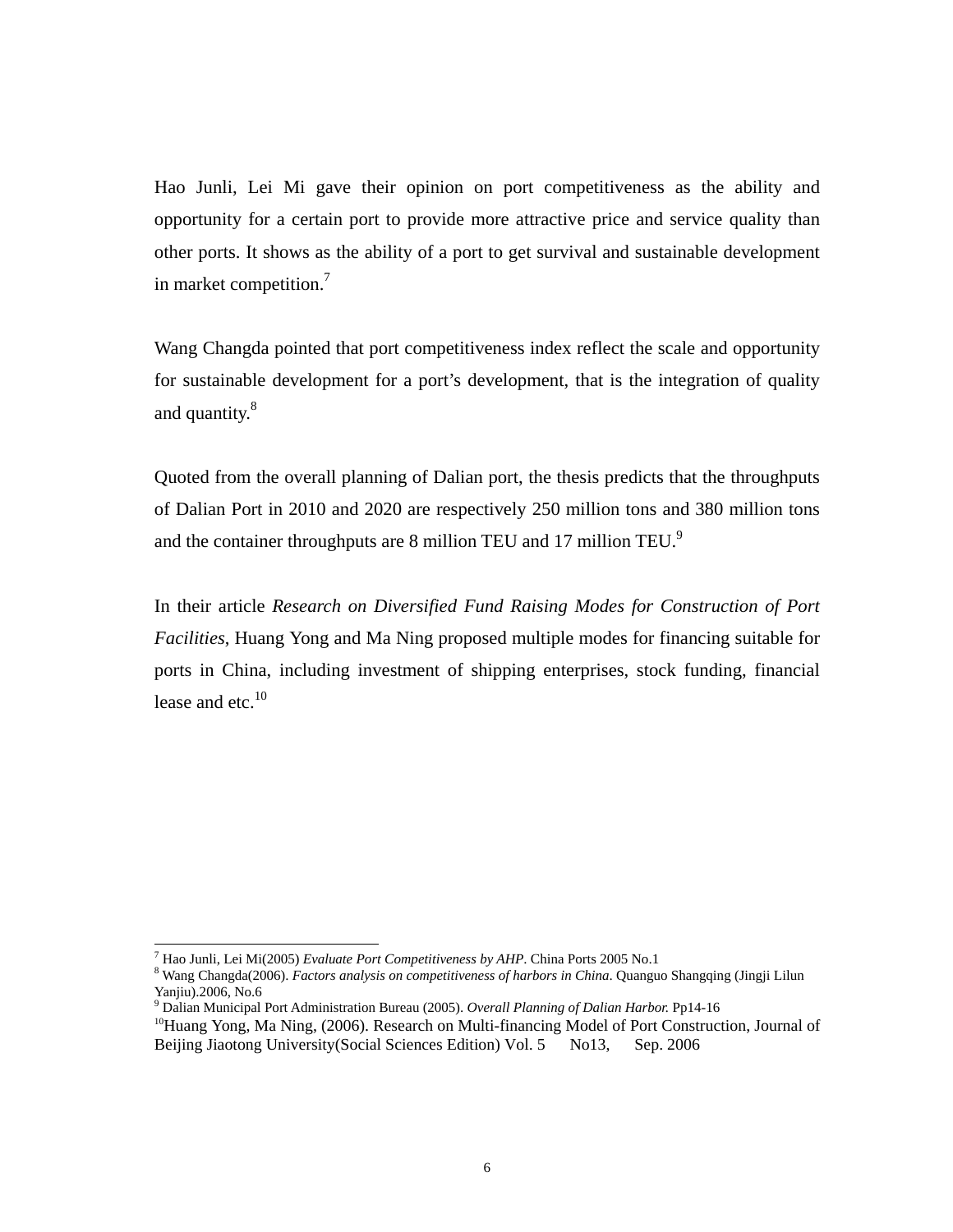## Chapter 2 Dimension of Competitiveness

## 2.1 Dimension of Enterprise Competitiveness

The research on enterprise competitiveness is to evaluate and analyze the level of enterprise competitiveness by means of the data of factors reflecting the enterprise competitiveness. It is necessary to have a clear understanding of the meaning of enterprise competitiveness in order to study it. The precondition for existence of competitiveness and enterprise competitiveness is competition. Without competition in economic relationship, there is no reason for competitiveness to emerge. Therefore, the first thing is to study competition, competitiveness, enterprise competitiveness and the relationships thereof, and then the meaning of enterprise competitiveness can be defined scientifically.

### 2.1.1 Competition and Competitiveness

Competition is the measurement of power. The more powerful one survives, develops and expands while the weaker is eliminated. The fittest survives in natural selection; this is the essence and the common rule of competition. Though competitions are seen in every field of human society, economic competition is always the main line thereof. The ultimate cause of competition in any field can be concluded to economic ones or to be related to that. Competition in economic field refers to the mutual contending occurring between various independent economic entities in order to obtain favorable production and sales conditions for survival and development. Therefore, competition, in itself, represents the social economic relationship, i.e. economic benefit relationship between competitors.

#### 2.1.2 Definition of Enterprise Competitiveness

Enterprise competitiveness is one of the existing states of competitiveness. It has plenty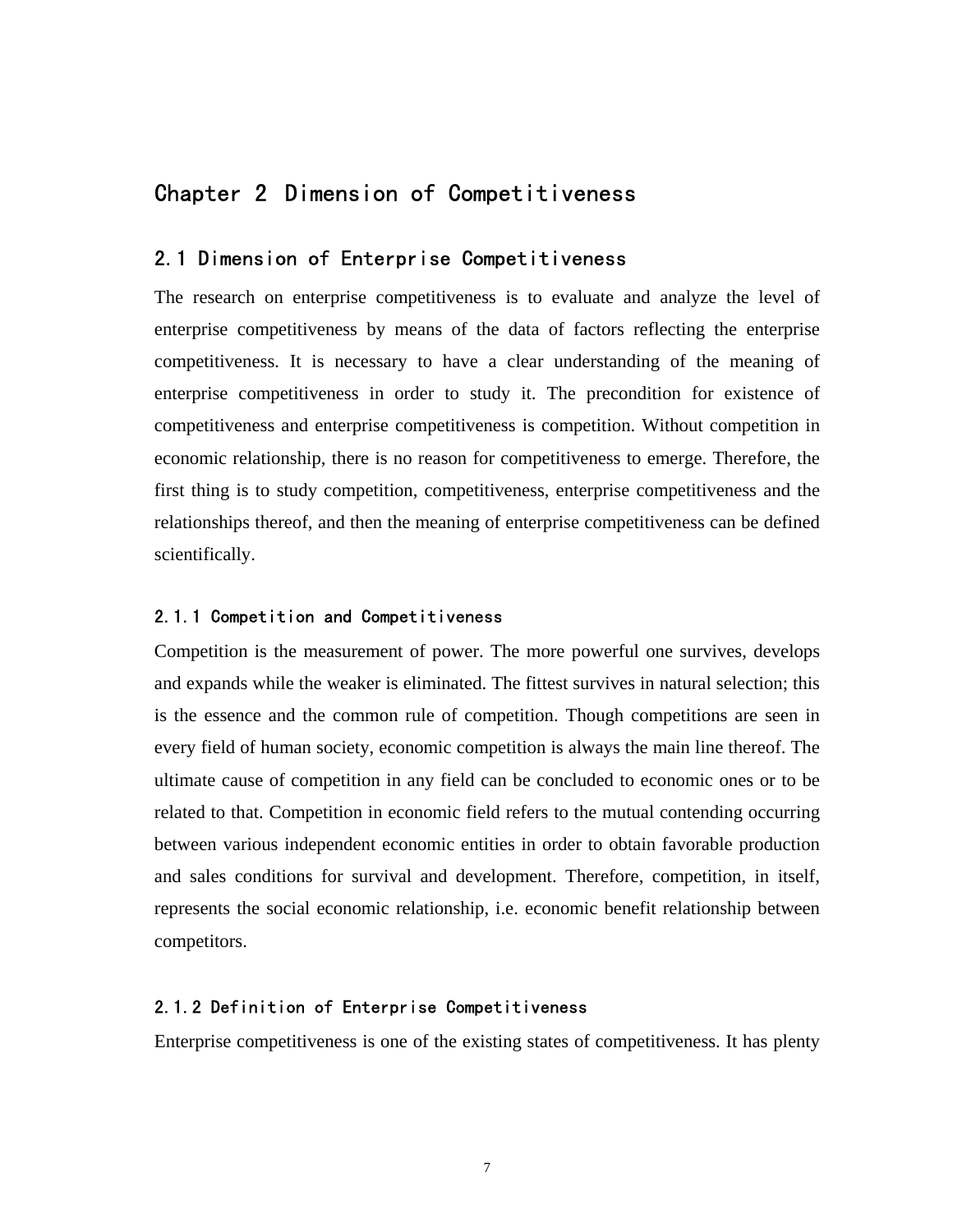of meanings from different perspectives including academic research, policy and etc. As follows are several representative opinions: A. *The Presidential Commission Report on Industrial Competitiveness in USA* contends that enterprise's competitiveness refers to "the ability to provide good product and service in international market and to improve domestic people's living standards in a free and favorable market".<sup>11</sup>The one is defined form both micro and macro perspectives and has the odor of welfare economics. B. *Report on Competitiveness* of World Economic Forum in 1985 indicates that enterprise's competitiveness refers to "the ability and opportunity to design, produce and sell products and provide services on the basis of its environment with edges in terms of price and quality over its domestic and overseas rivals in the present and in the future".<sup>12</sup>The one is defined from the perspectives of ultimate objective of the enterprise and the welfare of the country. C. Michael  $\cdot$  E  $\cdot$  Porter from Harvard University defines from the direct representation of competitiveness that advantage or disadvantage of an enterprise refers to the position of the enterprise in the industry<sup>13</sup>. D. Chinese academician, Fan Xiaopin, defines competition from the result of competition and thinks that enterprise's competitiveness is the state and ability embodied by the enterprise to struggle for resources for the sake of survival. The specific interpretation is "enterprise's competitiveness refers to a certain state and ability embodied by the enterprise in terms of continuous and effective struggling for market share, challenging the rivals, searching for favorable positions, expanding operation fields, realizing the operation effect and etc. by means of its specific competition mode"14.Obviously the definition is made from the perspective of results of competitiveness.

There are cognitions of enterprise competitiveness defined from overall perspective of

<sup>&</sup>lt;sup>11</sup> President's Committee on Competitiveness (1985). *Report of President's Committee on Competitiveness*.<br><sup>12</sup> Yuan Jiaxin and Cheng longsheng, *Enterprise Competitiveness and its Evaluation*, *Statistics and Decision*, *No.5,pp38-39*

<sup>&</sup>lt;sup>13</sup> Michael · E · Porter, Competitive Strategy Techniques for Analyzing Industries and Competitors, 1980, published by Huaxia Press, 1997.15-25

<sup>&</sup>lt;sup>14</sup> Fan Xiaoping, *The discussion about contents and constitution of enterprise competitiveness (1999)*, Journal of Zhejiang University, 1999 No.12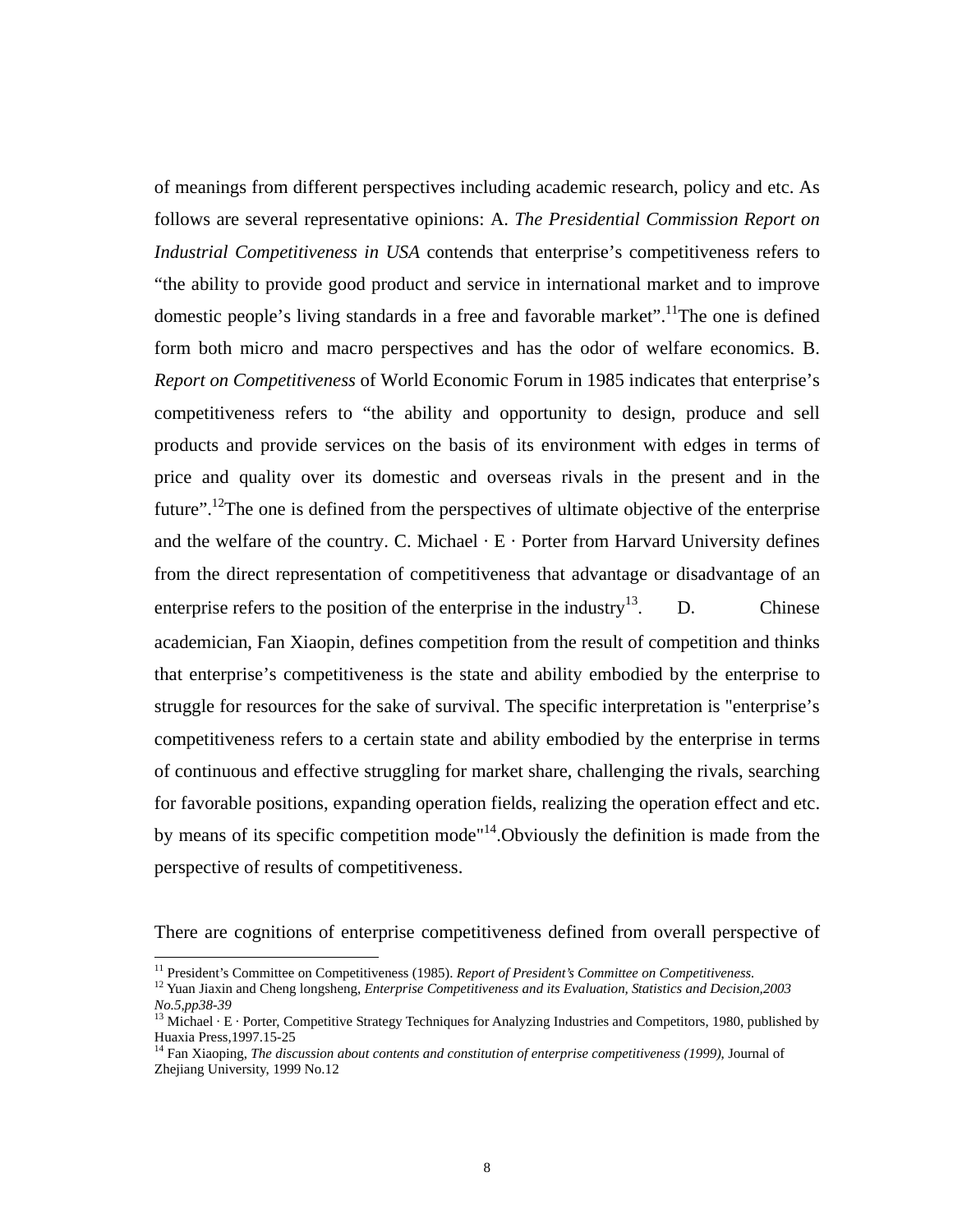enterprises in a country, from the micro perspective of enterprise competition, from the results thereof or from the influencing factors thereof. With comprehensive survey of different opinions, we find that any concept serves the perspective and objective of the research. Different definitions of enterprise competitive result from different perspectives and objectives of the research. The research herein orients at the evaluation of individual competitiveness of micro enterprises. It starts from practices of micro enterprise competition and puts emphasis on the surviving and developing ability of the enterprise without consideration of the amounts of national welfare brought by the enterprise. Meanwhile, analysis of competitiveness does not only take into account the results thereof, but also the cause that backs up the results.

The thesis holds that enterprise competitiveness is a comprehensive domain with multiple meanings. It does not only relate to the ability of the enterprise to obtain the market and create values, but also involves the internal elements and operation management process of the company. It is not only the static competing ability, but also the dynamic developing capability. The key to enterprise competition analysis is to find out the most basic factors in competition and enterprise. In accordance with the orientation and the objective of the research herein, the thesis defines enterprise competitiveness as follows: it is the competing ability of the enterprise as independent economic entity against other enterprises in the same industry in the market competition environment in terms of market occupation, value creation, maintenance and development and etc. by means of configuring, creating resources and organically integrating its resources.

The definition includes four levels of meanings: a. Enterprise competitiveness is a competing ability or competing productivity. The precondition of competitiveness is the competition among enterprises. b. Enterprise competitiveness is formed during the production and operation. The enterprise gradually forms its competitiveness by means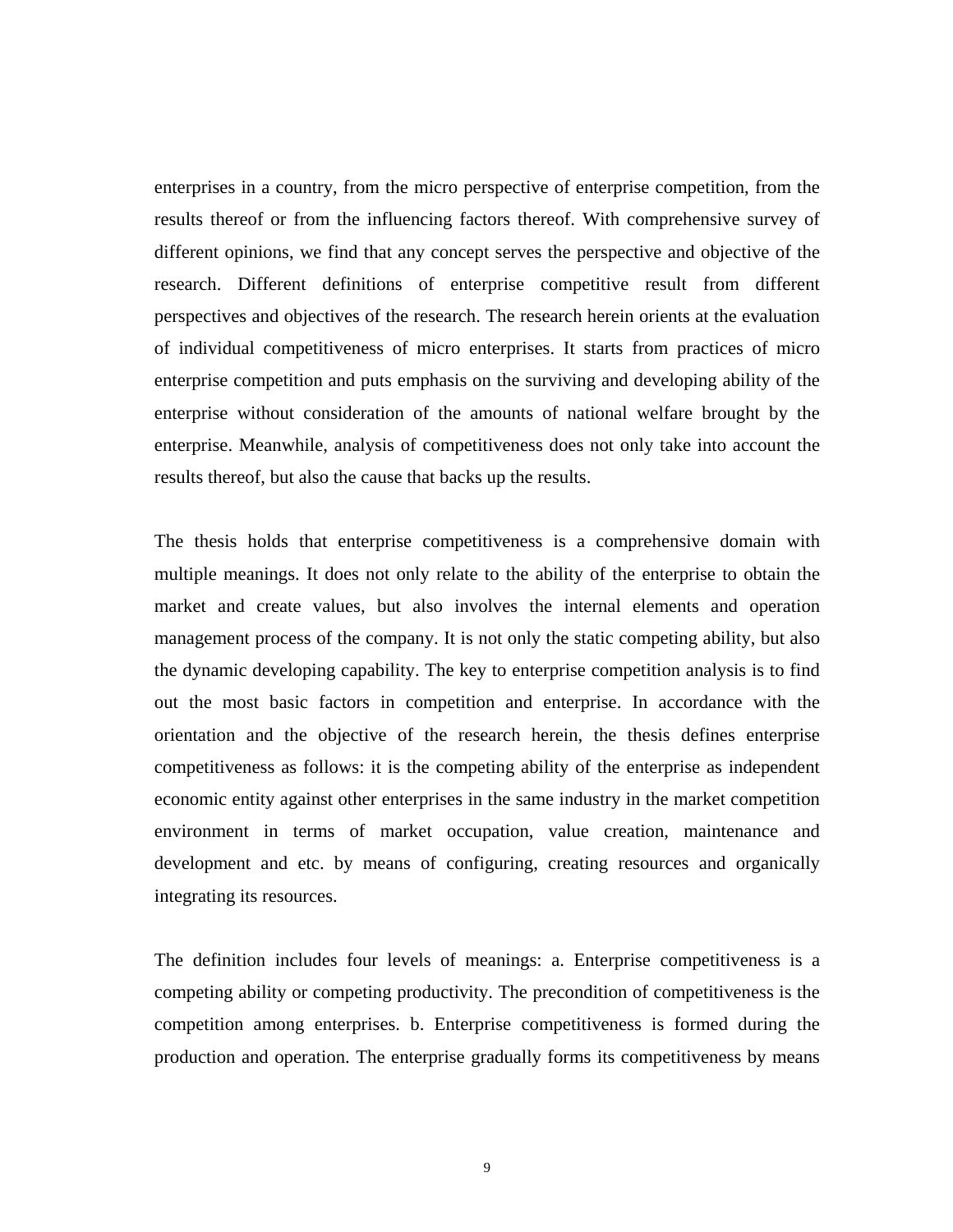of configuring different resources and during the process of strategic planning, product design, marketing, purchasing, sales and management. c. Enterprise competitiveness is mainly reflected by the enterprise's ability to occupy the market, create values and profits, and maintain and develop itself. Whether the enterprise is able to obtain the consumer's recognition of its products or not decides whether the capital recycling can be completed successfully and whether re-production can be proceeded or not. Profit is the foundation that decides the realization of enterprise mission and target. Therefore, the ability to create values and profits is the root of the enterprise competitiveness. Nowadays, the developing ability decides the sustainable development of the enterprise. d. The main reason that sustains the competitiveness or that forms the enterprise competitiveness is the elements and ability of competitive resources of the enterprise.

The influencing system in the external circumstance of the enterprise includes government policy, market circumstance, legal circumstance, financial circumstance, natural circumstance, educational circumstance, cultural circumstance and etc. This dissertation orients at the evaluation of micro enterprise competitiveness, that is to say, puts emphasis on the comparison and analysis of competitiveness in certain industry. For a certain enterprise, the external environment remains relatively stable. The enterprise has to adapt to the external environment. In addition, different enterprises in the same industry in one country are faced with similar external environment. Therefore, from the perspective and objective of the thesis, the external environment of enterprises is seen as a fixed constant and will not be taken into account during the analysis. However, it does not equal to eliminating the function of external environment.

Internal operation system of enterprise consists of two subsystems, i.e. operation and management. The operation activities are the main body for the enterprise to create values and also the substantial system to generate competitiveness while management activities are the supporting system to the enterprise during creation of values and the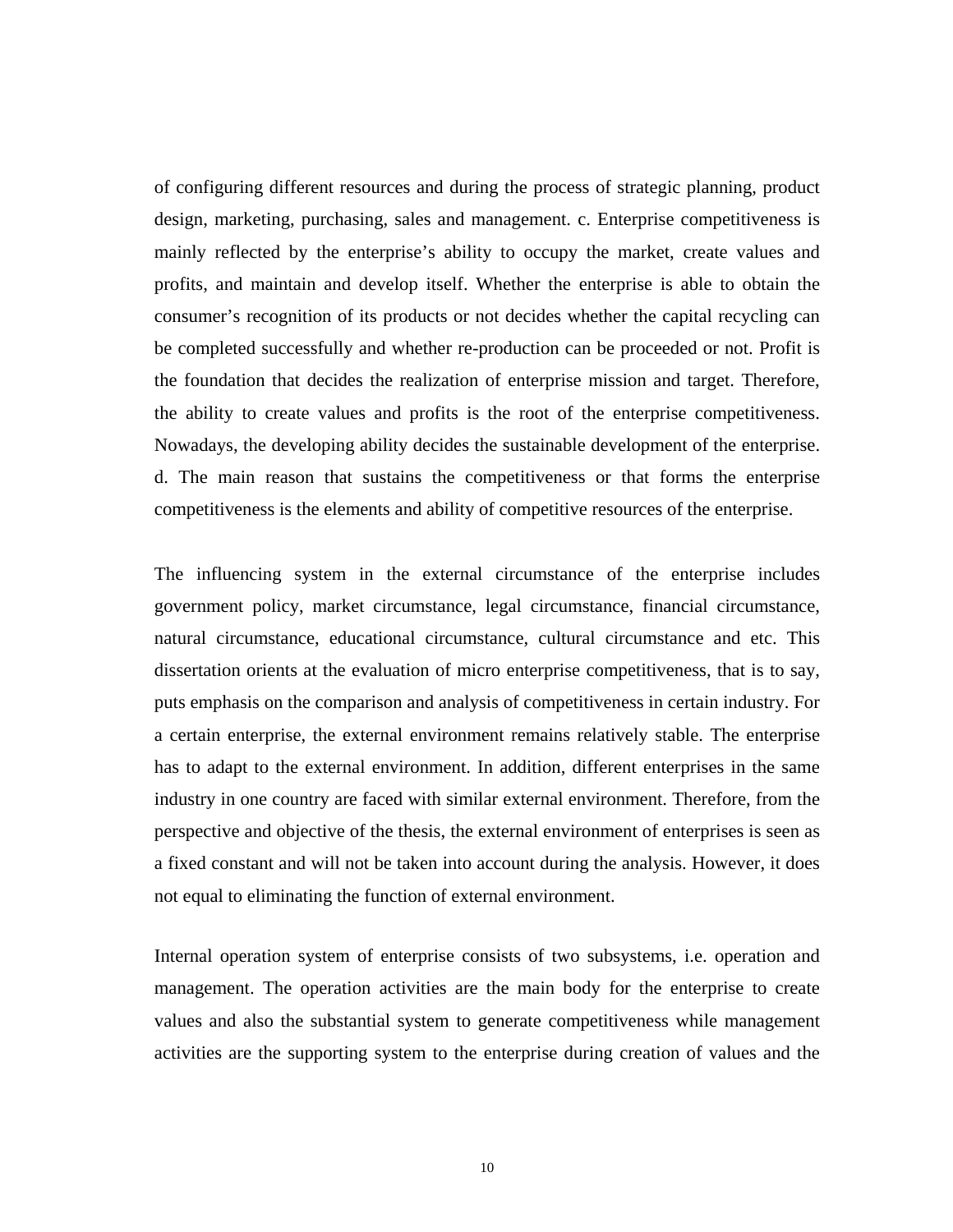spiritual system to culture enterprise competitiveness. Either operation activities or management activities, they are both the functioning process of key internal elements of the enterprise. This dissertation holds that the key elements that support the internal operation system of the enterprise include material resource, enterprise management, technical innovation, human resources and enterprise culture. The competitive edge of the enterprise is formed with the above key elements acting collectively on the reproduction system of the enterprise to optimize the value chain and concentrate into the core ability of the enterprise.

Based on the above analysis, the thesis defines the decisive factors of enterprise competitiveness are the five elements of material resource, enterprise management, technical innovation, human resources and enterprise culture. The definition is rooted on the internal activities for operation and management of the enterprise, and explains the deep cause to the difference of enterprise value chain as well as finds the real source that decides the enterprise competitiveness.

## 2.2 Dimension of Port Competitiveness

The above analysis shows that as a specific competitive entity, the port's competitiveness has a similar meaning to the enterprise competitiveness. Therefore, the these defines the port competitiveness as the competing ability of one port enterprise against other ports in terms of market occupation, value creation, maintenance of sustainable development by means of integrating, optimizing of its elements and interactions with the external environment in the market competition. According to the internal and external circumstance characteristics of the port enterprises, the port competitiveness is subjective to factors such as the geological location, the comprehensive transportation development level in the hinterland, the economic power of the hinterland and the city, natural condition, policy circumstance, customs circumstance, infrastructure, development of collection, distribution and transportation,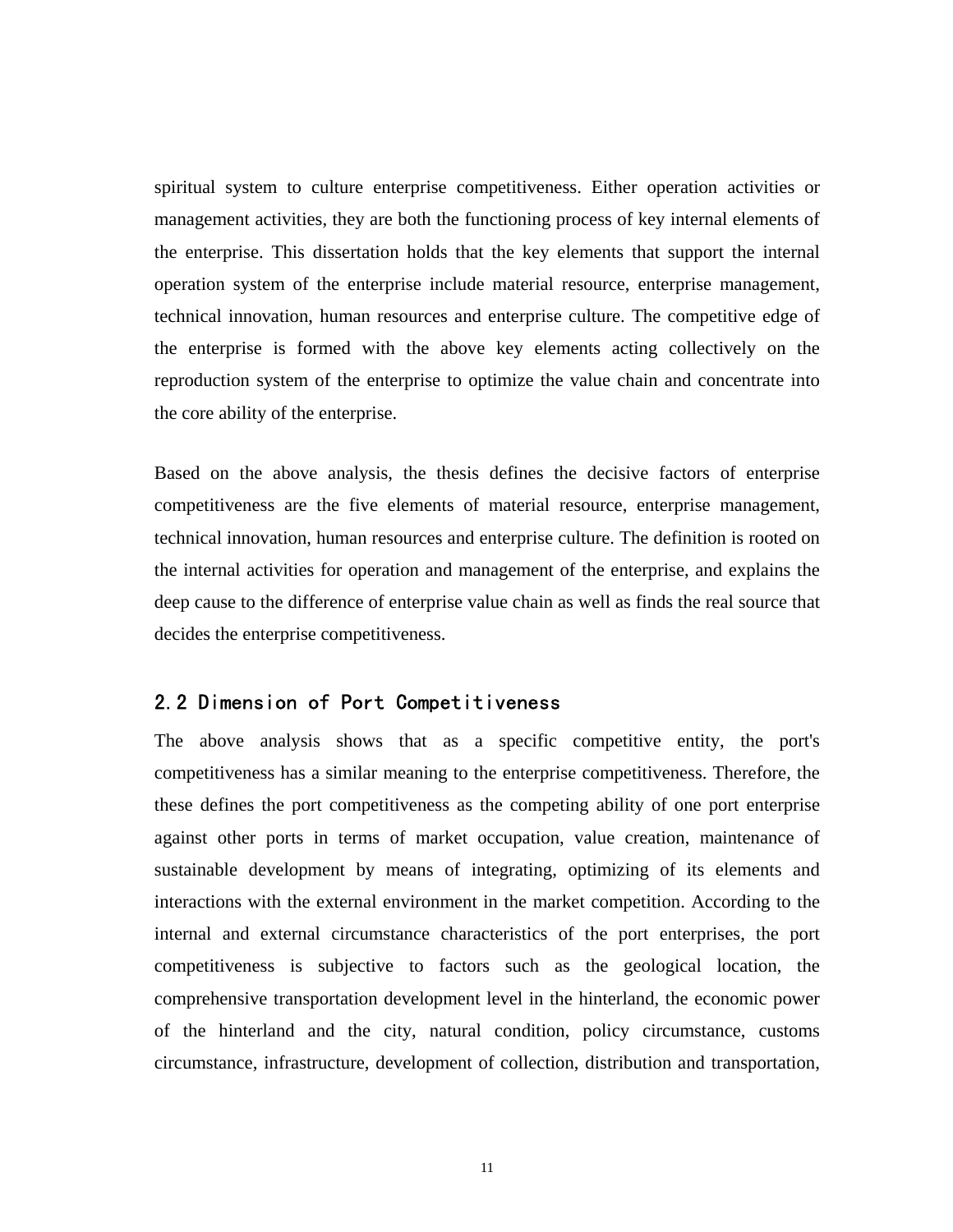potential development opportunities and challenges, charge, management level, service level of the port and etc. The dissertation makes research on the port competitiveness from the perspective of practices of port enterprise competitions, and puts emphasis on the surviving and developing ability of the port itself. Meanwhile, since the external circumstance remains relatively stable, the enterprise has to adapt to the external circumstance. Therefore, from the perspective and objective of the thesis, the external circumstance of port is seen as a fixed constant and will not be taken into account during the analysis. Factors affecting the port competitiveness are as shown in the following figure:



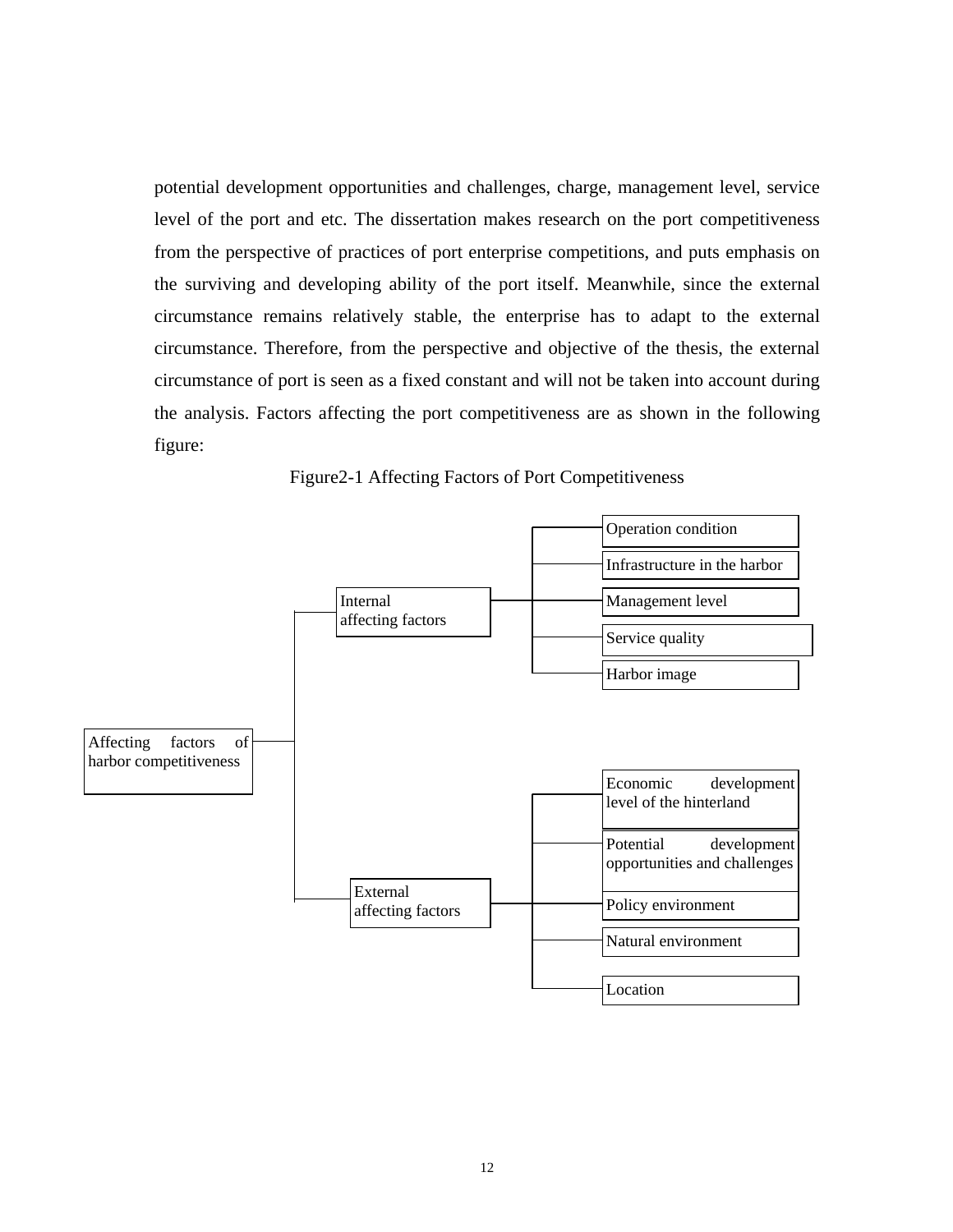### 2.3 Purport of the Port Competitiveness Research

In the day of economic globalization, especially with China's entrance into WTO and the transfer of global economic development center, many countries take Asia-Pacific region and China as the rising target market, and enlarge their investment in China. As a result, the import and export proliferate in China, which effectively enlarges the requirement on port transportation and brings forward the development opportunity for ports in China. In this condition, ports in China are faced with more intense competition with each other and with others in the region. Meanwhile, they are involved in international competitions in wider regions and will display the functions as the windows to China in a larger sense. Right now, domestic and overseas ports are all enlarging the investment and adjusting their development strategies in order to take up a favorable stand in the region or in global range and to obtain a larger market share. Therefore, the competitions of ports are very intense. In this case, it is significant to study the competitiveness of the port. Specifically:

a. Study of port competitiveness urges the port to pay more attention to appropriate configuration of its resources and to combine the internal resources, dispersive social resources and development environment for consideration, so as to make best use of the port resources and give full play to the effect thereof.

b. Study of port competitiveness promotes optimization of organization structure of the port and improvement of its decision-making methods so as to establish routine management of the port on a regular and orderly basis, and to promote the management efficiency and level by means of reinforcing the coordination, communication and control abilities of the port.

c. Study of port competitiveness enables the port enterprises to understand their distance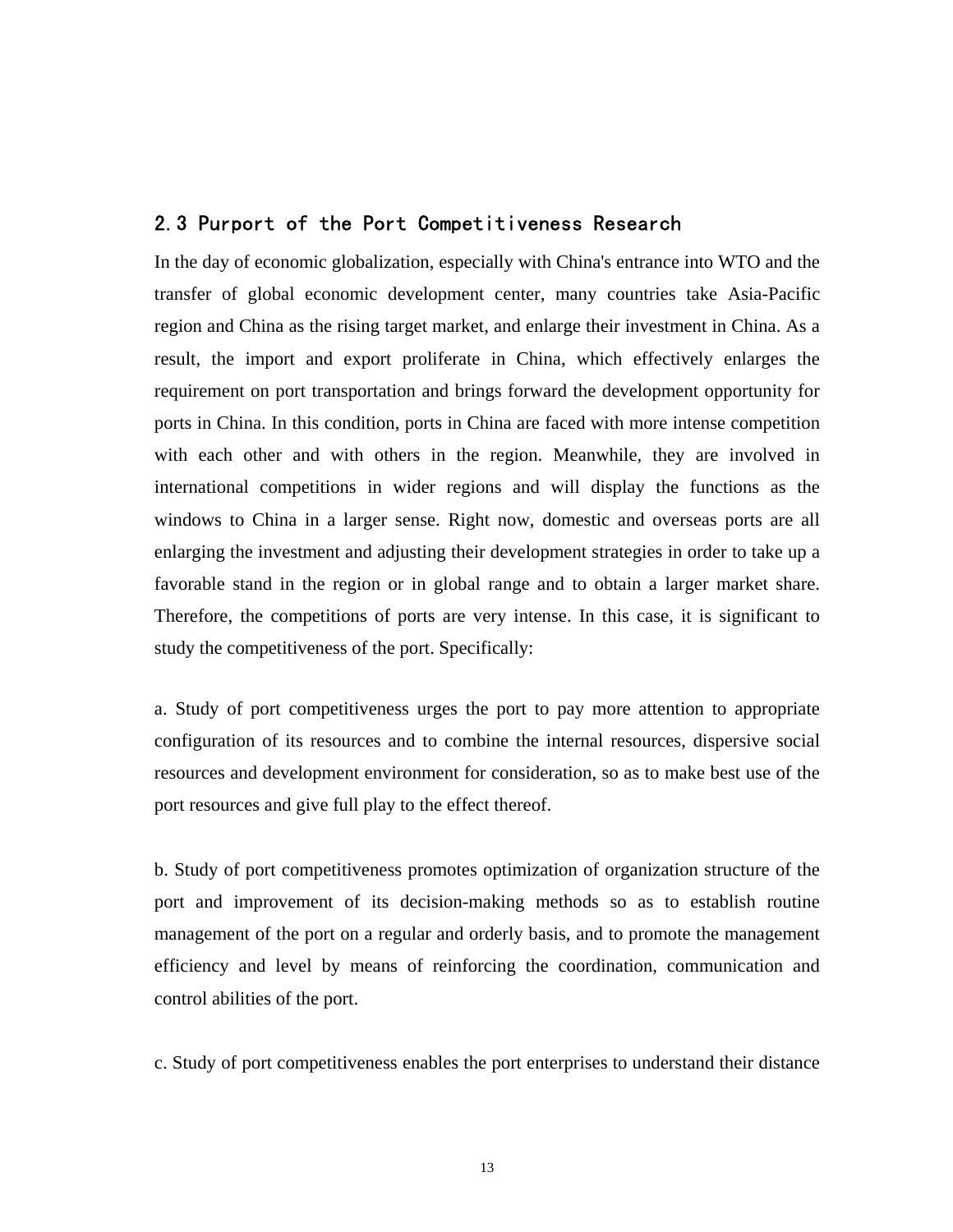to other competing ports by getting an insight into their deficiencies and to promote the expansion of the overall scale of the port and the improvement of its benefits by means of adjusting their development strategies on the basis of the market situation and the clients' demand.

d. Study of port competitiveness urges the port enterprises to reinforce their management, intensify innovation, and improve the smoothness of the port, especially the expedite level of the container transportation, so as to improve the attractiveness of the port and the city to foreign investment, and promote the integral competitiveness of the port and the city by means of interaction between the port and the city.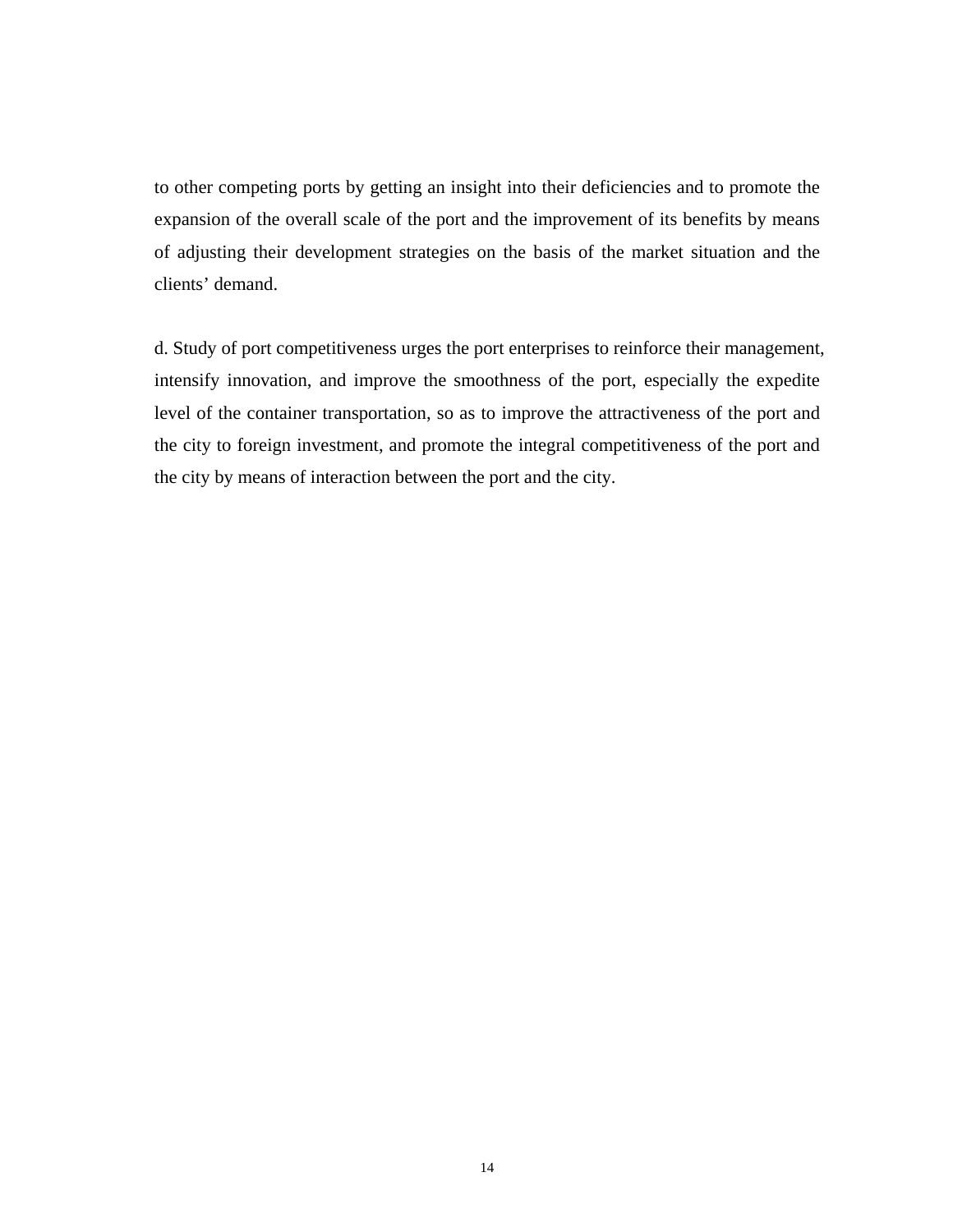# Chapter 3 Analysis on Status of Dalian Port and Analysis of Competitions Faced by Dalian Port 3.1 Analysis on Status of Dalian Port 3.1.1 Status of Resources along Dalian Port Shoreline

The shoreline along Dalian is long, covering Ertuozi in Dashao, Nanerjian Village, Zhuanghe City along the Yellow Sea in the east, and the estuary of Fudu River in Liguan Village, Wafangdian City along the Bohai Sea in the west along with the shoreline of islands and islets such as Changshan Archipelago, etc. With a span of 1906 km, it occupies 73% of the total shoreline length in Liaoning Province, among which the shoreline of continent is 1288 km and island 618 km. The major characteristics of Dalian shoreline are:

#### (1) Abundant resources along shoreline feasible for building port

There are abundant resources for building port, breeding, and tourism along the shoreline of Dalian, and what's worth mentioning is that, the natural conditions of building port there are distinctly advantageous than other coastal cities in China. Most of the shoreline, beginning from the estuary of Dengsha River in Jinzhou, Dayaowan Bay, Dalian Bay, Laotieshan Mountain in Lvshun, Shuangdaowan Bay, Yangtouwa, until the shoreline of Changxing Island in Wafangdian City, including the Changshan Archipelago are bedrock coasts consist of cragged hills. These coasts boast various bays and ports. Daduwan Bay, wide with deep water, short and straight sea route, wide range of anchorage ground, fine sheltering condition without freezing or silting, open rear continent, and convenient for goods distribution, is suitable for construction of deep-water terminals of different scale and function. The bedrock shoreline along the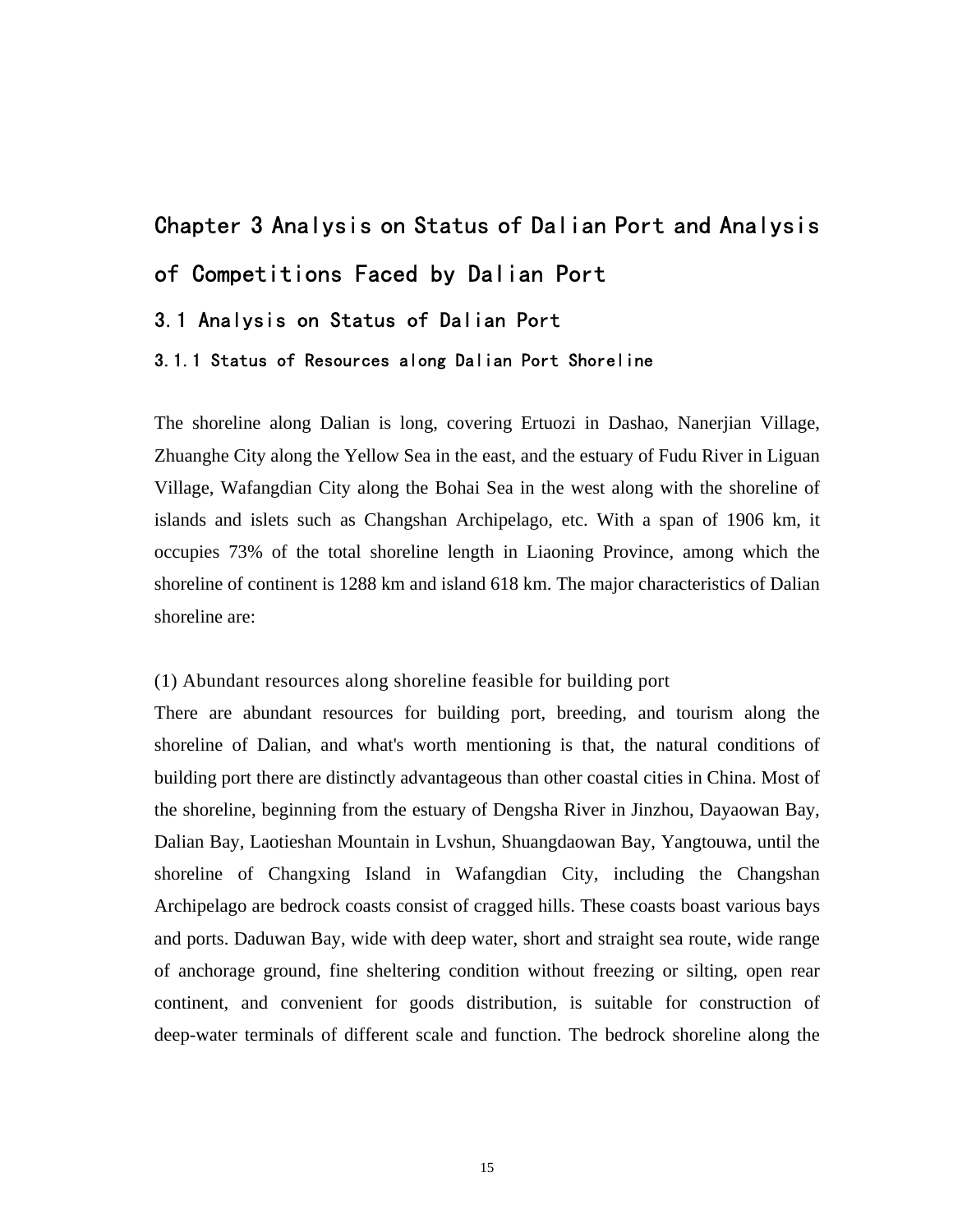land of Dalian is about 950 km, with over 20 locations ideal for building commercial ports and fishing ports, which boast a length of 80 km. Among them, 14 scatter along the seacoast of the Yellow Sea in the south with a total length of about 52 km, and 6 along the seacoast of the Bohai Sea in the north with a length of about 28 km. The ones most suitable for building deep-water ports are Dalian Bay, Dayaowan Bay, Yangtouwa, Shuangdaowan Bay, Changxing Island, etc, among which the water depth of Dalian Bay near the main city zone and new downtown area reaches 47m. With superior natural conditions, it is unparalleled among all coastlines in China.

#### (2) Key Shoreline Segments have reached a Mature Stage of Development

The port shoreline is a non-reproducible precious resource. Dalian City has reinforced and quickened the steps of development in port shoreline, and the measures taken prove to be reasonable as a whole. Presently, the resources in major deep-water shoreline, especially the ones in Dalian Bay and Dagushan Peninsula have reached a mature stage of development. A length of 37km port shoreline has been exploited in the city, accounting for 46.3% of shorelines suitable for building ports; there are 11 terminals built and 199 production berths, among which there are 56 deep-water berths above 10,000 tons, 16 enterprise docks, and the shoreline length of production berths is 24334.7m and non-production berths 6745m. The annual transiting capability of the berths is 110 million tons. Basically all the port resources along the Dalian Bay are exploited, including public terminals such as Dagang Stevedoring Area of the Dalian Port Group, Xianglujiao port area, Ganjinzi port area, Dalian Bay (Heshangdao Island) port area, etc, as well as professional and consignor terminals such as terminals of Beiliang Company, Liaoning Province Dalian Ocean Fishery Group of Corporations, Dalian Petrochemical Company, Dalian Posts and Telecommunications, Dahua Group, etc. Currently, the planning and construction of Dayaowan Bay and east coast of Dagushan Peninsula is also mature, and the second and third phases of Dayaowan Bay project, Nianyuwan port area and the newly-built 250,000-ton ore and 300,000-ton crude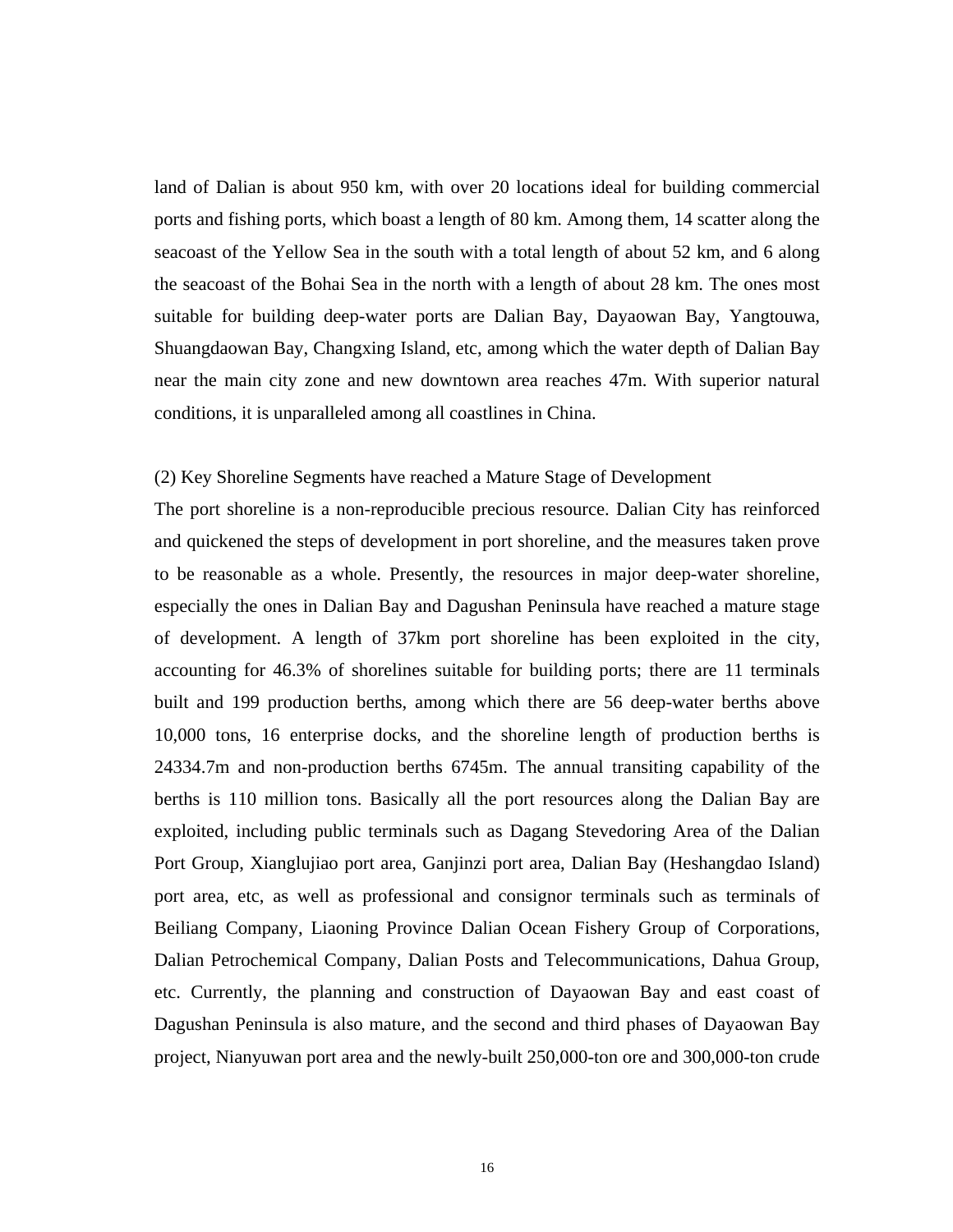oil terminals are distributed along the shoreline segments suitable for building ports.

#### (3)Potential of Resources along the Port Shoreline is Huge

The potential of port-building shoreline in Dalian is till huge. According to preliminary estimates, there are altogether 9 segments suitable for building ports yet not developed, with a total length of about 43km, accounting for 53.7% of the shoreline suitable for building ports. Among it, locations suitable for building deep-water ports include some segments along the north bank of Dalian Bay, Shuangdao Bay in Lvshun, and Changxing Island in Wafangdian, etc; there are many undeveloped shoreline suitable for building medium and small-size terminals along the coasts of each coastal borough and city including Changdao coast; in addition, the ports built or under construction, such as Xin Port in Lvshun, Zhuanghe Port, Pikou Port, etc, are of huge development potential.

#### 3.1.2 Main Port Enterprises in Dalian and Status of Terminals

The total length of shoreline in Dalian is 1906km, with a length of 31km for terminals. There are 40 port enterprises in the city and 184 berths, among which 56 are deep-water berths above 10,000-ton; the shoreline of production berths is 24334.7m and non-production berths 6745.4m; the port throughout of the city in 2005 is 111.88 million tons and 2.65 million containers are completed with an annual increasing rate of 22%. In 2005, the percentage of throughput of 6 kinds of cargos including petroleum, rolling cargo, grain, metal and ore, container and steel in total volume reached 88.5%.

As a whole, Dalian has superior resources suitable for building ports and complete infrastructure. The accurate function positioning, complete cargo types, fine operation in production and good overall benefits for enterprises have promoted the rapid development of economy in Dalian. And the information about main ports is as follows:

(1)The Original Dalian Port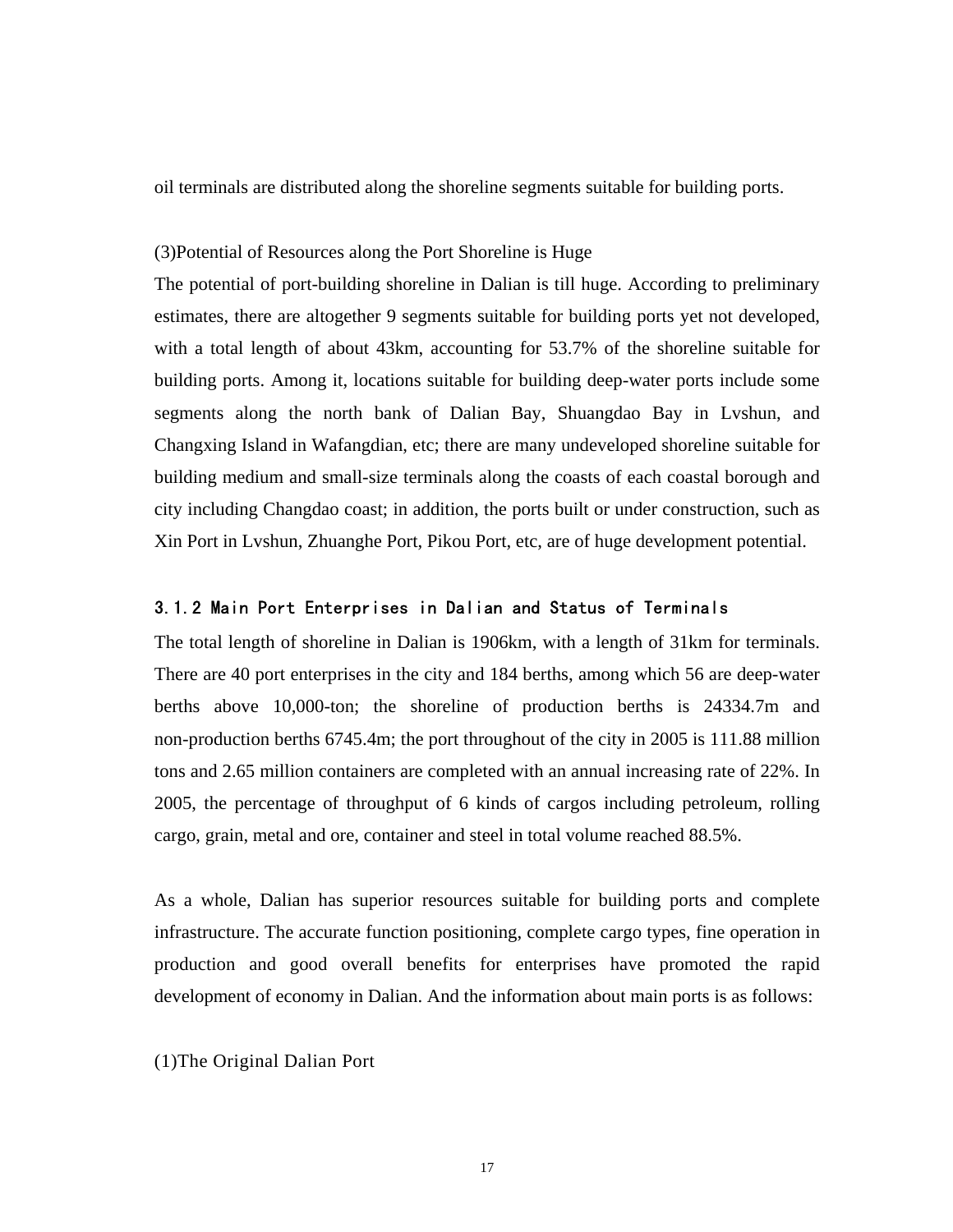The original Dalian Port embodies 78 berths, among which 5 are deep-water container berths, 2 are deep-water container berths under construction, and the planned throughput is 1.9 million containers. The port mainly manages 4 kinds of freights including container, rolling cargo, oil products and grain. Right now it has opened 8 ocean main lines, over 40 near ocean routes, and branch line around the Bohai Sea for external trade, as well as train lines for containers opened to major cities in Northeast China for internal trade. The key projects such as the second phase of Dayaowan Bay, 250,000-ton ore terminal, 300,000-ton crude oil terminal and International Logistics Park are already under construction. Moreover, The EDI construction of ports has quickened its pace, and the projects such as reconstruction of old ports are currently under tight schedule.

### (2)Beiliang Port

Beiliang Port is a major integrant of Dalian Beiliang Company, Ltd., and the world's largest grain storage port with most advanced functions. Currently, it has established 5 berths with a total berth length of 1376.6m. The deepest front water of the berth is -15.8m, and the designed water depth of channel is -13.8m. It can host 100,000-ton large bulk grain ship, and the berth capacity of terminals built and under construction is 30 million tons. Moreover, it features the world's largest grain storage capacity--2 million tons, the largest national port storage in China--600,000 tons, the unparalleled 1800 L18 bulk railway wagons in China, large-scale railway depot with 29 paths. It also has advanced grain laboratory in the world able to conduct trans-gene inspection, which is named as Beiliang workstation, National Grain Quality Monitoring and Test Center by the state. In 2001, it began its trial operation. As the fast growing of its throughput, the port completed a throughput of 2.73 million tons, which increased to 5.43 million tons in 2002 with an increase of 98.9%. In the first quarter of 2003, it achieved a throughput of 2.172 million tons. The percentage of the foreign trade grain export in cargo throughput in Beiliang Port has been held at above 80%, and the total grain volume exported through Beiliang Port accounts for over 40% of the total grain export volume of all ports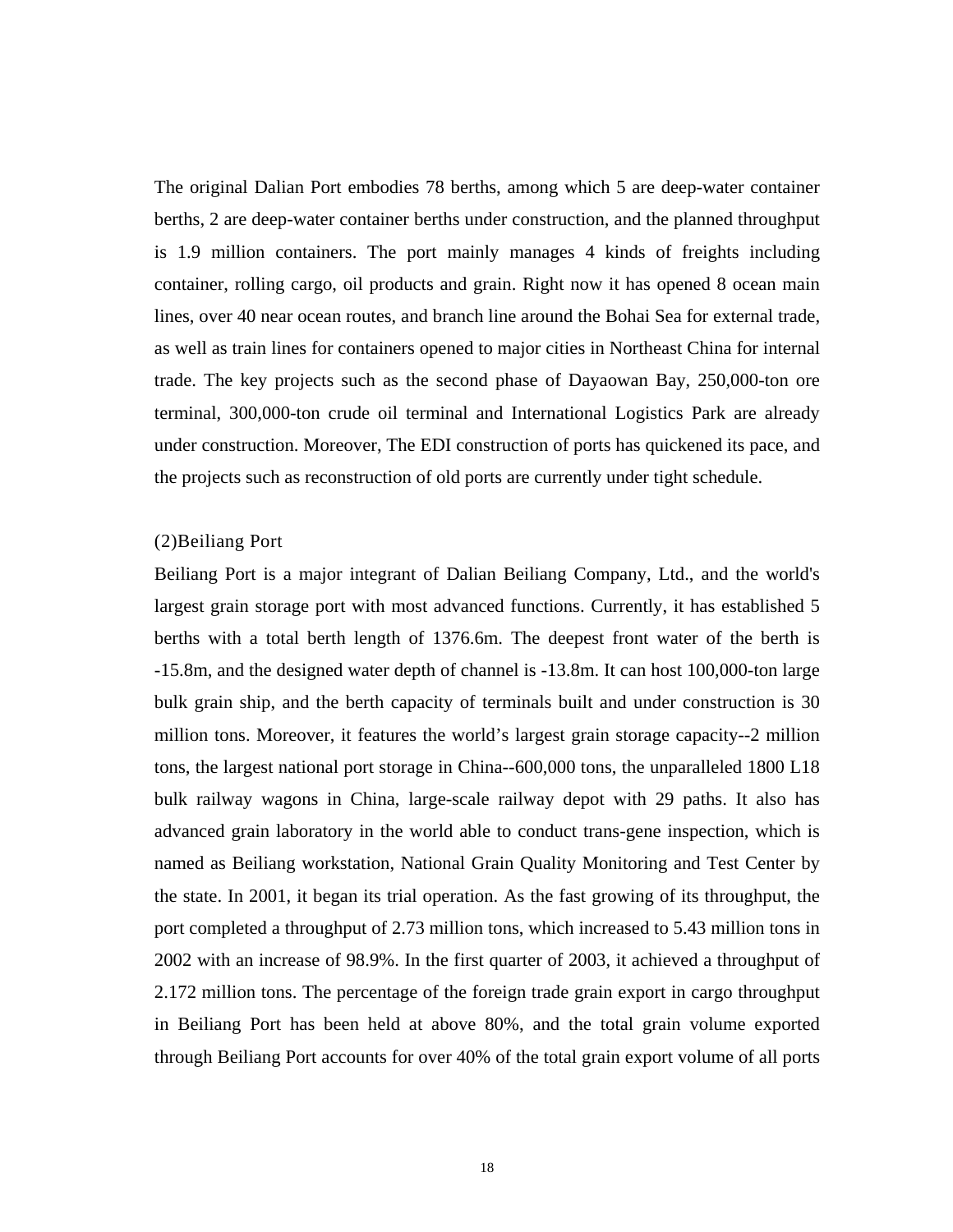in the Northeast. Therefore, the port has become the main port of grain export in the Northeast, and the hinge port for sending grains from the North to the South. Moreover, the 300,000-ton terminal in Beiliang Port is completed, and large deep-water container terminal, together with others, is planned according to the 30m water depth condition of the area. The overall development prospect is to develop the Beiliang park area and give priority to the logistics of grain, oil products and containers, etc, exploit the processing industry of the port and build the port into an international logistics trade base. The construction of "Beiliang Park Area" was begun in June 2002. Occupying a land area of 13.5 sq. km., with a planned investment of 12 billion Yuan, the industrial zone mainly focuses on the projects such as modern comprehensive port, logistics, grain and oil product processing. Currently the intent investment from domestic and overseas enterprises has exceeded 10 billion Yuan, with 6 projects under construction and a total investment of 2.275 billion Yuan.

#### (3) Local Ports

Right now there are multiple local ports in Dalian, including Yangtouwa Port in Lvshun, Pikou Port in Pulandian City, Zhuanghe Port, Changhai Archipelago, etc, among which the Zhuanghe Port is under construction.

Meanwhile, there are 16 enterprise terminals in Dalian. In 2002, the terminals fulfilled a throughput of 33.56 million tons, accounting for about 30% of the total port throughput of the city. They have become an indispensable part of Dalian Port. The basic information about the three enterprise terminals is as follow:

(a) Liaoning Province Dalian Ocean Fishery Group's new port in Dalian Bay Town. Located in Dalian Bay Town, Ganjinzi District, Dalian, it mainly engages in the businesses of passenger ro-ro ships, break-bulk cargo and oil products with a 3000-ton oil terminal and nearly 10,000stere bonded oil storage. It has a goods yard of 80,000 square meters, and an annual throughput of 10 million tons. Moreover, it has the largest refrigerator group in China with a capacity of 100,000 tons. In 1994, it cooperated with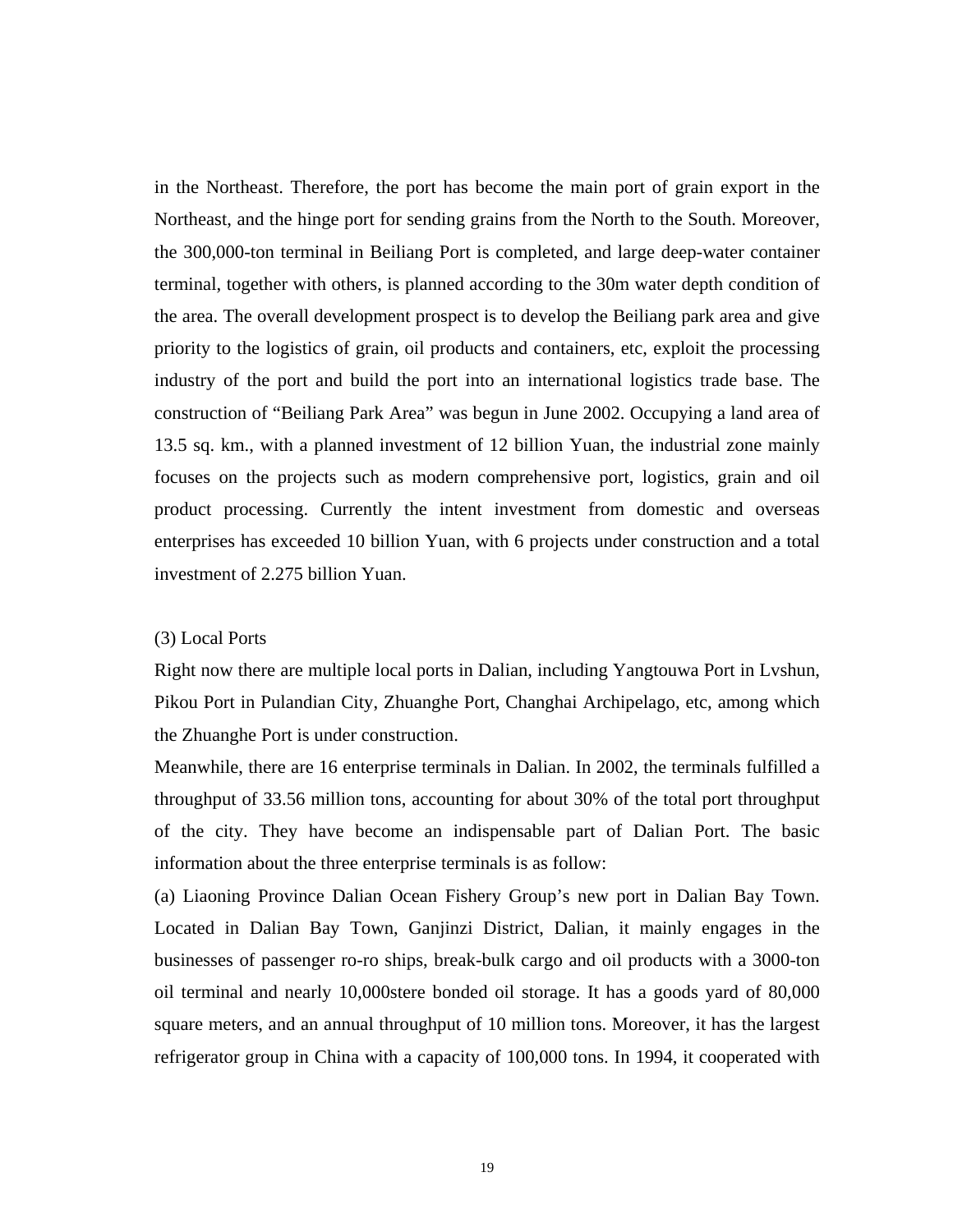Bohai Ferry Company Ltd. in Shandong engaging in the business of passenger ro-ro ship transportation. It now has 7 berths, including 3 passenger ro-ro ship berths, 4 break-bulk cargo berths (also can be used as passenger ro-ro ship berths). The depth of berth front water is -7m, water depth of waterway is -8.4m, with a max berth capacity of 20,000 tons. The 7 berths are all used for passenger ro-ro ships, and over 20 times can be arranged in daily shipping schedule. Currently, there are 4 passenger ro-ro ships under operation, mainly managing the routes from Dalian to Yantai. There are 8 runs in and out every day, with 650 times of conveying vehicles, and 3500 times of passengers, and every year there are 170,000 times of conveying vehicles, and 600,000 times of passengers, which have accounted for 26.2% and 12.8% of provincial route vehicle and passenger throughput respectively. There is a whole set of service facilities for passenger transport in Dalian Bay, including ticket service, waiting room, catering service, accommodation and entertainment auxiliaries. According to the requirements of developing passenger transport, the Liaoning Province Dalian Ocean Fishery Group plans to build 2 large passenger ro-ro ship berths, which is 450m in length and -11m in water depth, with the capacity of hosting 50,000-ton ships, as to build the center of passenger ro-ro transportation in Dalian. They have the faith that they are qualified in both conditions and ability to build the new port into the center of passenger ro-ro transportation in Dalian, and hope that the municipal government will have the similar plan and give their support.

(b) The port of Dalian Petrochemical Company. Right now, Dalian Petrochemical Company owns 3 ports for oil transportation, altogether 11 berths with a scale of 5000-ton to 50,000-ton. Its original planned throughput was 12.8 million tons per year. It mainly undertakes the tasks of loading of most of the oil products and unloading of a small part of imported crude oil for PetroChina Dalian Petrochemical Company. In 2000, its throughout was 5.67 million tons, accounting for around 6% of total throughput in Dalian Port area, which made it one of the most important terminals in Dalian Port.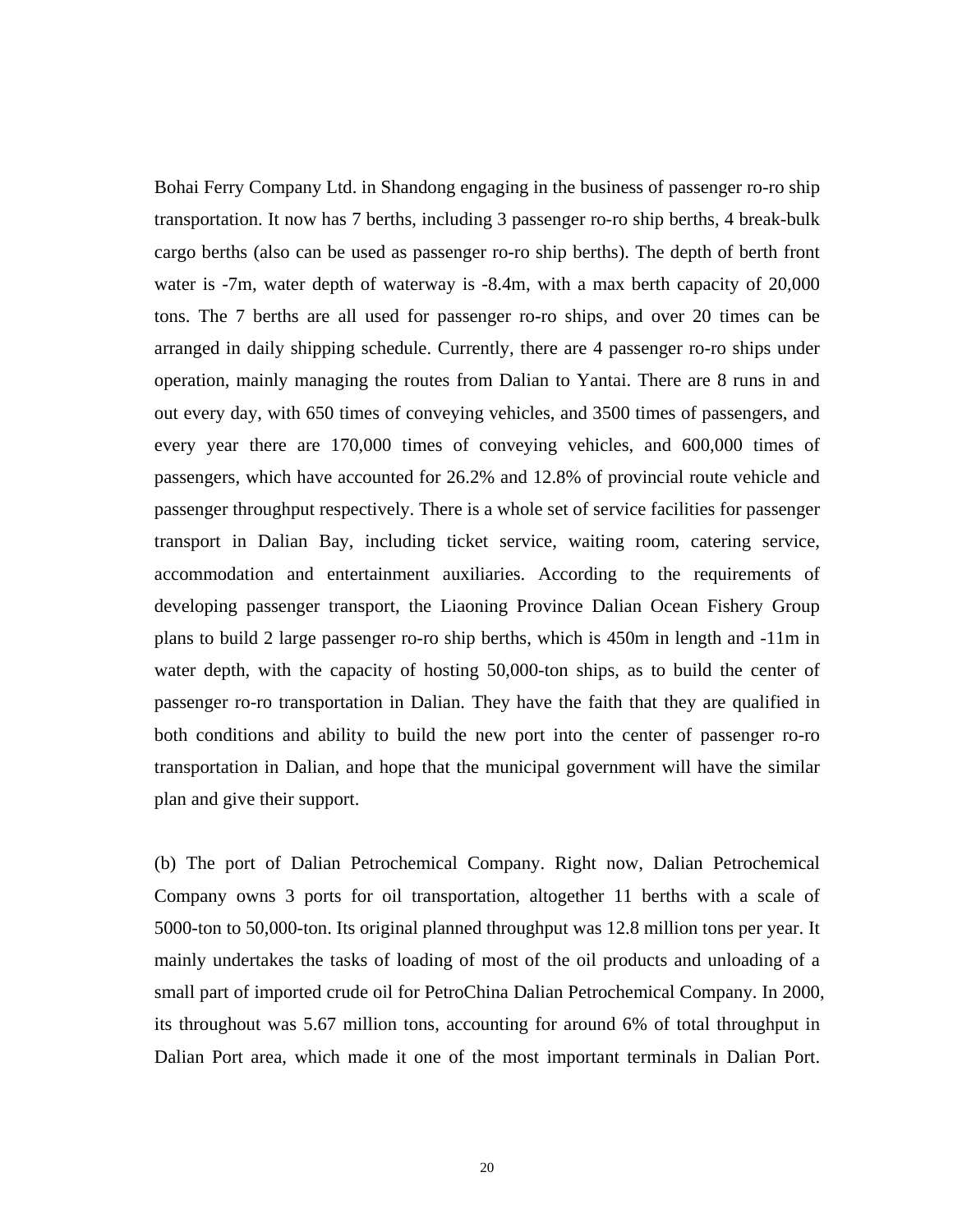During the "Tenth Five-year Plan" period, under the overall deployment of China National Petroleum Company, the PetroChina Dalian Petrochemical Company was to undertake the task of processing crude oil from Russia, the total processing volume for which was increased to 20 million tons per year from the 5 million tons per year during the "Ninth Five-year Plan" period. Except for the crude oil entering into the factory mainly through pipeline (crude oil from Daqing and Russia), there would be over 17 million tons of oil products shipping out per year, which is nearly threefold in the throughput compared with the "Ninth Five-year Plan" period. As a terminal mainly providing services for the Dalian Petrochemical Company, it was no longer capable in meeting the needs, whether from the aspects of throughput capacity, technical level of facilities or management. From then on, it will target the PetroChina Dalian Petrochemical Company as its major market, base on the modern logistics standard and strive to build the terminal into an important base for ocean shipping of petrochemical products in the Northeast region with complete functions, modern facilities, advanced management and top service, through discovering its potential, expanding and innovation. In 2005, the throughput of the terminal was improved to 17 million tons per year and two 10,000-ton oil product berths were innovated, with the berths increasing to 13. It further optimized the functions and work division of each operating section in the terminal, updated the techniques and equipments in the terminal and greatly improved the level of information-based loading and unloading automation.

(c) Special terminal of Dahua Group. Located in the factory of Dahua Group, it boasts a shoreline of 4 km. The designed throughput of the bulk cargo terminal is 2 million tons. The 5 berths can host two 10,000-ton cargo ships and one 3000-ton cargo ship at the same time. The designed throughput capacity for the first year of the liquid chemical terminal is 450,000 tons, and one 3000-ton and one 2000-ton berth are in place. There are 5 special railways for the terminal, which can host 34 train wagons at the same time. Products from Dahua can be directly loaded and shipped overseas. Right now, the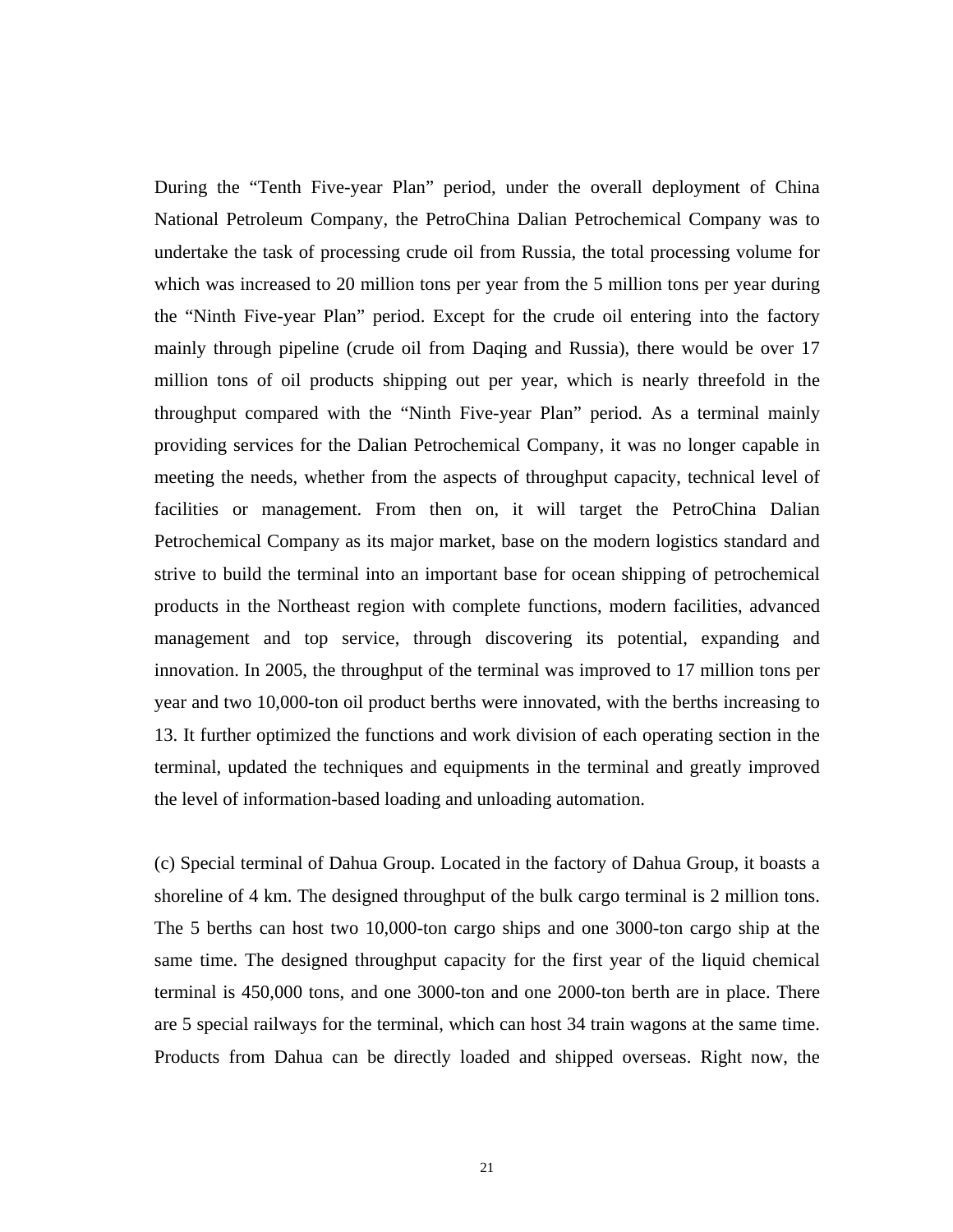terminal mainly serves the Group itself with half of it left unused. It is planned to cooperate with the Dalian Land-port Logistics Park in Ganjinzi District and to be used as the special port of departure of the Park.

### 3.1.3 Forecast of Throughput in Dalian Port

In 2005, the cargo throughput in Dalian Port was 170 million tons, including containers 2.65 million TEU, oil and oil products 42.6 million tons (imported crude oil 15.6 million tons), metal ores 23 million tons (imported iron ore 8.3 million tons) and grain 16.6 million tons.

According to analysis on the development trend of throughput and various factors, by using multiple means of forecast, the throughput level of Dalian Port in 2010 and 2020 shall be 250 million tons and 380 million tons respectively, among which the throughput of containers will be 8 million TEU and 17 million TEU.

See Table 3-1 and Table 3-2 for throughput forecast of each port by cargo category for the same year.

|  | Table 3-1 2010 Throughput Forecast of Main Port Areas in Dalian Port |
|--|----------------------------------------------------------------------|
|--|----------------------------------------------------------------------|

|                         | Whole<br>Port | Dayaowan<br>Port Area | Nianyuwan<br>Port Area | Bulk<br>Working Area Port | Ore Beiliang | Heshangdao<br>Island<br>Port<br>Area | <b>Others</b> |
|-------------------------|---------------|-----------------------|------------------------|---------------------------|--------------|--------------------------------------|---------------|
| Total                   | 25000         | 7800                  | 4300                   | 1700                      | 1300         | 4200                                 | 5700          |
| Coal                    | 600           |                       |                        |                           |              | 600                                  | 0             |
| O <sub>il</sub>         | 5900          |                       | 4300                   |                           |              |                                      | 1700          |
| Including:<br>Crude oil | 3100          |                       | 2900                   |                           |              |                                      | 200           |
| Metal ore               | 1700          |                       |                        | 1700                      |              |                                      |               |

Unit: Ten thousand tons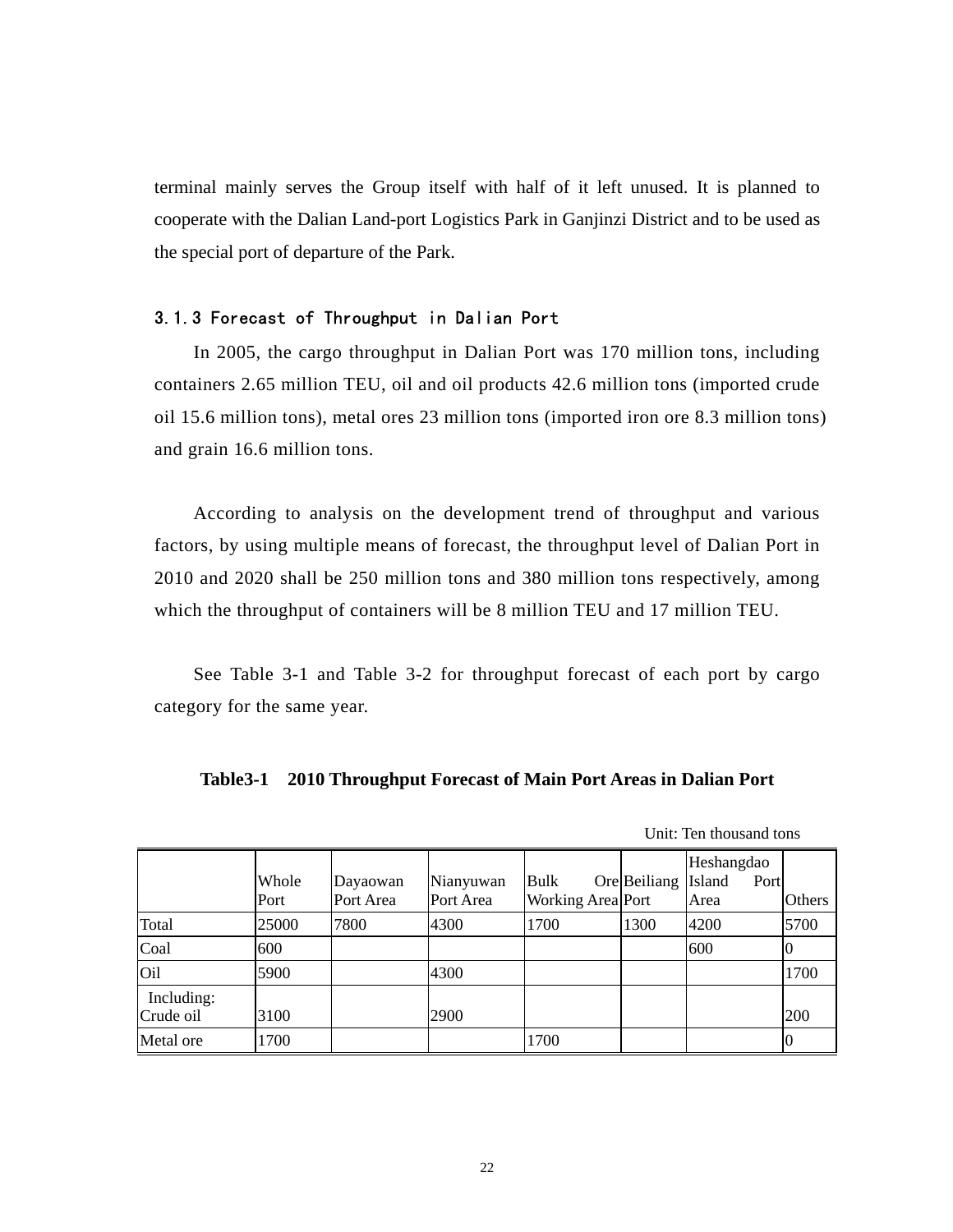| Steel                       | 1200 | 200  |  |      | 1000 | 'U   |
|-----------------------------|------|------|--|------|------|------|
| Grain                       | 1800 | 300  |  | 1300 | 200  | 0    |
| Other break-bulk            |      |      |  |      |      |      |
| cargos                      | 1200 | 100  |  |      | 700  | 400  |
| Rolling goods               | 5100 | 100  |  |      | 1700 | 3300 |
| Container weight 7500       |      | 7100 |  |      |      | 300  |
| Number<br>οfΙ<br>containers | 800  | 770  |  |      |      | 30   |

**Table 3-2 2020 Throughput Forecast of Main Port Areas in Dalian Port** 

|                            | Whole<br>Port | Dayaowan<br>Port Area | Nianyuwan<br>Port Area | Bulk<br>Working Area Port | Ore Beiliang | Heshangdao<br>Island<br>Port<br>Area | Others           |
|----------------------------|---------------|-----------------------|------------------------|---------------------------|--------------|--------------------------------------|------------------|
| Total                      | 38000         | 15400                 | 6100                   | 2700                      | 1400         | 5300                                 | 7100             |
| Coal                       | 800           |                       |                        |                           |              | 800                                  | $\bf{0}$         |
| Oil                        | 7400          |                       | 6100                   |                           |              |                                      | 1800             |
| Including:<br>Crude oil    | 4400          |                       | 4200                   |                           |              |                                      | 200              |
| Metal ore                  | 2700          |                       |                        | 2700                      |              |                                      | $\overline{0}$   |
| Steel                      | 1500          | 200                   |                        |                           |              | 1300                                 | $\boldsymbol{0}$ |
| Grain                      | 2000          | 400                   |                        |                           | 1400         | 200                                  | $\mathbf{0}$     |
| Other break-bulk           |               |                       |                        |                           |              |                                      |                  |
| cargos                     | 1500          | 100                   |                        |                           |              | 700                                  | 700              |
| Rolling goods              | 6600          | 200                   |                        |                           |              | 2300                                 | 4100             |
| Container weight 15500     |               | 14500                 |                        |                           |              |                                      | 500              |
| of<br>Number<br>containers | 1700          | 1660                  |                        |                           |              |                                      | 40               |

## 3.1.4 Problem Analysis on Port Enterprises in Dalian

We can see from the status of Dalian Port that the Port is of certain scale, however, the following problems still exist:

Firstly, resource development and layout of the port is illogical. That images as: first the structure is not reasonable, and the terminals are not large and specialized enough. There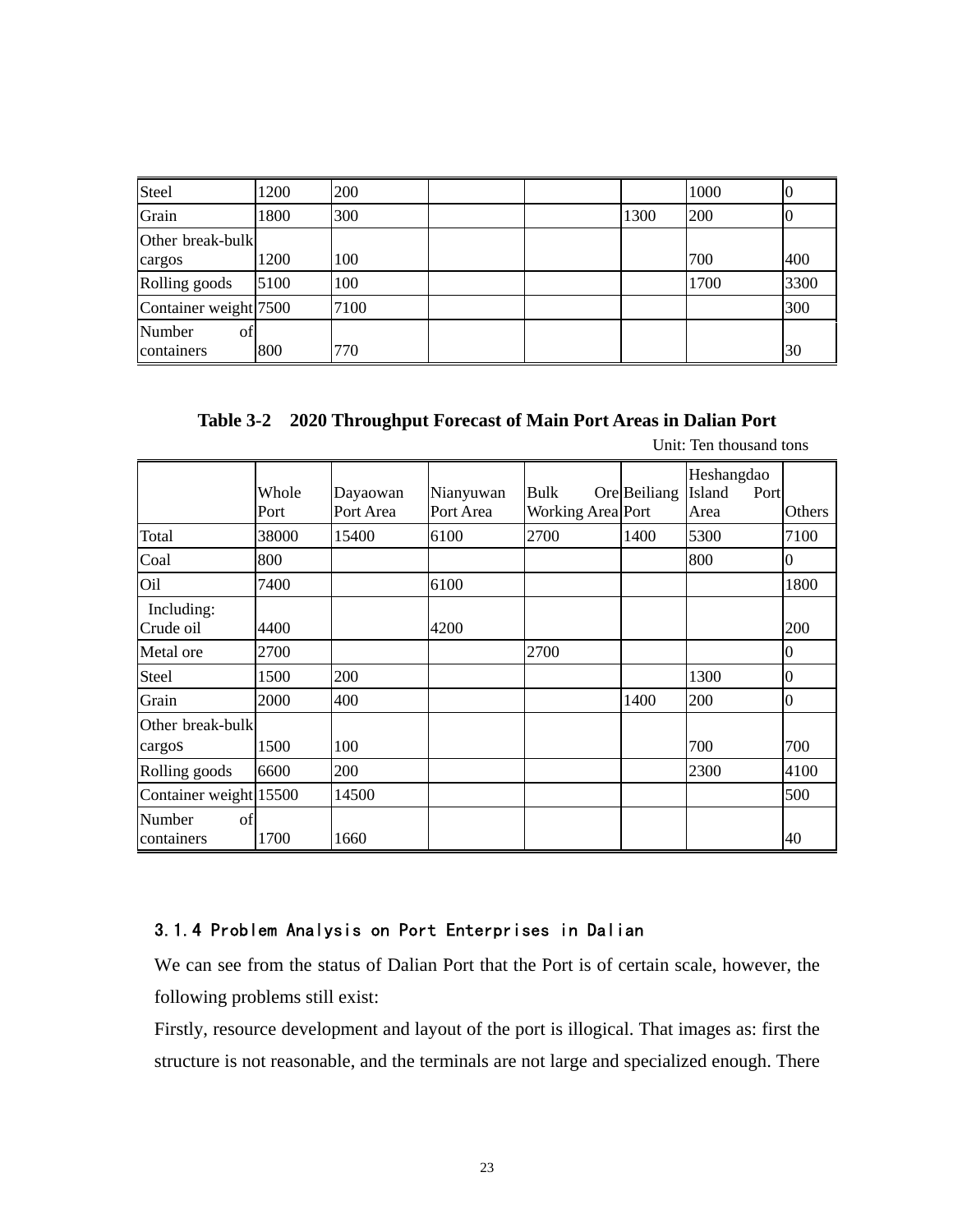are excessive medium and small bulk terminal and capacity overplus, and lacks of large specialized deep-water ore, oil, container terminals and terminals for chemical and dangerous goods, and there is potential surplus of large deep-water specialized terminals under construction or planning. Second is the illogical layout. The orderly local development and blind overall development have formed the chaotic port pattern in the city, and have led to the result of lack of core competitiveness. The third one is the problem of stressing development while ignoring protection of resources along the shoreline. Some enterprises want to build large comprehensive ports, irrespective of their existing terminals, financial power and the economic status of the hinterland. Moreover, some important deep-water resources are occupied by the aquaculture industry, which has led to waste of precious resources ideal for building ports.

Secondly, the management functions are dispersed, and the poor grand regulation has led to non-standard management of port enterprises and multiple conflicts between the shipping industry with the aquaculture and tourism industry. First, unjust competition still exists. Since the Dalian Port has been executing some of the governmental functions for a long time, as well as the right to conduct independent port business, therefore certain monopolization exists and some enterprise terminals and local ports complain the unfair competition. Moreover, there are some port enterprises, especially enterprise terminals who conduct businesses exceeding the business scope of terminals, and at the same time drive down their operational costs through evasion of construction fees. The second point is that vicious competition exists in some fields. The competition in fields such as bulk goods, passenger ro-ro transportation and grain transportation is overly ferocious, and the non-standard means of competition and severe inner consumption have weakened their resultant force of competition, thus affecting the market growth and port image. Third point is the unordered management system. There are large varieties and quantities of ports in Dalian, including comprehensive ports, local ports and enterprise terminals. But the dispersed management functions and lack of unified and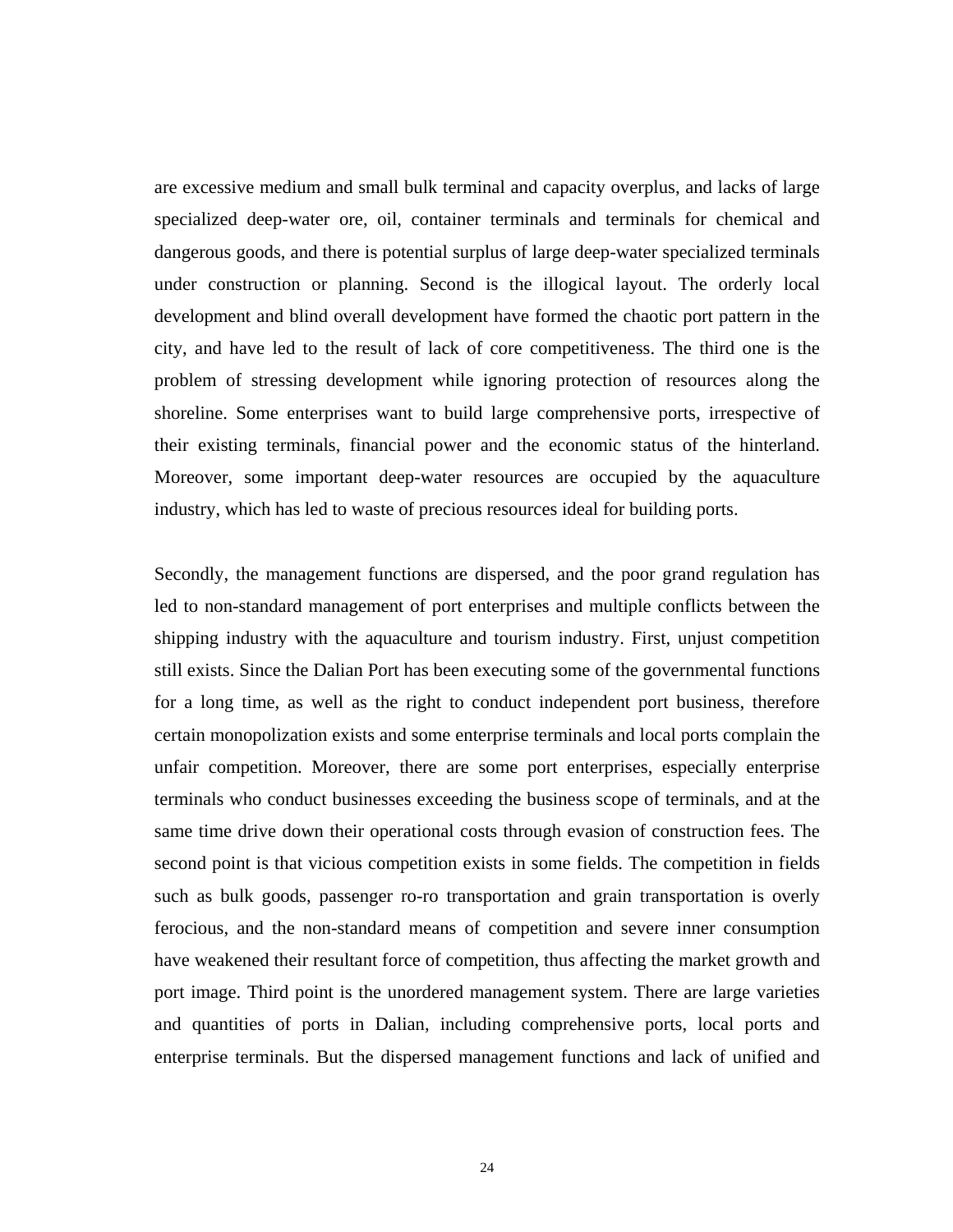authoritative management organ have caused the incompetent coordination, direction and management towards the operation and construction of the port enterprises. Although the problems are solved to some extent after the establishment of Port Administration Bureau, problems still exist due to multiple factors. And a fine coordination system is yet to be built between the shipping industry with the aquaculture and tourism industry. The fourth point is a lack of industrial cooperation system and standard of self-discipline, which has led to discordant practices of the enterprises. The function of trade association is not fully exerted and a platform for communication between the port enterprises is needed.

Thirdly, some enterprises are uncompetitive and lack of dynamics. First, there is big shortage in enterprise system reform and incompleteness in corporate governance structure. Most of the terminals, whether major port terminals in Dalian or local terminals of consignees, are lack of complete and standard modern enterprise system. The unitary property right, straggling system, inflexible mechanism have restricted the development of the enterprises. Second, the market positioning of some port enterprises are inaccurate without distinct management characteristics, and there is certain blindness in their development. Last but not least, some enterprises have difficulties in management, such as Lvshun New Port, Pikou Port, Dahua Terminal, etc. They are promising on one hand, but on the other, it makes the enterprises hard to position themselves because of short of capital or indefinite macro planning of the government. The Dalian Port, with heavy load, huge gap in construction fund and limitation in hinterland economy, has evidently declined in its competitiveness.

## 3.2 Analysis of Competitions Faced by Dalian Port

In 2003, China Government worked out the strategy of rejuvenating traditional industrial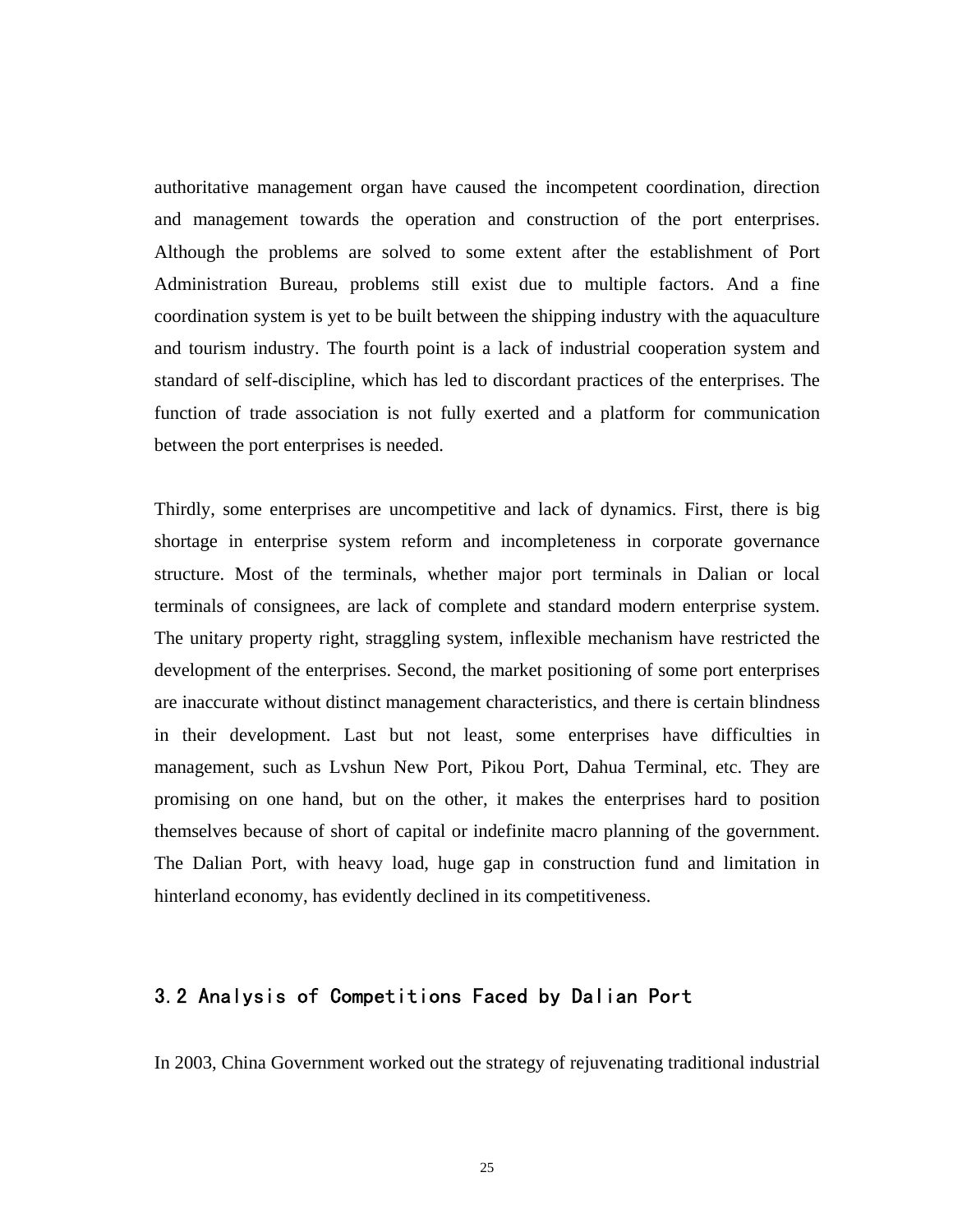bases in Northeast China, and explicitly put forward the requirement "to make full use of existing port conditions and advantages of the northeastern region, to develop Dalian into an important international shipping center in Northeast Asia." However, compared with other major port rivals, Dalian Port, the most important "hardware" for building Dalian into an international shipping center in Northeast Asia, has not yet to acquire the corresponding status as a major international port. In addition, various other port cities both in and out of China in Northeast Asia have also put forward similar objectives, so as to acquire the status as an international hub port and achieve more benefits. Considering the current development of Dalian Port and the development of main rival ports both at home and abroad, if Dalian Port intends to become a major international port, it has to face highly intense competitions and challenges.

### 3.2.1 Comparison and Analysis of Current Dalian Port and Surrounding Ports

(1) Intense competitions from foreign major port cities in the surrounding area

In Northeast Asia, port cities that constitute practical or potential competitors against Dalian in building a regional international shipping center mainly include Busan of Korea, Tokyo, Yokohama and Kobe of Japan etc. (see Table 3-3). The analysis is as follows:

#### a. Busan Port

Ever since 2000, Busan Port has exceeded Kaohsiung Port to become the world's third largest container port. In 2002, its throughput of containers achieved a steady growth, reaching 9.44 million TEU. The important geographical advantage of Busan Port lies in that the port is located at the converging point of such three sea routes as Northeast Asia—North America, Russia—Europe and the Yellow Sea—the East Sea. If Busan Port can become the starting port of the Pan-Pacific sea route or the Euro-Asian sea route, the port will become the transfer center of the Northeast Asian region, hence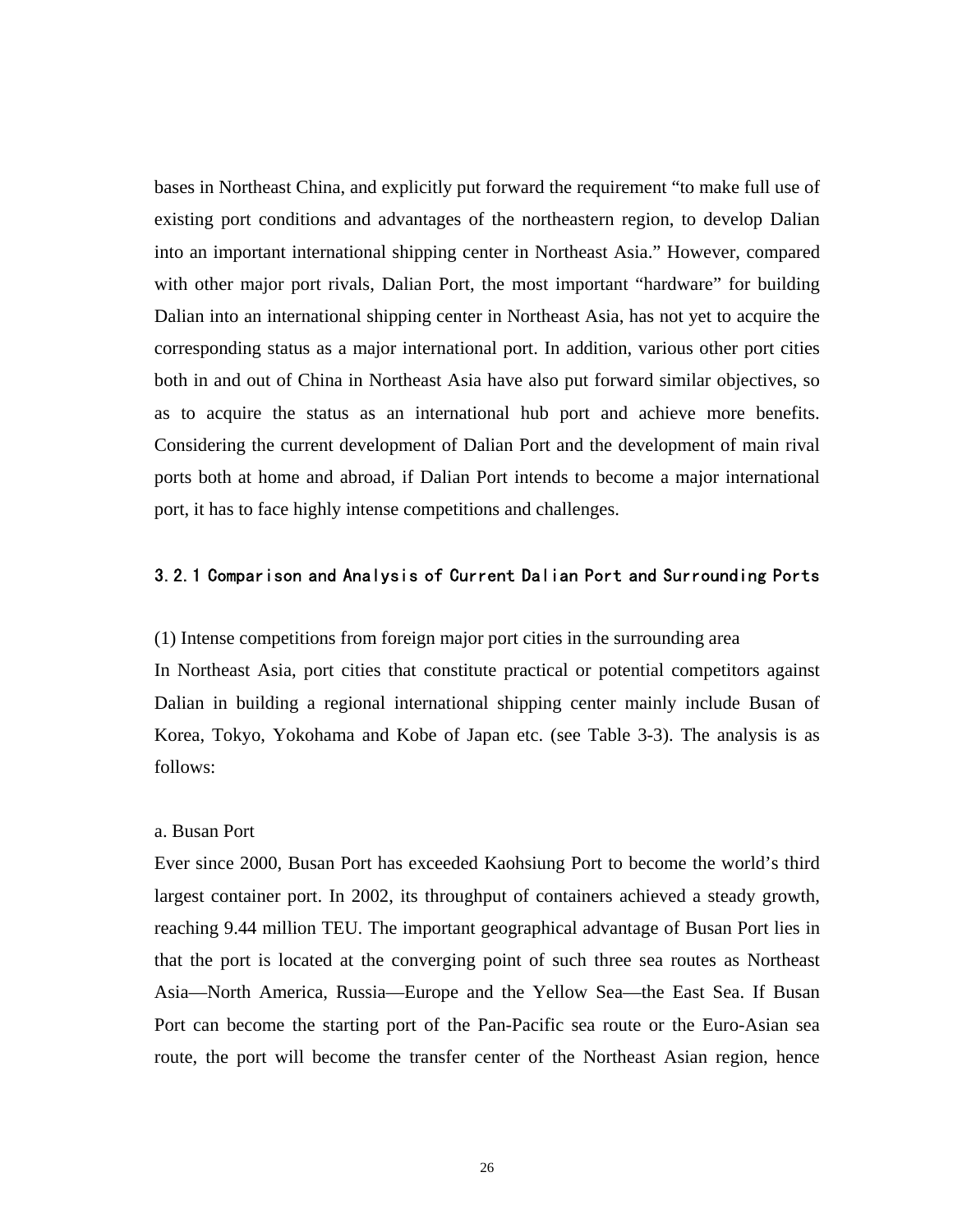enjoying great potential for development. Ever since the mid-1970s, Busan Port has been taking advantage of the opportunity after Hanshin Earthquake of Japan and of rapid foreign trade development in the mainland of China. It puts forward the strategic objective of building "itself into a central port around the Pacific in the 21<sup>st</sup> Century". With an investment of USD 6 billion, the port plans to build a huge new port area on Kadok close to the southwestern part of Busan before 2011 and complete a number of container terminals with water depth as much as 18m. From 2005, it plans to complete 3 to 5 container berths every year. It is estimated that between 2001 and 2011, the volume of transfer containers handled at Busan Port will increase by 10.2% annually. In 2005, the throughput of containers at Busan Port reaches 11.02 million TEU. On 15 June 2000, at the summit between South Korea and North Korea, an agreement on reconnection of the railway between the two countries was reached. If this railway could be open to traffic, Busan Port would be linked with TSR, hence becoming a major port at the sea-land through traffic node in Northeast Asia. In addition, Busan Port is dedicated to building a logistic center. The port administration expects to attract transnational enterprises for 3PL and provision of value-added services. For this end, Korea is enhancing the free trade capability of the port and strives to build Busan Port into a shipping, commercial, financial and information center in Northeast Asia.

### b. Tokyo Port

Tokyo Port lies on the northwestern shore of Tokyo Bay to the south of Honshu Island of Japan and is the largest container port in Japan. Tokyo Port is the transportation node between the capital area and various other places both at home and overseas. In the hinterland, it boasts a Tokyo Circle with a population of 30 million as well as the surrounding northern part of Kantou etc. In the port, building, financial and insurance industries closely interlinked, there are over 110,000 employees. Ever since 1998, the throughput of containers at Tokyo Port has been taking the first place in Japan. In 2000, the throughput of foreign trade containers was 2.64million TEU, which was 10% more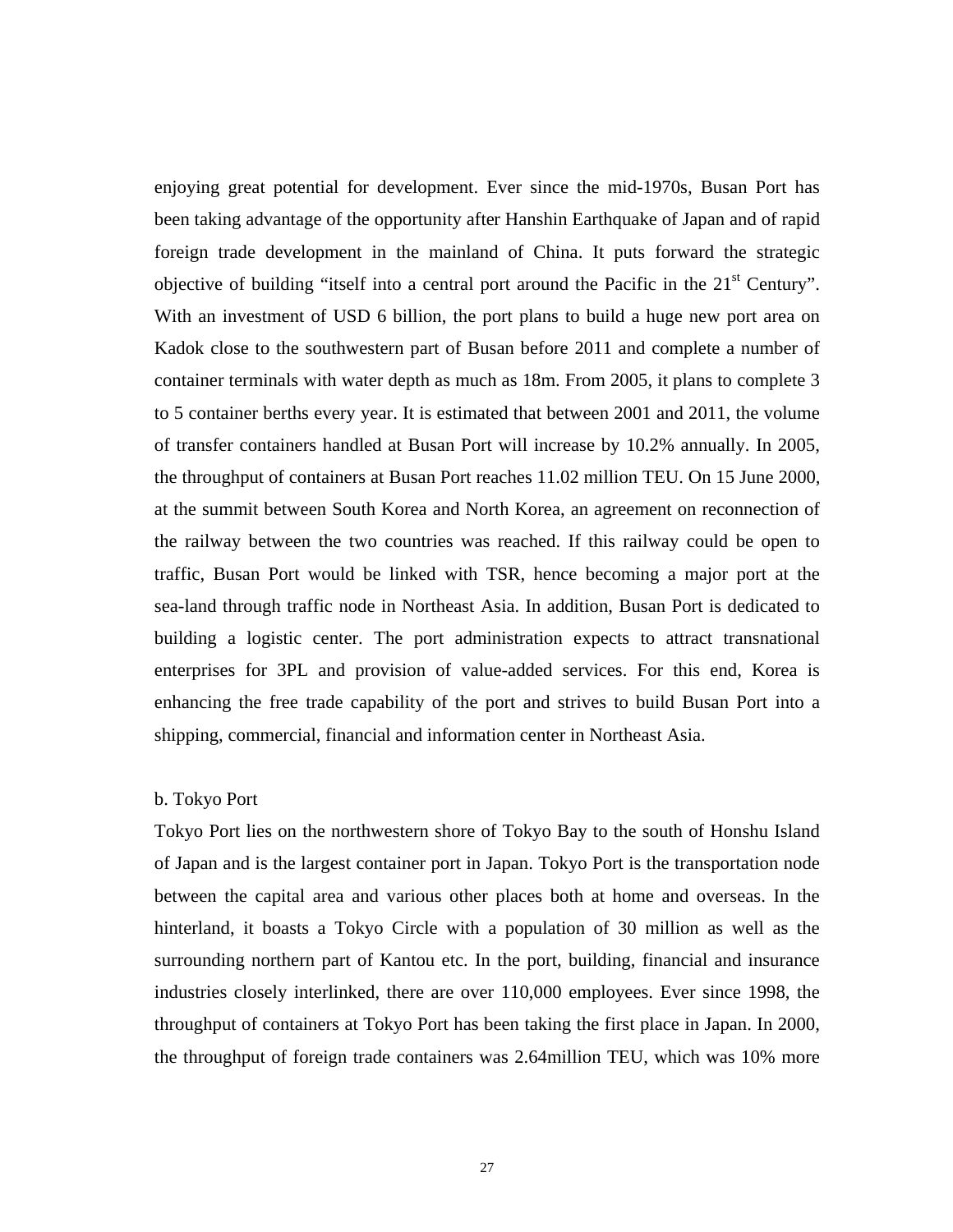than even the record high in 1999, i.e., 2.4million TEU. The throughput had also achieved a growth for seven consecutive years ever since 1994. In 2002, the throughput of containers handled at the port reached 2.9 million TEU, ranking at the  $17<sup>th</sup>$  place among world container ports.

#### c. Yokohama Port

Yokohama Port lies 30km away from the southwestern part of Tokyo, and is one of the three major container ports in Japan. The port boasts a total of 21 container berths, some 11 to 14m-deep water in the front of the terminal, a shoreline as long as 5.3km and 41 container handling bridges. Affected by sluggish economy in Japan, in recent years, the throughput of containers handled at Yokohama Port has been increasingly slowly, and even decreasing. Nonetheless, the container throughput has kept above 2 million TEU, and reached 2.4 million TEU in 2002, ranking at the  $24<sup>th</sup>$  place in the world. Meanwhile, Yokohama has the most advanced sea rout network in the world, with 162 sea routes of various kinds, including regular ships and common ones, leading to over 150 countries worldwide. Thus its competitiveness and potential can never be belittled.

#### d. Kobe Port

Kobe Port lies in the southwestern part of Honshu Island of Japan and borders on Osaka Bay. In 2004, the throughput of containers was 2 million TEU, ranking at the  $27<sup>th</sup>$  place worldwide. It is a major container port in Japan. The port operates 38 container berths and is equipped with over 20 container handling equipments. In 1997, after the rehabilitation project in the aftermath of the earthquake was basically completed, Kobe Port published the ambitious *Declaration of Rejuvenation*, proclaiming that it would take "the development of a head port in Asia in the  $21<sup>st</sup>$  Century" as its own task and turns its eyes to the entire Northeast Asian region for competition. It even attempted to build dual-purpose ships for both river and sea, so as to include the Yangtze River of China into its extension area. For the next step, the port plans to build 8 new container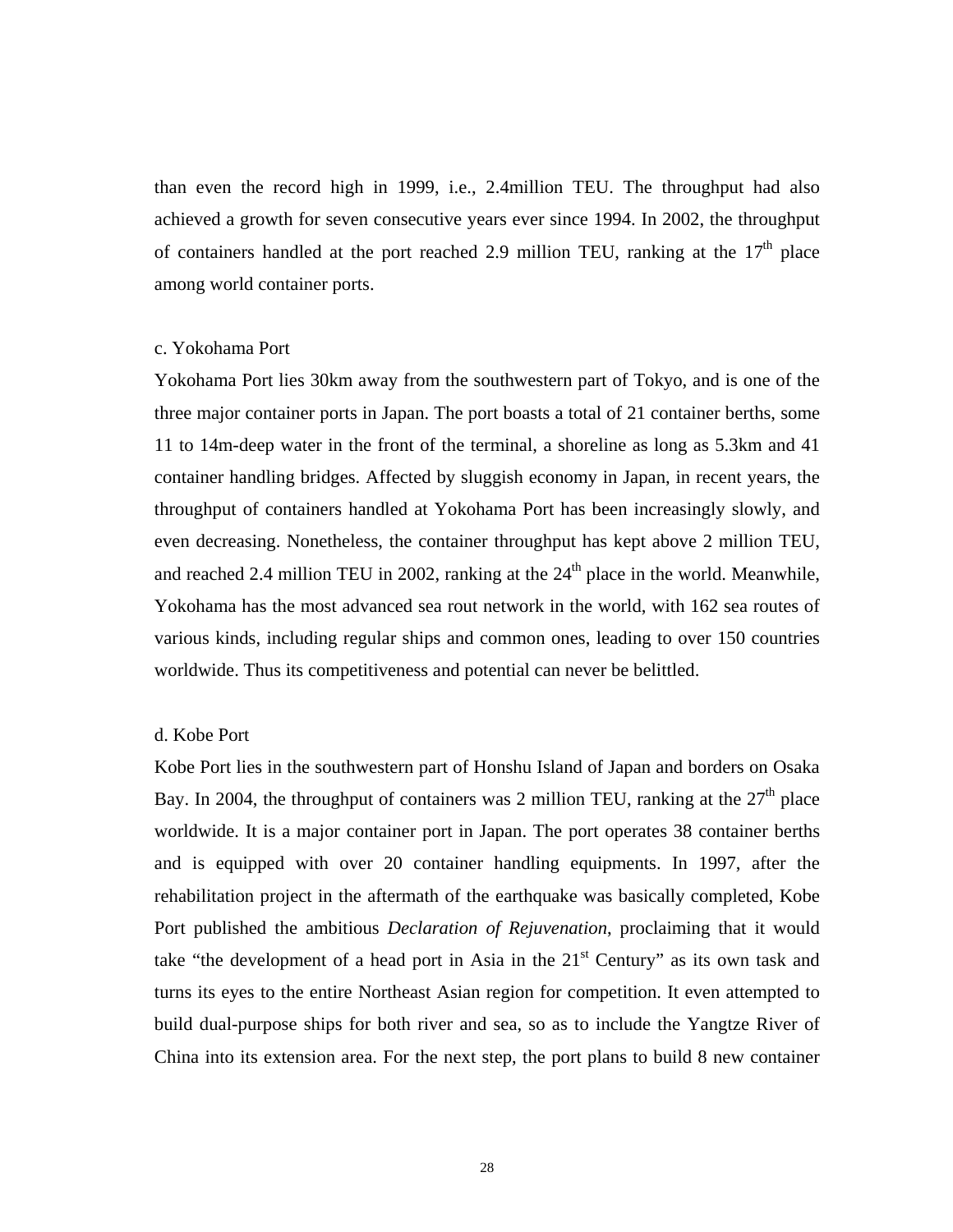berths, of which 4 boast water depth as much as 15m to 16m. In this area, traditional major international regular ships basically call at Kobe Port, which also has a complete collection, distribution and allocation system of cargoes. Therefore, though the throughput of containers handled at Kobe Port has become stagnant, and even decreased in recent years, its future development potential cannot be ignored, either.

In addition, Osaka Port has achieved favorable development in recent years. In 2004, the throughput reached 1.673 million TEU, thus quite possibly, it is to take the place of Kobe Port and also one of the potential rivals of Dalian Port.

Table 3-3 Throughput of containers of major foreign competing ports in recent years Unit: ten thousand TEU

| Year         | 1986  | 1996  | 1999  | 2000  | 2001  | 2002  |
|--------------|-------|-------|-------|-------|-------|-------|
| Port         |       |       |       |       |       |       |
| <b>Busan</b> | 144.8 | 427.5 | 644.0 | 754.0 | 790.7 | 944.0 |
| Tokyo        | 108.2 | 231.1 | 269.6 | 288.9 | 277.0 | 240.0 |
| Yokohama     | 131.0 | 234.8 | 217.3 | 231.7 | 240.0 | 234.0 |
| Kobe         | 188.2 | 222.9 | 217.6 | 226.2 | 210.0 | 200.0 |
| Osaka        | 46.8  | 111.8 | 125.0 | 147.4 | 150.2 | 167.3 |

Resource: *Maritime Information*, 2003

#### Summary

All in all, the foreign major port city that constitutes a threat to Dalian in building a regional international shipping center is Busan of Korea. In order to develop itself into an international container hub port in Northeast Asia, the city has in recent years reduced incident expenses at the port and carried out cooperation in port and shipping with shipping companies etc. to actively win over more international transfer containers market in Northeast Asia. This has had a major impact on Dalian and other ports in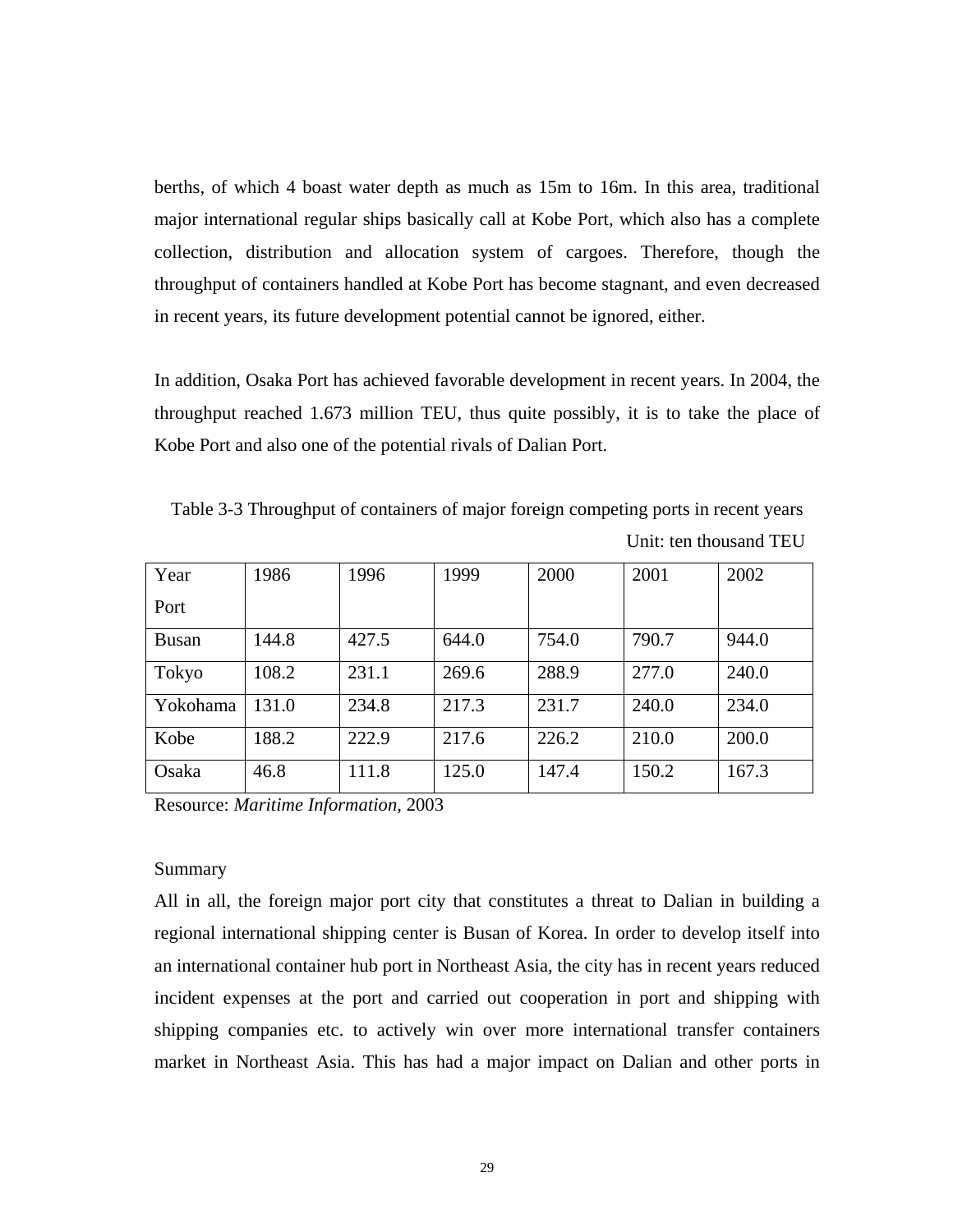North China in the opening and development of trunk ocean lines. According to DCT statistics, in 1999, the volume of export-oriented DCT heavy containers through the Korean sea routes reached 85,724 TEU, of which 36,677 TEU were transferred by way of Busan, and the volume of transfer containers accounted for 43% of the total export; in 2001, QCT exported 233,000 TEU by way of Korean sea routes, of which about 60% to 65% ocean cargoes were transferred via Busan, reaching as many as 140,000 TEU; Secondly, there are Japanese ports. In 2001, from Dalian Port, a total of 358,000 TEU were shipped via Japanese sea routes, accounting for 35.8% of the total volume of foreign trade containers in the entire port, or one million TEU. Apart from local cargoes of Japan, ocean cargoes transferred via Japanese ports accounted for about 67%, reaching as many as 240,000 TEU. In 2001 alone, the volume of ocean cargoes shipped from Dalian Port and transferred via above-mentioned Japanese and Korean ports approached 400,000 TEU. The loss of this part of cargoes has greatly limited the opening and development of trunk ocean sea routes of Dalian Port.

## 3.2.2 Survey of major competitors of port cities in the surrounding area at home

#### 1. Analysis of Dalian, Tianjin and Qingdao ports

Strategically, all three ports have explicitly put forward the strategy of development into regional container hub ports in Northeast Asia. In tactical competition, all are sparing no efforts to accelerate the construction of deepwater container berths and development of trunk oceangoing lines, which lie at the core of the foundation for competition. Next, comparisons and analysis will be made as to their development potentials on the basis of such strategic factors as the geographical locations, port capacity and other aspects of the three ports.

(1) Geographical locations of Dalian, Qingdao and Tianjin ports as well as analysis of their economic hinterland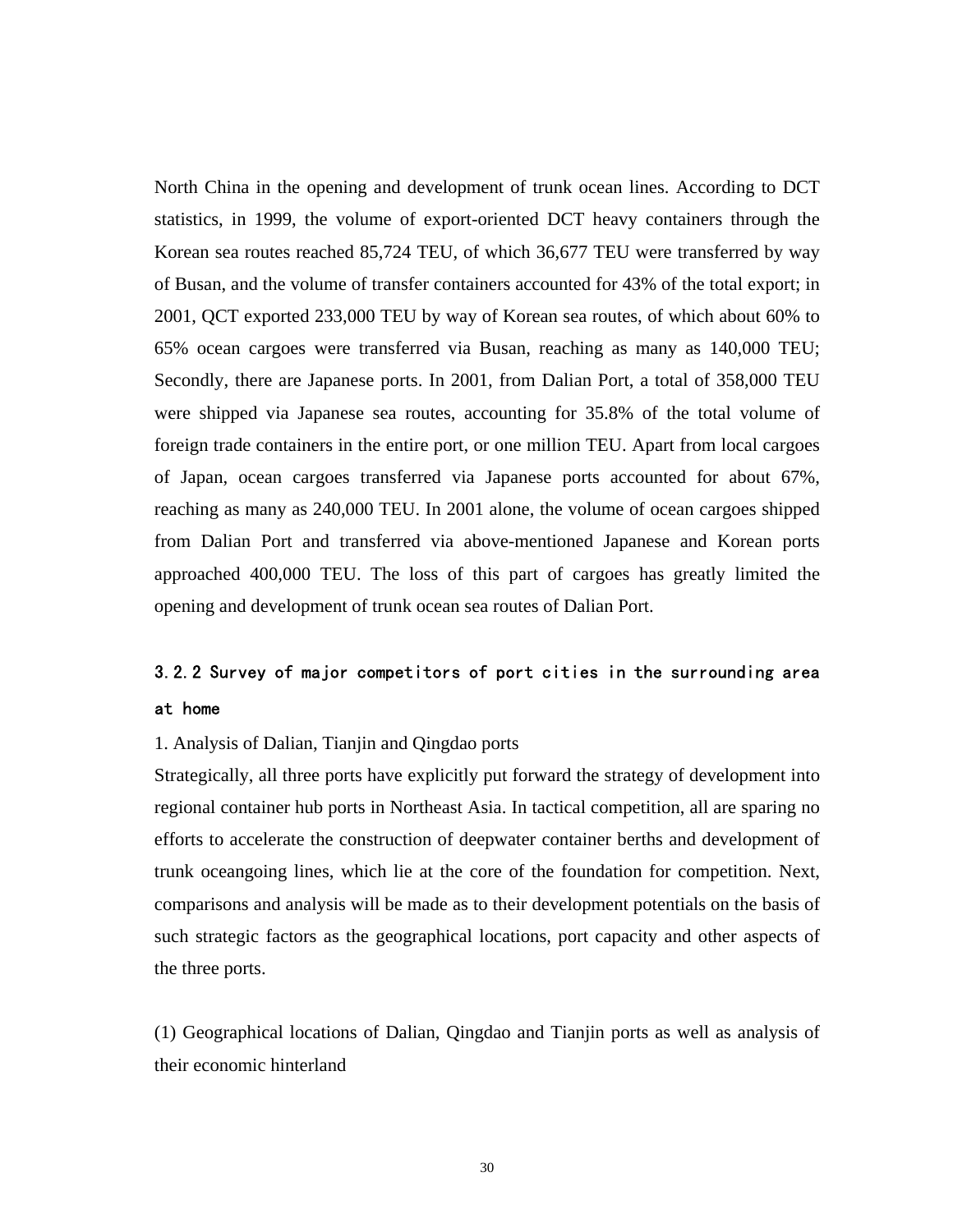All the three cities enjoy geographical advantages and advantages in cargo resources. Dalian, Tianjin and Qingdao are all port cities in North China and are close to each other, nevertheless, they vary in their shipping locations and relative independence of the hinterland. In shipping locations, Dalian Port lies at the mouth of the Bohai Bay and Qingdao Port at the eastern end of Jiaodong Peninsula, hence enjoying shorter sailing distance to world trunk sea routes. In terms of cargo resources in the hinterland, the weakest point of Dalian at present lies in that the volume of containers in Northeast Region, esp. foreign trade containers, is too small, thus its geographical advantage for oceangoing has not been duly brought into play. Comparatively speaking, Tianjin Port is the closest to the hinterland, making it easier to gather exports from the hinterland; Qingdao Port obtains its main resources of goods from the entire Shandong Province, which has witnessed advanced foreign trade and economic development. Its total import and export volume in foreign trade in recent years is basically the same as the total of the three provinces in Northeast China in the same years. Next, in terms of the relatively independence of the hinterland, Dalian Port leans back upon the three northeastern provinces and the eastern part of Inner Mongolia, hence the overlapping hinterland area with Tianjin Port and Qingdao Port is small. Thus it is easy to gain some advantages in this area in terms of resources of goods. On the other hand, in spite of more overlapping hinterland area for Tianjin Port and Qingdao Port, on the basis of the reasonable flow of goods, Tianjin Port enjoys advantages in the area around Tianjin, Beijing, Hebei, Shanxi, Shaanxi etc. While Shandong, Henan and the surrounding area are places where Qingdao Port can effectively radiate towards. The following table shows the throughput of containers at Dalian, Tianjin and Qingdao ports in recent years (Table 3-4):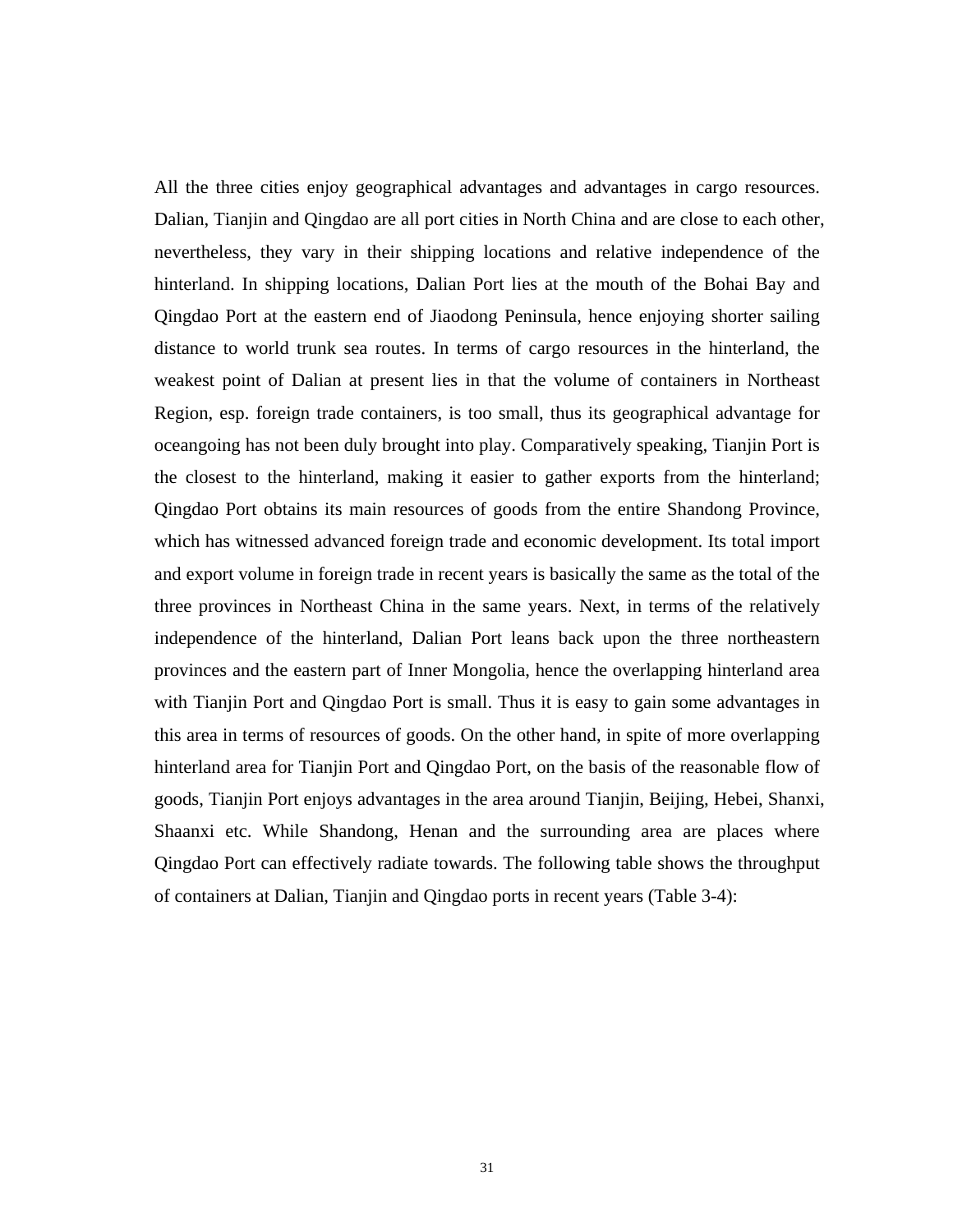|                       | Dalian Port<br>(ten | Tianjin Port (ten | Qingdao Port (ten |
|-----------------------|---------------------|-------------------|-------------------|
|                       | thousand TEU)       | thousand TEU)     | thousand TEU)     |
| 1998                  | 62.60               | 101.80            | 121.30            |
| 1999                  | 73.60               | 130.20            | 154.30            |
| 2000                  | 100.84              | 170.84            | 211.63            |
| 2001                  | 120.89              | 201.10            | 263.85            |
| 2002                  | 135.10              | 240.80            | 341.00            |
| growth<br>Average     | 23.1                | 27.5              | 36.3              |
| rate in the past five |                     |                   |                   |
| years $(\% )$         |                     |                   |                   |

Table 3-4 Analysis of growth rate of throughput of containers at three ports

(2) Analysis of port facilities, equipment capacity, and current arrangement of sea routes At present, in Dalian, the terminal boasts 5 container berths and 2 deepwater container berths under construction. The terminal shoreline is as long as 1,500m and the water depth is -12.1 to -14m, where the fifth generation of container ships can call at. The designed annual throughput is 1.9 million TEU. Dalian Port opens more offshore sea routes, over 40. In addition to the three ocean routes newly opened this year, the total number of ocean routes reaches eight (see Table 3-5).

With the completion of the first and second phases of a 100,000-ton sea-route, Tianjin Port will boast a container terminal with water depth as much as -15m, where the sixth generation of container ships can successfully sail forwards. By the end of 2002, Tianjin Port had enjoyed relatively dense container ships and sea routes. At present, there are 68 regular container sea routes, including 45 offshore sea routes, 3 internal extensions, 10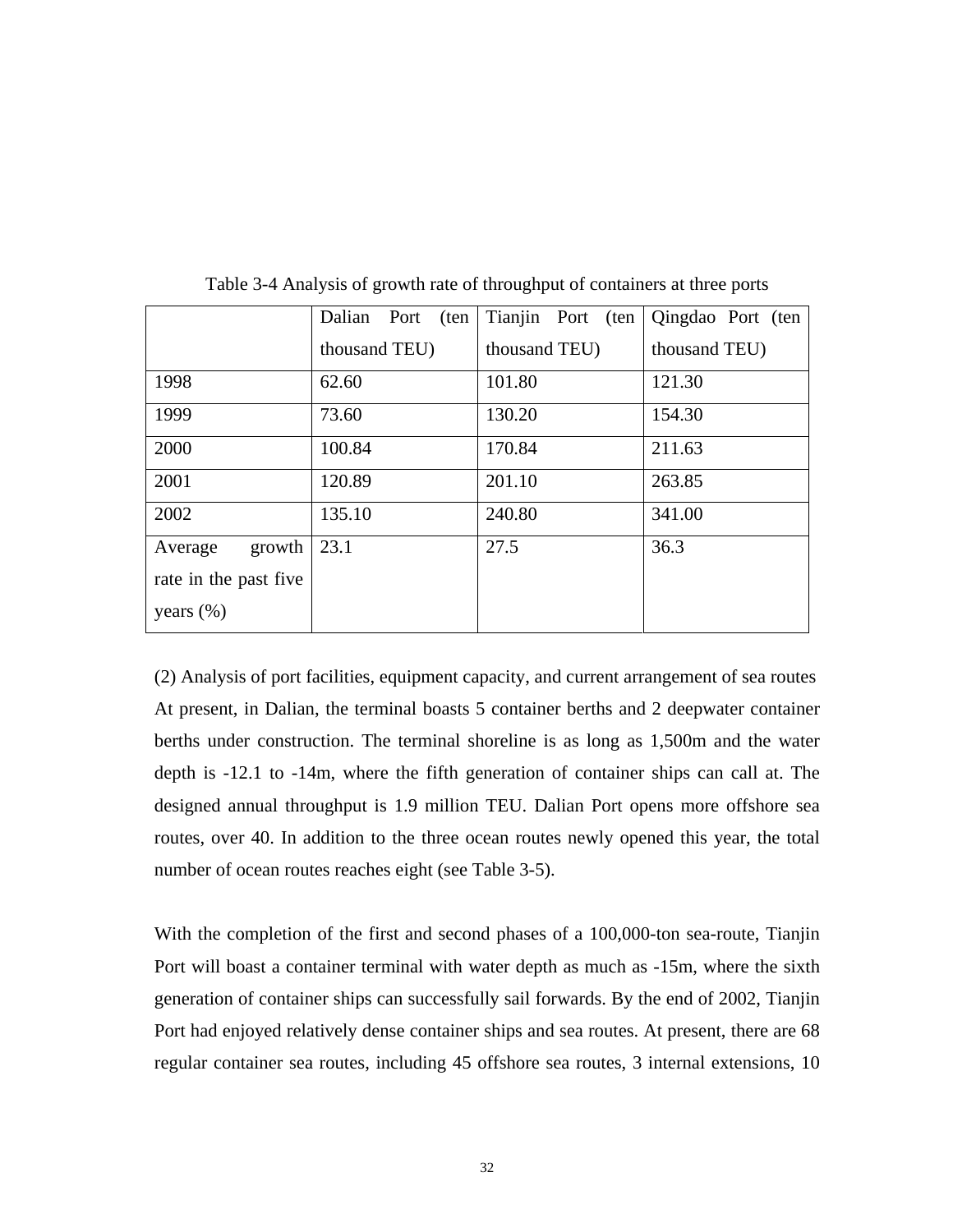sea routes for domestic trade and 10 ocean routes (see Table3-6).

In addition, Tianjin Port also has a relatively developed collection, distribution and transportation network and system at the backside. At present, there are such four railway trunk lines as Beijing-Shanhaiguan, Beijing-Shanghai, Beijing-Kowloon and Beijing-Jixian, as well as such three trunk expressways Beijing-Tianjin-Tangshan Expressway, Beijing-Binzhou Expressway and Tianjin-Tangshan Expressway. They provide important guarantee for the collection, distribution and transportation at the rear. The port is also equipped with several containers handling equipments, which can extend as much as 62.5m outwards. Dual container operations can be carried out. The planned annual throughput of containers at the port exceeded 2 million TEU.

Qingdao Port is also well equipped with hardware conditions for deepwater sea routes and deepwater terminals etc. The main sea route leading to the port has an average water depth of -14.6m, and -21m at the deepest. It has 8 special berths for deepwater containers, of which the berth in the Qianwan Port area enjoys a water depth as much as -14.5m, where the fifth generation of container ships can call at. The Qianwan third-phase container terminal under construction boasts one berth special for large containers, with a water depth of 16m, where the sixth generation or even larger container ships can call at. It is also equipped with two world's largest container hanging bridges with an outward extension distance of 165m and lifting capacity of 650,000 tons. Moreover, in2003, with the formal opening of the first direct container sea route to Africa, Qingdao Port has actually realized global access via ocean sea routes. And almost all shipping companies opening trunk lines at Dalian and Tianjin ports would be dependent on Qingdao Port.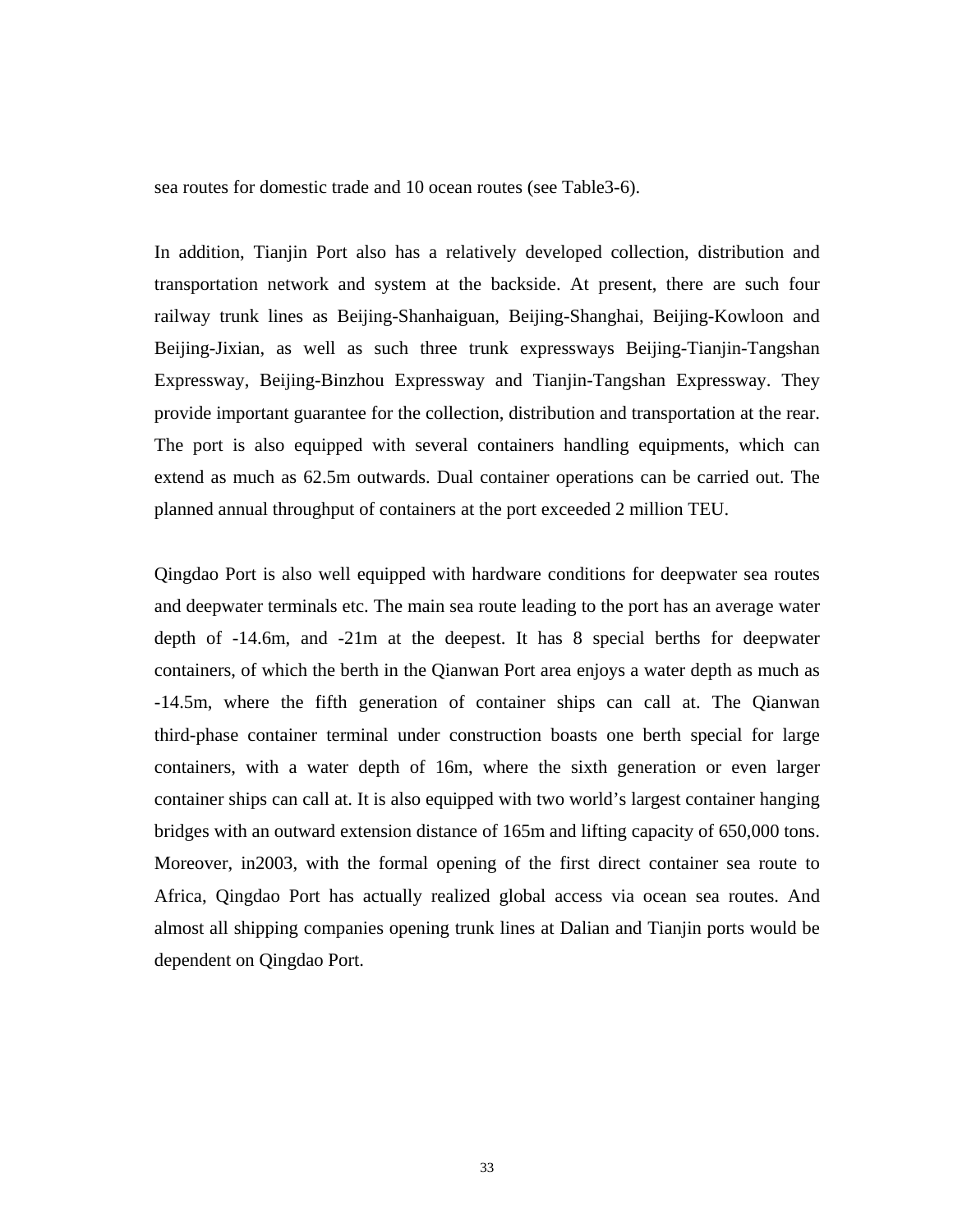| Sea     | Dalian   | Shippin     | Call-at terminal and shipping time              | Container | <b>Starting</b> |
|---------|----------|-------------|-------------------------------------------------|-----------|-----------------|
| Route   | Shippin  | g           |                                                 | spaces    | time            |
|         | g Time   | Compa       |                                                 |           |                 |
|         |          | ny          |                                                 |           |                 |
| Europ   | Monday   | <b>CIMC</b> | Shanghai 6-Dalian1-Qingdao2-Yantian5-Hong       | 5466      | 2002.3          |
| ean     |          |             | Kong6-Singapore2-Suez5-                         |           |                 |
| and     |          |             | Felixstowe-Rotterdam6-Hamburger7-Antwerp2-Sue   |           |                 |
| the     |          |             | z3-Singapore7-Hongkong3                         |           |                 |
| Medite  | Monday   | CMA-        | Busan4-Gwangyang5-Tianjin7-Dalian1-Qingdao3-X   | 4000      | 1998.12         |
| rranea  |          | CGM         | iamen4-Singapore2                               |           |                 |
| n lines |          |             | -Kelang3-Jedda5-Malta2-Southampton7-Hamburger   |           |                 |
|         |          |             | 1-Rotterdam4-Antwerp5-<br>Havre6-<br>Le         |           |                 |
|         |          |             | Damietta6-Suez7-Jedda3-Kelang5                  |           |                 |
|         | Thursda  | Maersk      | Dalian-Xingang-Qingdao-Gwangyang-Busan-Hong     | 4200      | 2003.7          |
|         | y        |             | Kong-Tanjung<br>Pelepas-Salaam-Jedda-Suez-      |           |                 |
|         |          |             | Damietta-<br>GioiaTauro-Genoa-Fos-Valencia-     |           |                 |
|         |          |             | Algeciras- Damietta-Suez-Jedda-Salaam- Tanjung  |           |                 |
|         |          |             | Pelepas-Hong Kong-Gwangyang-Dalian              |           |                 |
|         | Saturday | <b>GA</b>   | Southampton2-Rotterdam4-Hamburger5-Jedda5-Kel   | 5500      | 2003.7          |
|         |          |             | ang1-Singapore6-Hong                            |           |                 |
|         |          |             | Kong3-Dalian6-Tianjin7-Busan2-Ningbo4-Ishigaki5 |           |                 |
|         |          |             | - Kaohsiung6-Yantian1-Suez1                     |           |                 |
|         |          |             |                                                 |           |                 |

Table 3-5: Call-at terminals of regular ships of branch sea routes and Dalian ocean

routes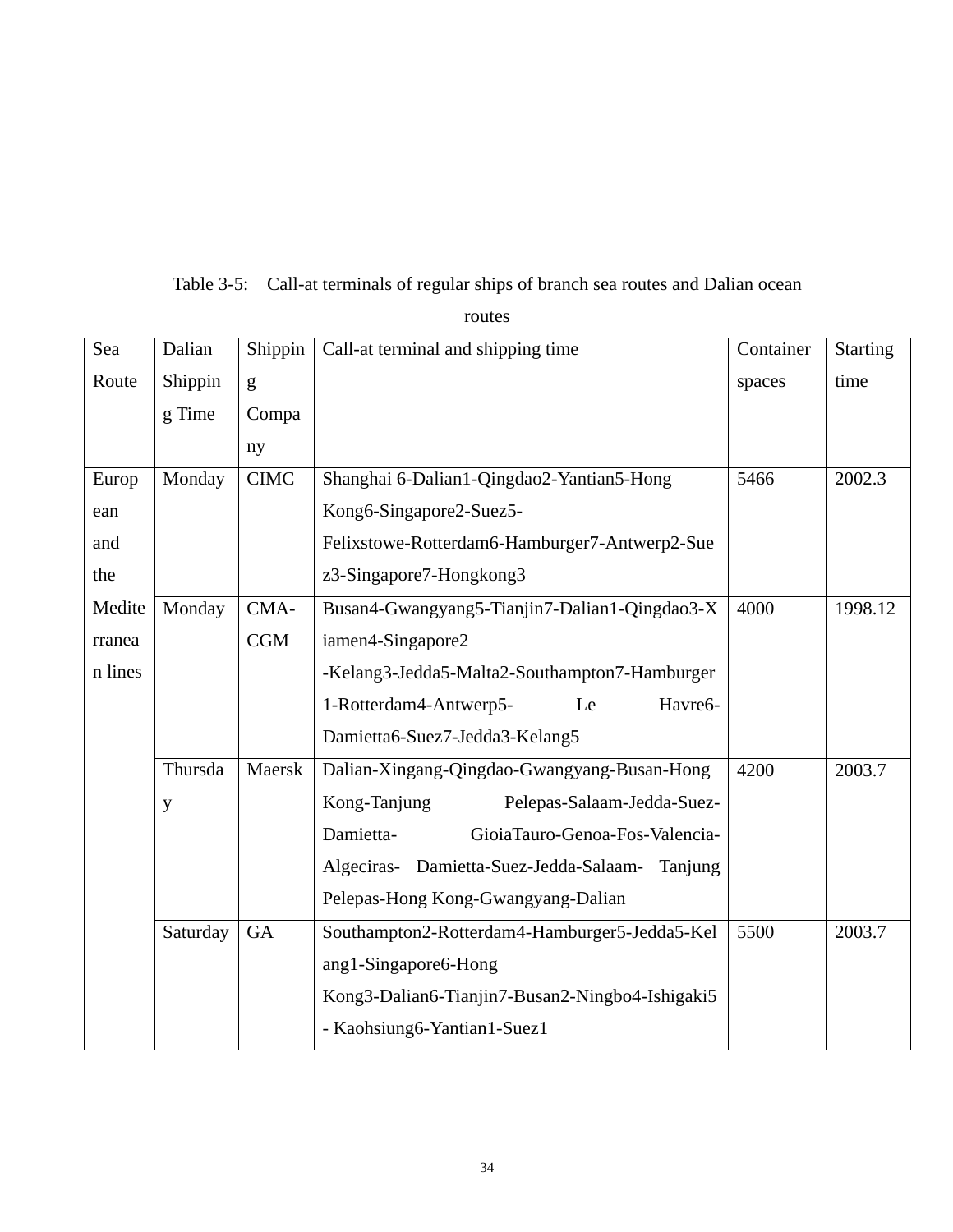|        | Thursda  | China       | Dalian4-Tianjin6-Qingdao1-Shanghai4-Ningbo4-Xia | 2800 | 1999.8 |
|--------|----------|-------------|-------------------------------------------------|------|--------|
|        | y        | Shippin     | men6-Hong<br>Kong7-Chiwan1-Kelang5-Salaam5-     |      |        |
|        |          | g           | Peiraievs6-Naples2-Genoa3-Barcelona4-Valencia6  |      |        |
| West   | Saturday | <b>CIMC</b> | Dalian6-Tianjin7-Qingdao2-Yokohama5-Long        | 2915 | 1997.8 |
| of     |          |             | Beach1-Auckland4                                |      |        |
| Ameri  | Sunday   | China       | Tianjin6-Dalian7-Qingdao2-Busan4-Kobe6-Los      | 2500 | 2003.6 |
| ca     |          | Shippin     | Angeles4-Auckland6                              |      |        |
| lines  |          | g/          |                                                 |      |        |
|        |          | CMA-        |                                                 |      |        |
|        |          | <b>CGM</b>  |                                                 |      |        |
| Middl  | Wednes   | Wan         | Shanghai2-Dalian3-Tianjin4-Qingdao6-Ningbo1-Ho  | 2500 | 1999.7 |
| e East | day      | Hai         | Kong4-Shekou4-Singapore1-Karachi6-Nhava<br>ng   |      |        |
| lines  |          | Lines/      | Sheva2-Kelang7-Singapore<br>$2-Hong$            |      |        |
|        |          | <b>OOCL</b> | Kong5-Shanghai1                                 |      |        |

Table3-6: Main Ocean Routes of Tianjin Port

| Sea Route | Quantity | Operator       | Foreign ports to call at       |  |  |
|-----------|----------|----------------|--------------------------------|--|--|
| European  |          | China Shipping | Hong Kong, Jakata, Felixstowe, |  |  |
| lines     |          |                | Rotterdam, Hamburger, Antwerp  |  |  |
|           |          | Hanjin         | Felixstowe,<br>Rotterdam,      |  |  |
|           |          |                | Hamburger                      |  |  |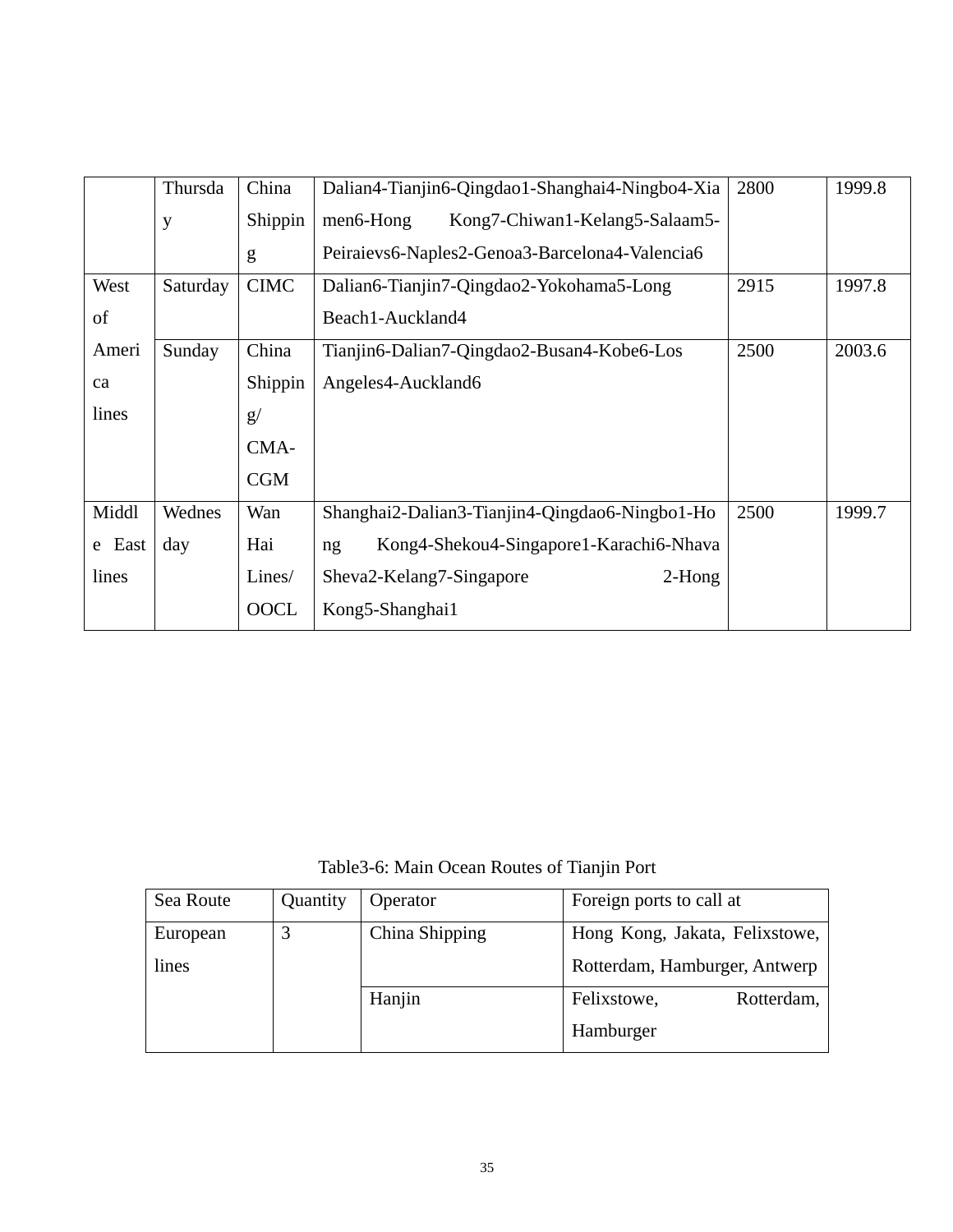|                |                | <b>MSC</b>       | Hong<br>Kong,<br>Felixstowe,   |  |  |  |
|----------------|----------------|------------------|--------------------------------|--|--|--|
|                |                |                  | Antwerp, Busan, Singapore      |  |  |  |
| The            | $\overline{2}$ | China Shipping   | Hong Kong, Jakarta, Peiraievs, |  |  |  |
| Mediterranean  |                |                  | Naples, Geona, Barcelona       |  |  |  |
| lines          |                | <b>ZIM</b>       | Hong Kong, Jakarta, Peiraievs, |  |  |  |
|                |                |                  | Busan, Haifa                   |  |  |  |
| Persian<br>The | 2              | Wan Hai/Oriental | Hong Kong, Singapore, Kelang,  |  |  |  |
| Gulf lines     |                |                  | Jebel Al, Damman, Nhava Sheva  |  |  |  |
|                |                | <b>CIMC</b>      | Hong Kong, Singapore, Dubai,   |  |  |  |
|                |                |                  | Colombo                        |  |  |  |
| of<br>West     | 2              | Hanjin/Sinotrans | Long Beach, Auckland           |  |  |  |
| America lines  |                | <b>CIMC</b>      | Long Beach, Kobe, Vancouver    |  |  |  |
| Australia      | 1              |                  | Sydney, Melbourne, Brisbane    |  |  |  |

Note: information of Tianjin Port at the end of 2002

#### (3) Analysis of development potentials of the three ports

In 2003, the State Council published the strategy of "rejuvenating old industrial base in Northeast China", aiming at changing the backwardness of industries in Northeast China and accelerating their economic development. With the adoption of favorable national policies, more investments would necessarily be made and efforts increased to reform the Northeast, and restructure the northeastern industry. To achieve economic prosperity in the three northeastern provinces is only a matter of time. With such development opportunities, Dalian Port, undertaking over 70% shipping tasks of the northeastern region and around 80% of container transportation tasks have been enlivened again and planned to build ten major projects with an investment of 27 billion Yuan before 2010.It is striving to equip itself with infrastructure conditions as an international major port and channels for the collection, distribution and transportation network, in order not to lag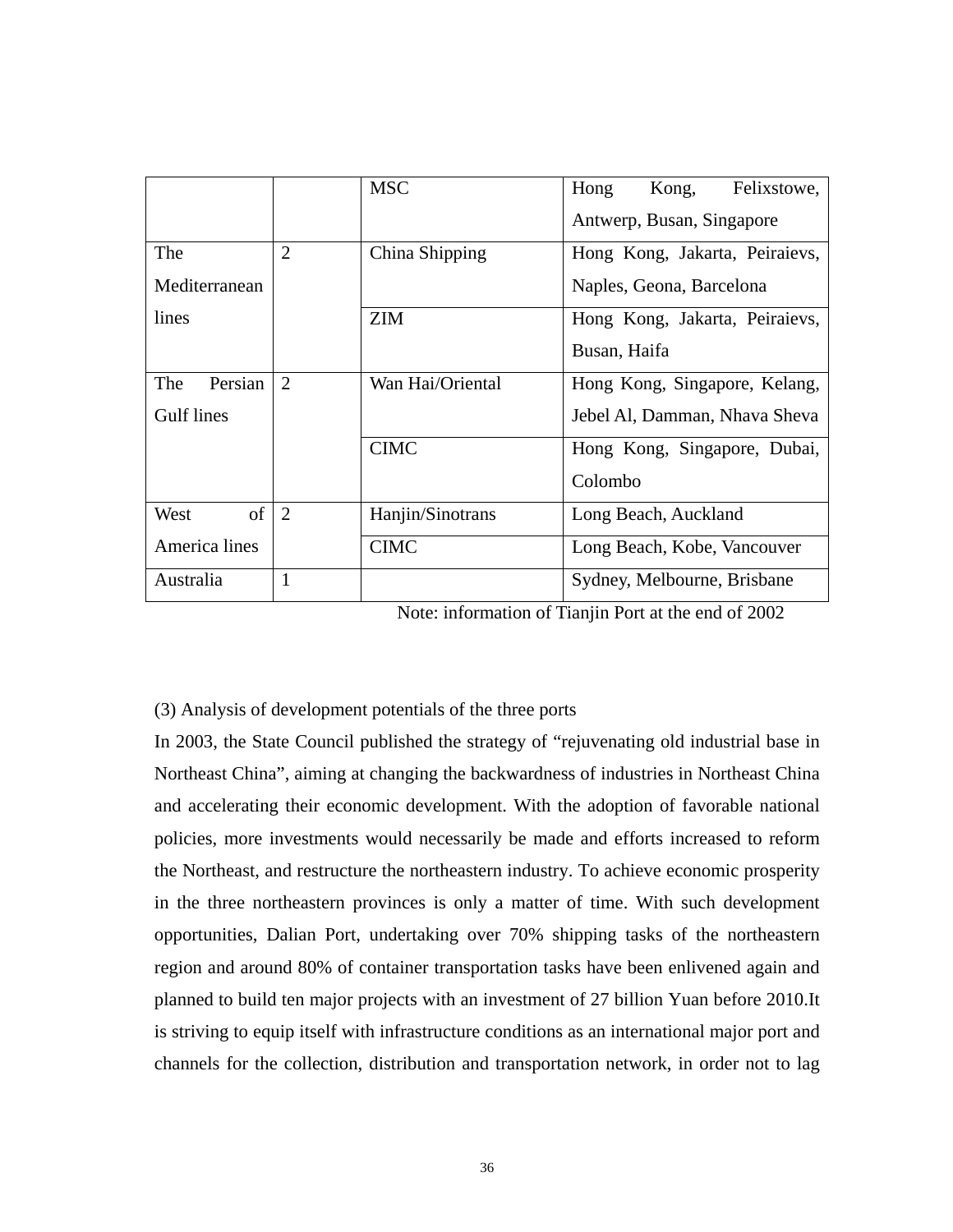behind the other two ports in competitions any more. In terms of competition strategies, Dalian Port follows closely Tianjin Port and Qingdao Port, so as to achieve a throughput of containers of more than 7.5 million TEU by 2010, or preferably 10 million TEU. From the long-term perspective, such development potentials of Dalian Port cannot be belittled.

While trying to catch up with Qingdao, in order not to be surpassed by Dalian, in the coming years, Tianjin Port will make further efforts in the infrastructure construction. With an investment of 7 billion Yuan, it is to build 10 specialized large container terminals and with an investment of 1.1 billion Yuan, it is to complete a container logistic center covering an area of  $5.4 \text{km}^2$ . At the same time, Tianjin will make an investment of 11.9 billion Yuan to build 20 auxiliary works outside the port before 2010, so as to establish a complete distribution and transportation system catering to the status of Tianjin Port as a modern international major port. In terms of the development opportunity, the holding of Beijing 2008 Olympics will undoubtedly drive the rapid development of the around-Bohai economic circle, the main hinterland of Tianjin Port. Meanwhile, Tianjin, as a municipality directly under the Central Government, will also gradually display its economic advantages in recent years.

At such a crucial moment when Dalian, Tianjin and Qingdao are contending for the status of the international shipping center of North China, Qingdao Port signed a joint venture agreement worth USD 887 million with Denmark Maersk Group, a world shipping giant and Cosco Terminal (Qianwan) Co., Ltd., for joint investment in the construction of Qingdao Port Qianwan Terminal. They plan to develop the terminal into China's largest container terminal with an annual throughput of more than 6.5 million TEU. From this joint venture, what Qingdao Port gains most is not tens of millions of US dollars, but an opportunity of attracting ships of large shipping groups to call at Qingdao Port and of building an important platform within a short time for Qingdao Port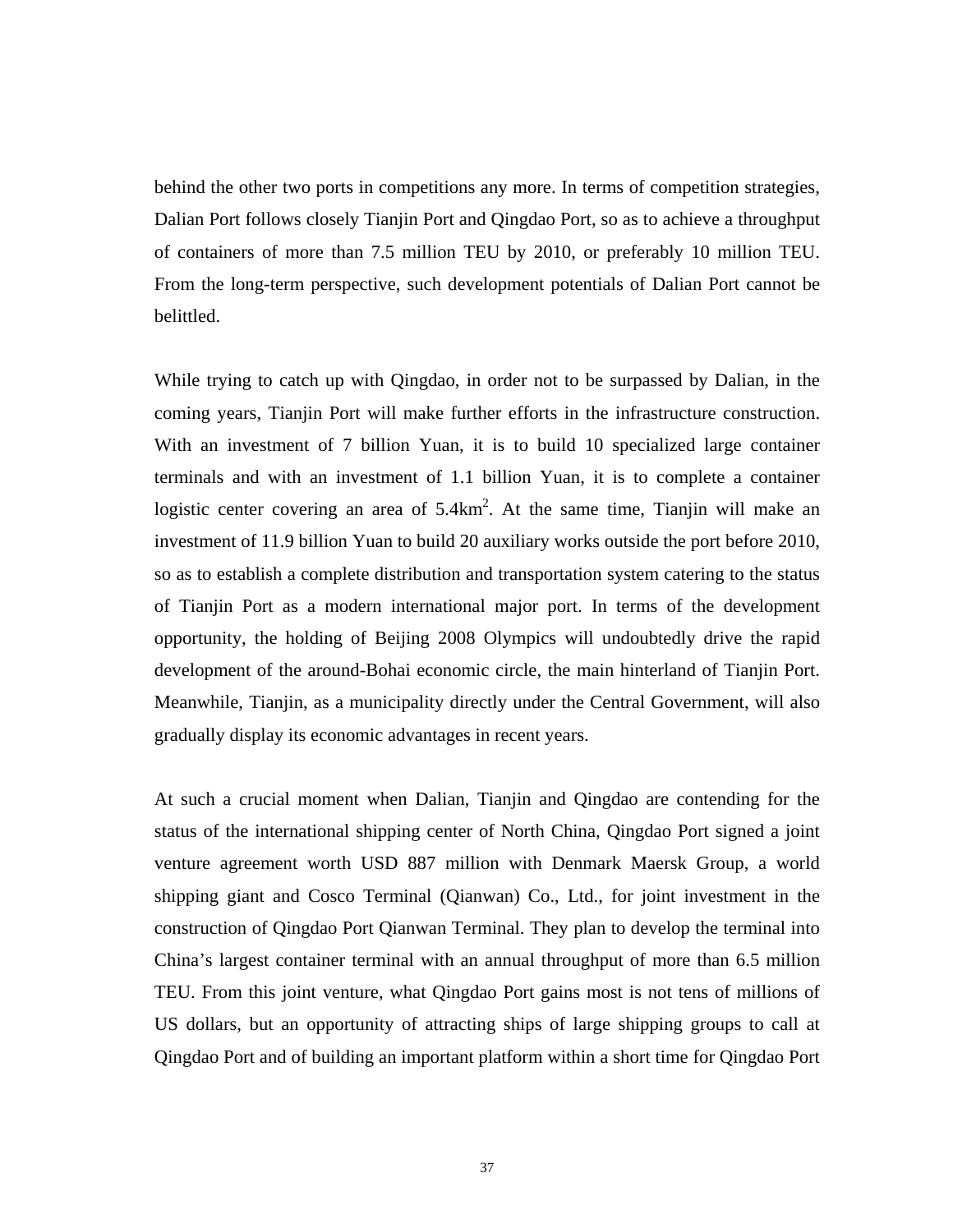to become a major international port in Northeast Asia. At the same time, Qingdao also sets down the long-term plan of building itself into a regional major international transfer port in Northeast Asian region before 2010, with an investment as much as 30 billion Yuan.

#### (4) Summary

Based on the above analysis, Qingdao and Tianjin ports outdo Dalian in terms of the foreign trade proportion, volume of containers, proportion and class of heavy containers, the number of berths and density of sea routes etc. They have directed and won over quite a many containers from Dalian Port. Currently, in the competition of building a regional international shipping center among the three northern cities, Dalian is at a disadvantageous position for the moment.

#### 2. Yingkou Port

Yingkou lies in the Qiandong Bay in the eastern part of Bohai Bay. It lies in the northwestern part of Liaodong Peninsula, leans against the three northeastern provinces and eastern part of Inner Mongolia. It is an important foreign trade port and the second largest port opening to the outside in the northeastern region. Yingkou Port governs Yingkou and Bayuquan port areas, and is linked with Shenyang-Dalian Expressway, Harbin-Dalian Highway and Changchun-Dalian Railway, hence enjoying convenient traffic conditions and strong capability of distribution and transportation of cargoes.

The container transportation in Yingkou Port started in 1990. In October 1996, Yingkou Cosco International Container Terminal Co., Ltd. was jointly established by Yingkou Port and Cosco, hence the port became the second one with special container berths in the northeastern region. Currently, Yingkou has two special container berths, as long as 424m, where two container ships around 170m long and weighing 15,000 tons can call at simultaneously. The container ground covers an area of  $150,000\,\text{m}^2$ , including 20,000- $m^2$  ground for frozen containers. It is also equipped with two CFS warehouses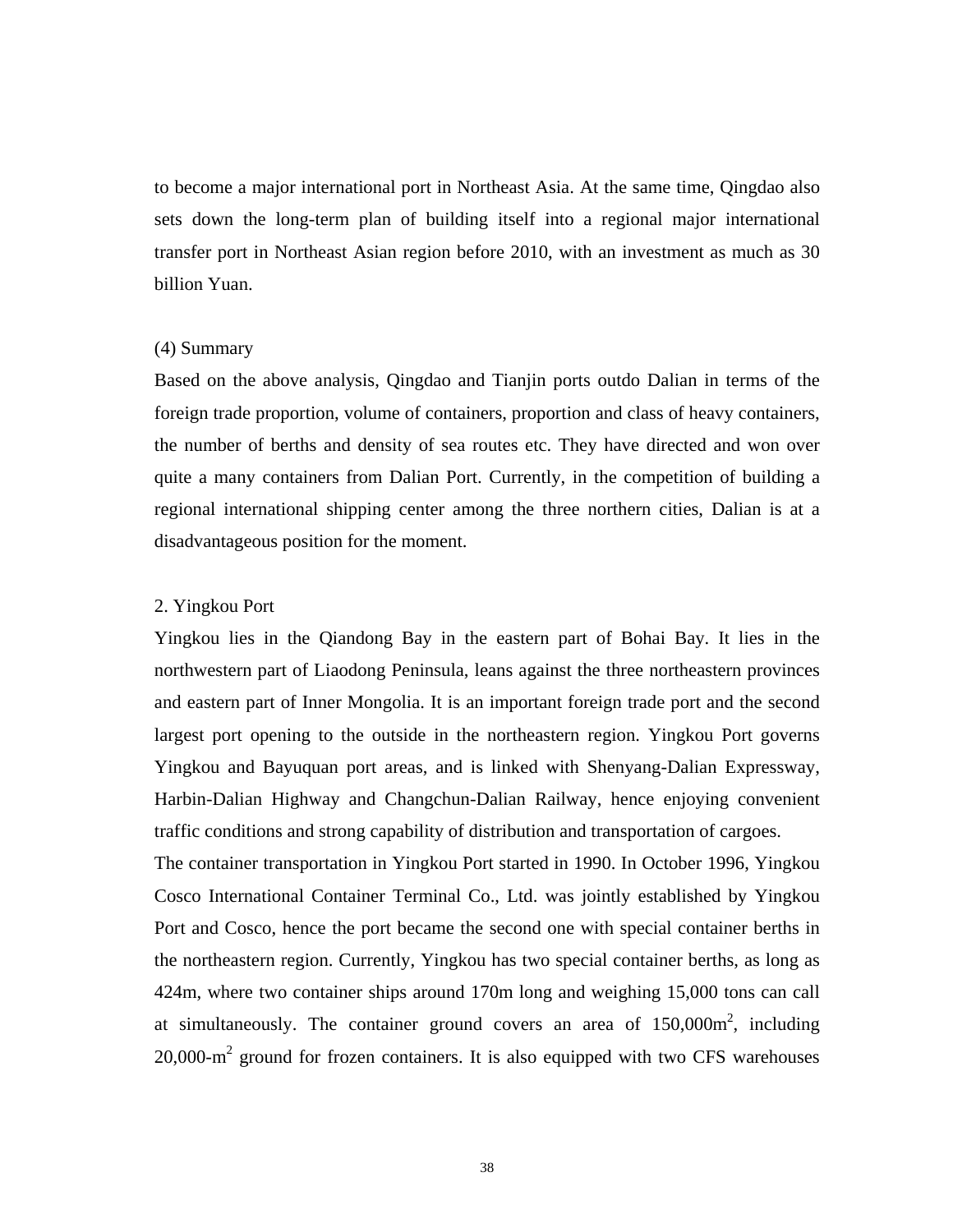and auxiliary equipment covering a total area of  $10,000$ m<sup>2</sup>. The annual throughput is 250,000 TEU. At the terminal, there are two special railway lines for containers, and the handling efficiency is 25TEU/h. Ever since 1996, Yingkou Port has maintained a rapid growth and development in containers. The throughput at the port increased from 14,000 TEU in1995 to 600,000 TEU in 2005, with an annual average growth rate of around 90%. However, of the containers handled at Yingkou Port, containers of goods for foreign trade only take up a small proportion while those for domestic trade take up a larger part. Recently, direct offshore sea routes have been opened from Yingkou Port to Japan and Korea as well as internal foreign trade extensions to various basic ports worldwide like in Australia, the Mediterranean, the Persian Gulf, Europe, East of America, West of America and South Africa etc. There are about 40 scheduled ships per month. Yingkou Port positions itself as a container hub port for domestic trade and an international lateral port of containers. At present, in addition to Cosco, China Shipping, Haiqing, Haifeng of Shandong and other shipping companies have all set up offices in Bayuquan.

With the rapid development of the port, Yingkou Port has become an important distributing center of goods for both inside and outside communication in the northeastern region. The largest market of steels, iron ores, chemical fertilizers, sugar, ceramics and building materials in the northeastern region has been formed. The green passageway of vegetable and fruits built through cooperation with farm produce bases in the hinterland and the south has also played its role, and is developing on the basis of the logistic industry at the terminal. At present, at the Yingkou terminal, a logistic area covering an area of 1 million  $m<sup>2</sup>$  has been completed and put into use, while specialized warehouses, railways, stacking grounds and other auxiliary facilities are being improved. These have effectively promoted the formation and development of the logistic industry in Yingkou area. Especially the establishment of a steel plant by Yingkou Port together with Anshan Steel Group in Bayuquan in 2006 has greatly promoted the economic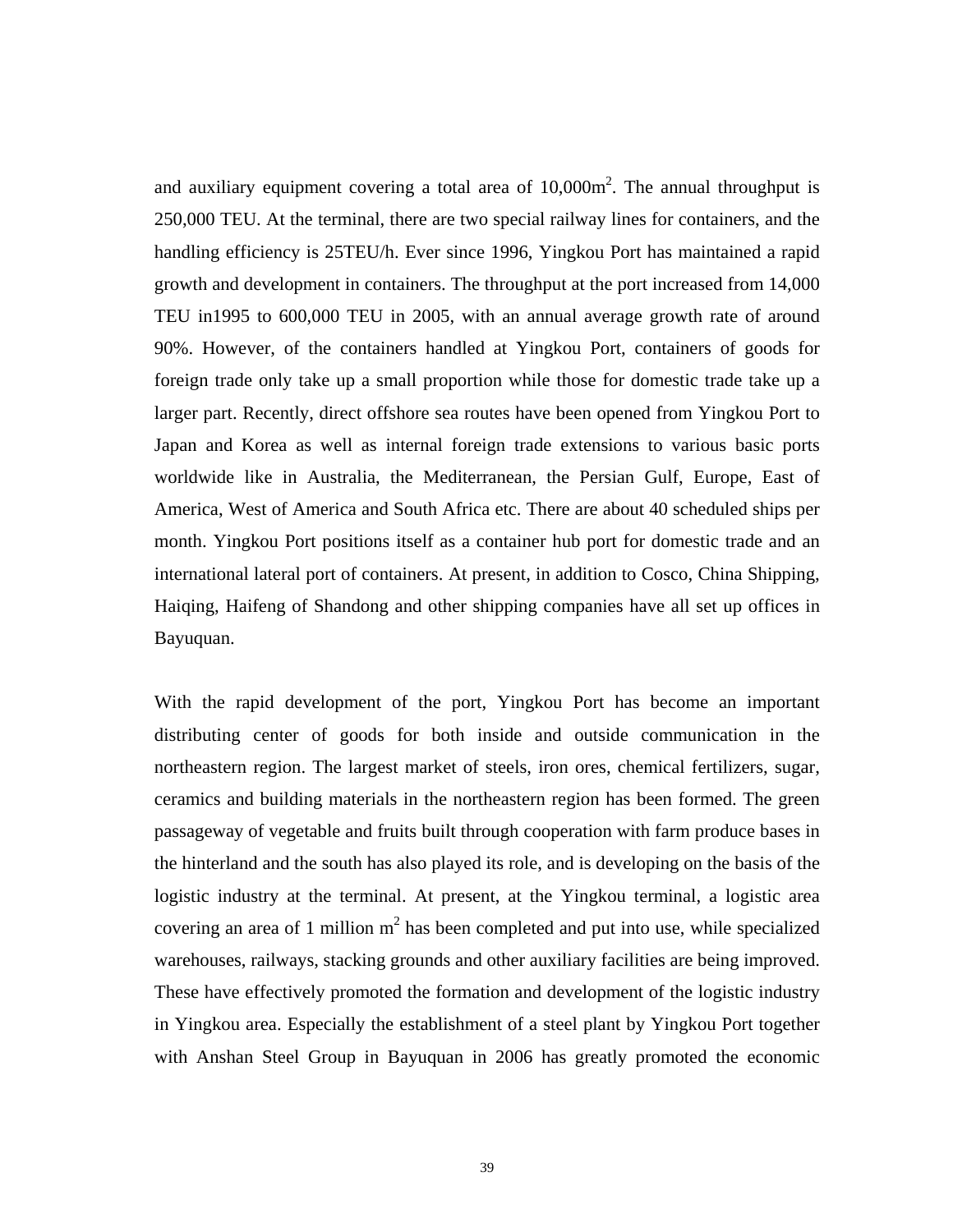development of Yingkou Port.

Thus it can be seen that, with a good momentum of development, Yingkou Port will pose a potential threat to Dalian Port. If Dalian is to become a regional international shipping center, it shall fully consider a coordinated and developing interactive relationship with Yingkou Port.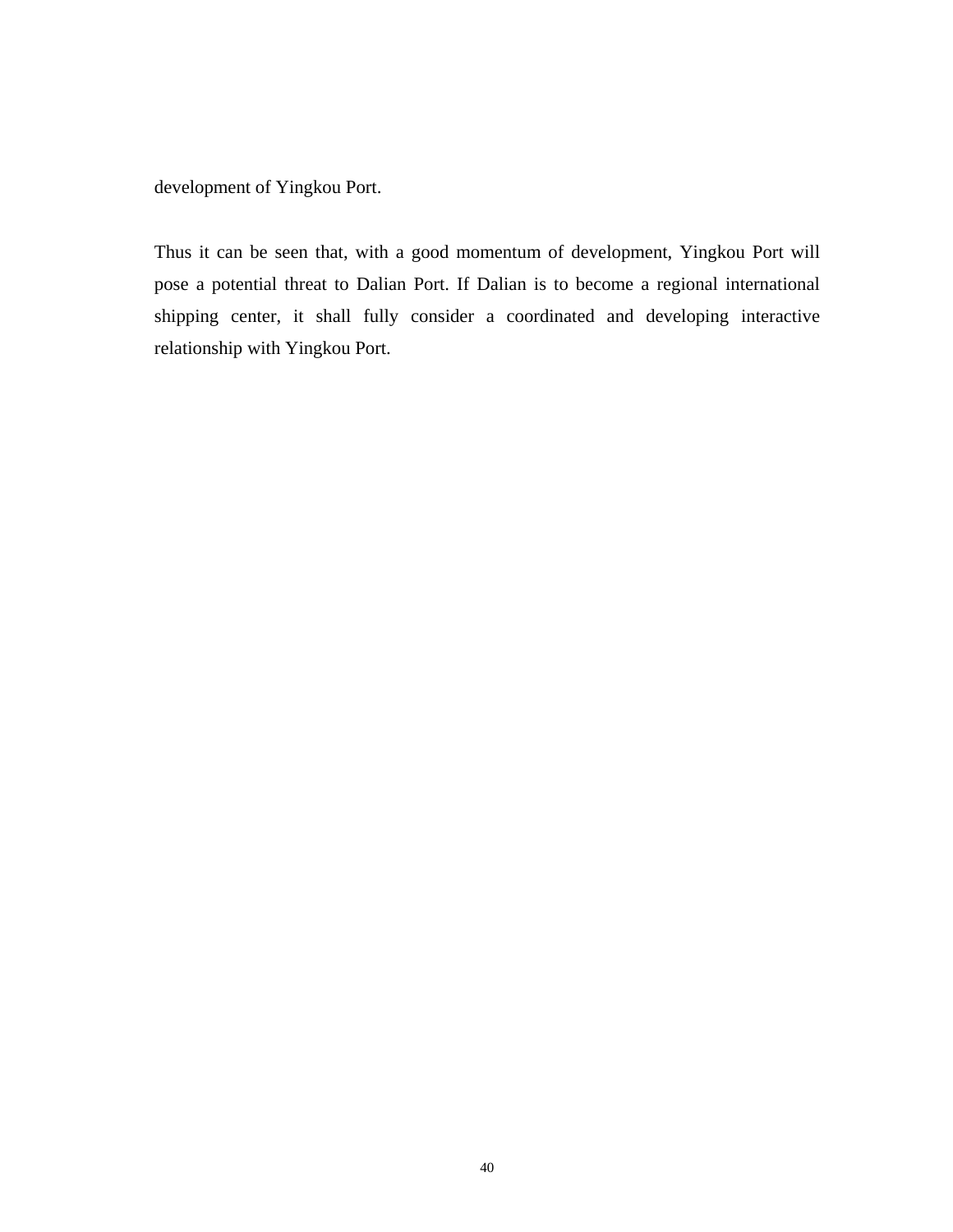# Chapter 4 Build a model for evaluating ports competitiveness

As the ultimate goal of port resource integration is to enhance its competitiveness, this thesis conducts quantitive analysis from the perspective of competitiveness and aims to find the inner causes of Dalian port's competitiveness by combining the current situation of building Dalian into a regional international shipping center and comparing the competitiveness of Dalian with that of other major competing ports. The study of port's competitiveness is carried out by selecting a certain evaluation index system. In designing the comprehensive evaluation index system, the fundamental principle is to reflect a port's competitiveness objectively and accurately and utilize the current statistical data as much as possible. The scale of the index system should be appropriate and completeness is not the only target in determining the system. It will add workload. What's more, complementation between different indexes might submerge the difference of the evaluation objects; neither should be the system too small, then it will be unable to reflect the features of the objects comprehensively.

The calculation of port competitiveness evaluation includes the below steps: determine the evaluation index system, the weighing of indexes at various levels, evaluation points of various indexes and then conduct comprehensive evaluation. Figure 4-1 shows the program supporting this process:

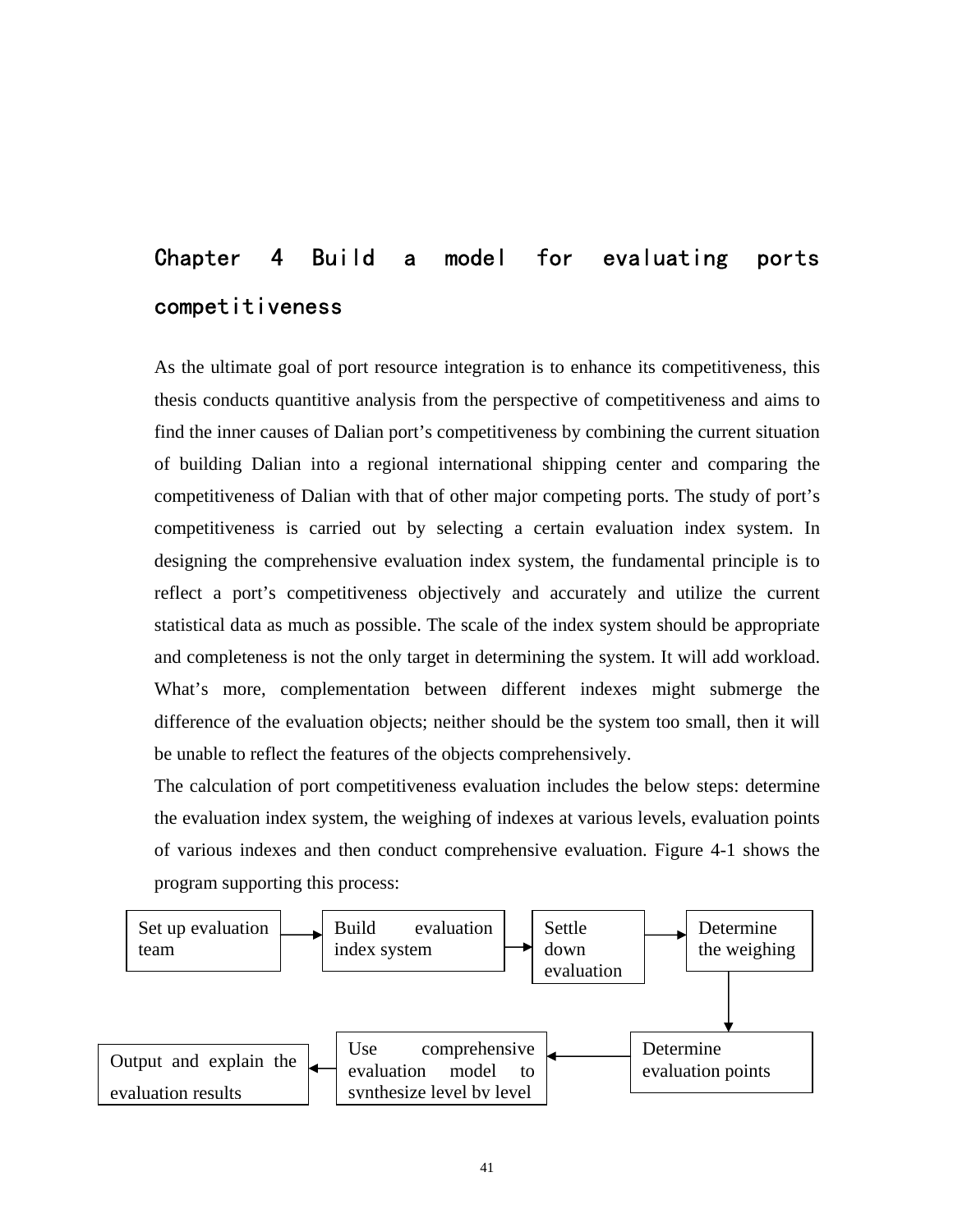Figure 4-1 steps in determining port competitiveness evaluation model

#### 4.1 Build port competitiveness evaluation index system

#### 4.1.1 Principles for building the evaluation index system

In order to select a complete, precise and scientific evaluation index system of port's competitiveness, the establishment of the indexes should follow the below principles:

1. The indexes should be highly pertinent. The study of port's competitiveness is different from that of countries and companies. The port industry is quite special in that the study of its competitors is not limited to its own country of itself. Neither is it enough to study related industries at abroad solely. The selected index system should be able to display the current status and the differences of the port's competitiveness scientifically and objectively. That is why the evaluation index system of this subject should be of high pertinence.

2. The established indexes should be both with stress and preciseness. There are many indexes to choose from. If too many are selected, though to some extent it increases the accuracy of evaluation, it may affect the exposition of key effects. Therefore, The selection and establishment of port competitiveness evaluation indexes should lay importance on the main aspects and fundamental features, give prominence to major indexes that can exhibit the port competitiveness and use as accurate indexes for evaluation as possible.

3. The indexes should be scientific and applicable. Applicability means the data necessary to the index system should be able to be collected and scientificity means to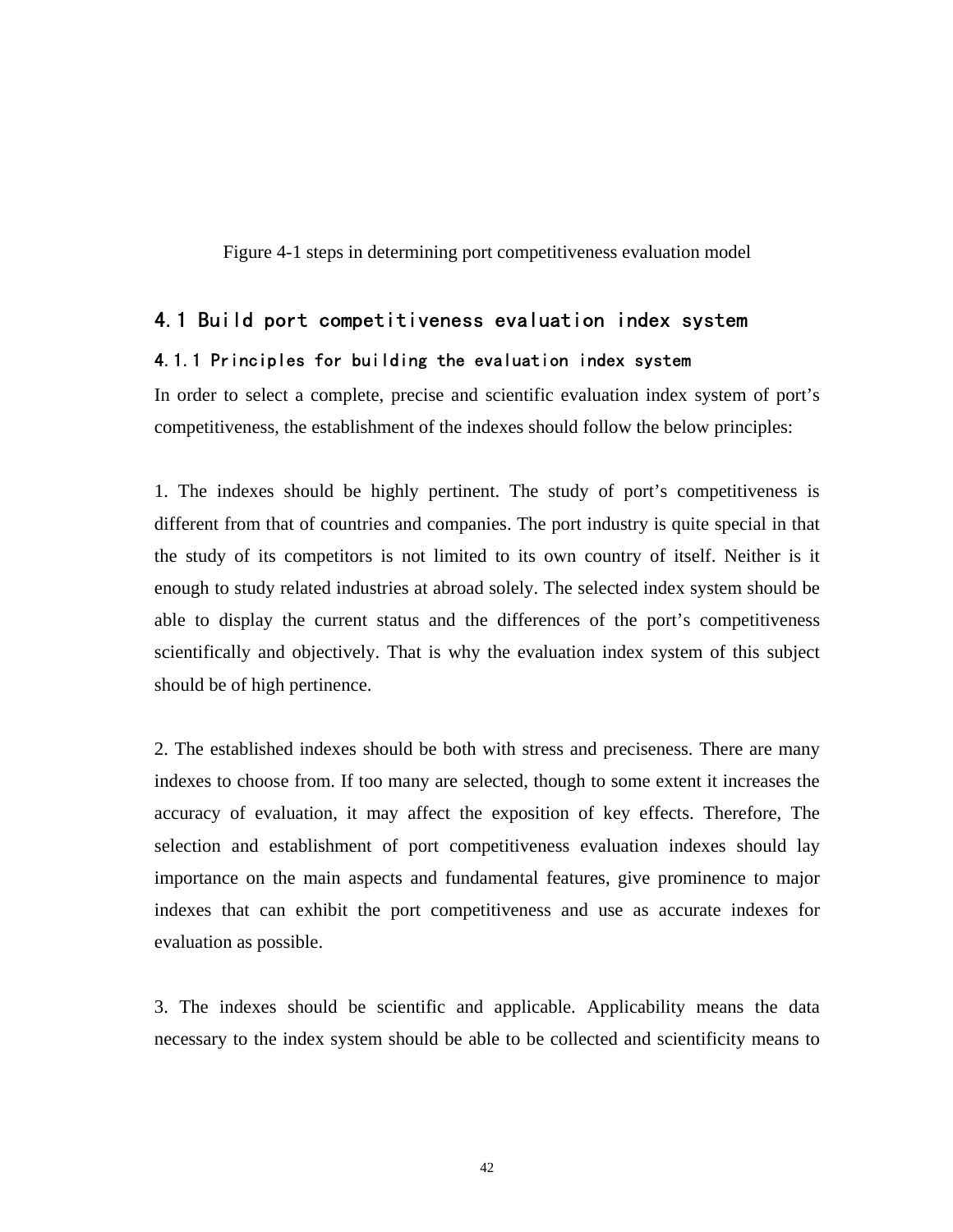guarantee accuracy and reasonableness of the evaluation results. On the basis of applicability, the indexes should be certain to reflect the features of port competitiveness and possible to be measured quantitively and analyzed.

4. The indexes should pay equal attention to process index and status index. Process index is one that shows competitiveness is raised, reflects the long-term and stable competitiveness trend of a port and is of great importance. Status index shows port's competitiveness and competition results, such as income and cost of the port, business operation condition of the port enterprise. The design of the evaluation index system must integrate both process index and status index.

#### 4.1.2 Composition of the evaluation index system

The index system is norm of comments. Only with unified standards and methods can we correctly evaluate the competitiveness of fellow port enterprises. Only comparable calculation results can be of valid support to wise policy-making. Usually, the index system can be built according to the "From rough to fine, from general to detail, step by step and level by level" methods followed by man in learning and solving complicated problems. Based on the above principles, an evaluation index system as shown in the below table is built:

| I-tier index         | II-tier index                                                     |
|----------------------|-------------------------------------------------------------------|
| Operation conditions | Density of container liner ship and<br>coverage of sailing course |
|                      | Charge rate                                                       |

Table4-1 Port competitiveness evaluation index system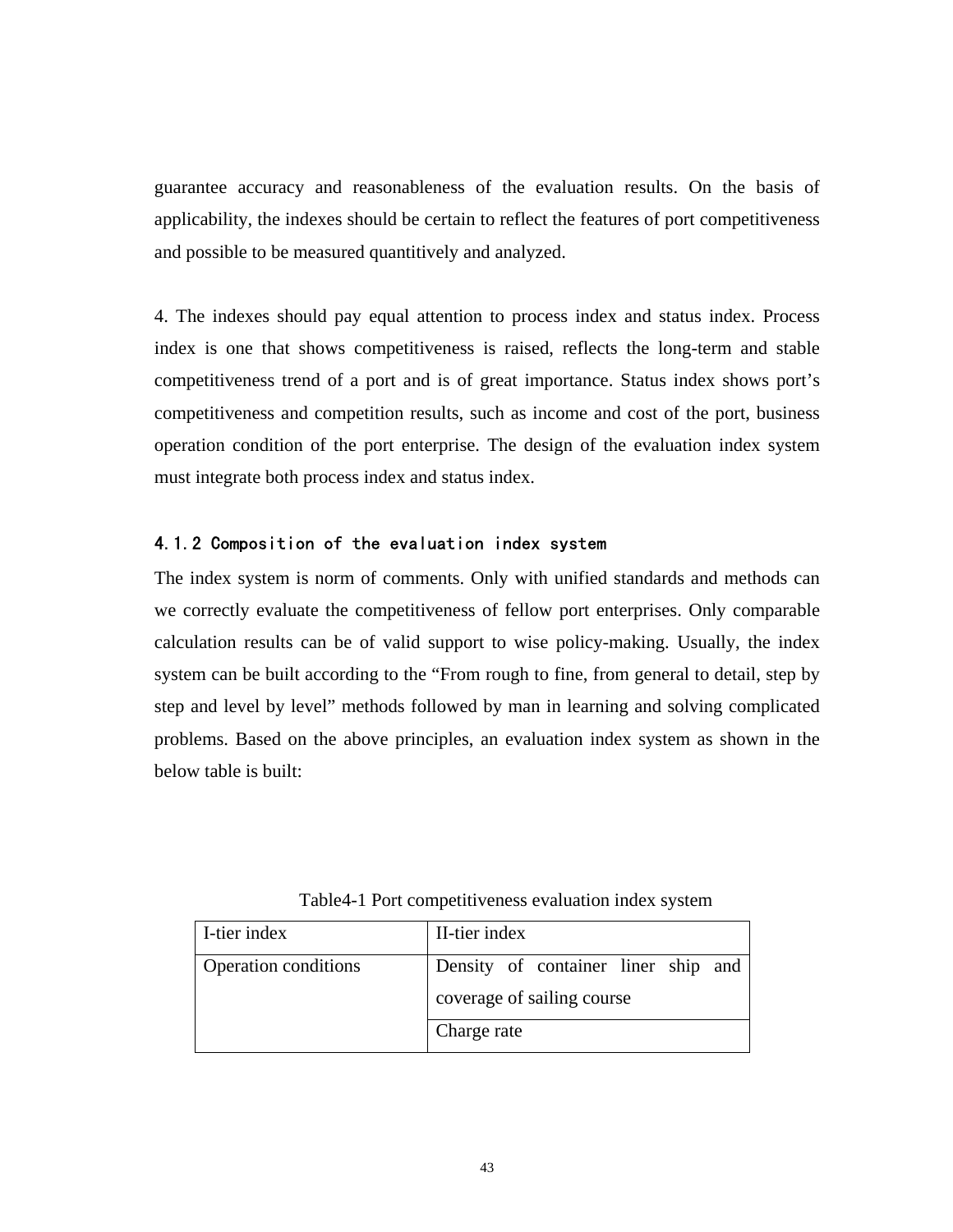|                           | Container feeder system             |  |  |
|---------------------------|-------------------------------------|--|--|
| Service quality           | Port work efficiency                |  |  |
|                           | Smooth pulling-in of the ships      |  |  |
|                           | Customs clearance efficiency        |  |  |
|                           | Convenience of information service  |  |  |
| Infrastructure conditions | Capability of loading and unloading |  |  |
|                           | equipments                          |  |  |
|                           | Capability of storage equipments    |  |  |
|                           | Capability of mechanic equipments   |  |  |
|                           | Perth capability                    |  |  |
| Management level          | Management efficiency               |  |  |
|                           | Competence of business staff        |  |  |
|                           | Completeness<br>of<br>management    |  |  |
|                           | information system                  |  |  |
| Port image                | Corporate culture                   |  |  |
|                           | Customer's degree of satisfaction   |  |  |

#### 4.2 Build evaluation model and determine weighing

Establish comprehensive evaluation methods according to the characteristics of the objects. In light of multi-hierarchy of the port evaluation index system and obscurity in the evaluation subject's knowledge of the object, here a comprehensive port competitiveness evaluation model is established based on the principle of multi-layer fuzzy integrated evaluation.

Fuzzy integrated evaluation method was founded by L A Eden, an US expert in control theory, in 1965. The theoretical basis for fuzzy integrated evaluation of corporate competitiveness is: the evaluation of corporate competitiveness is obscure. Usually we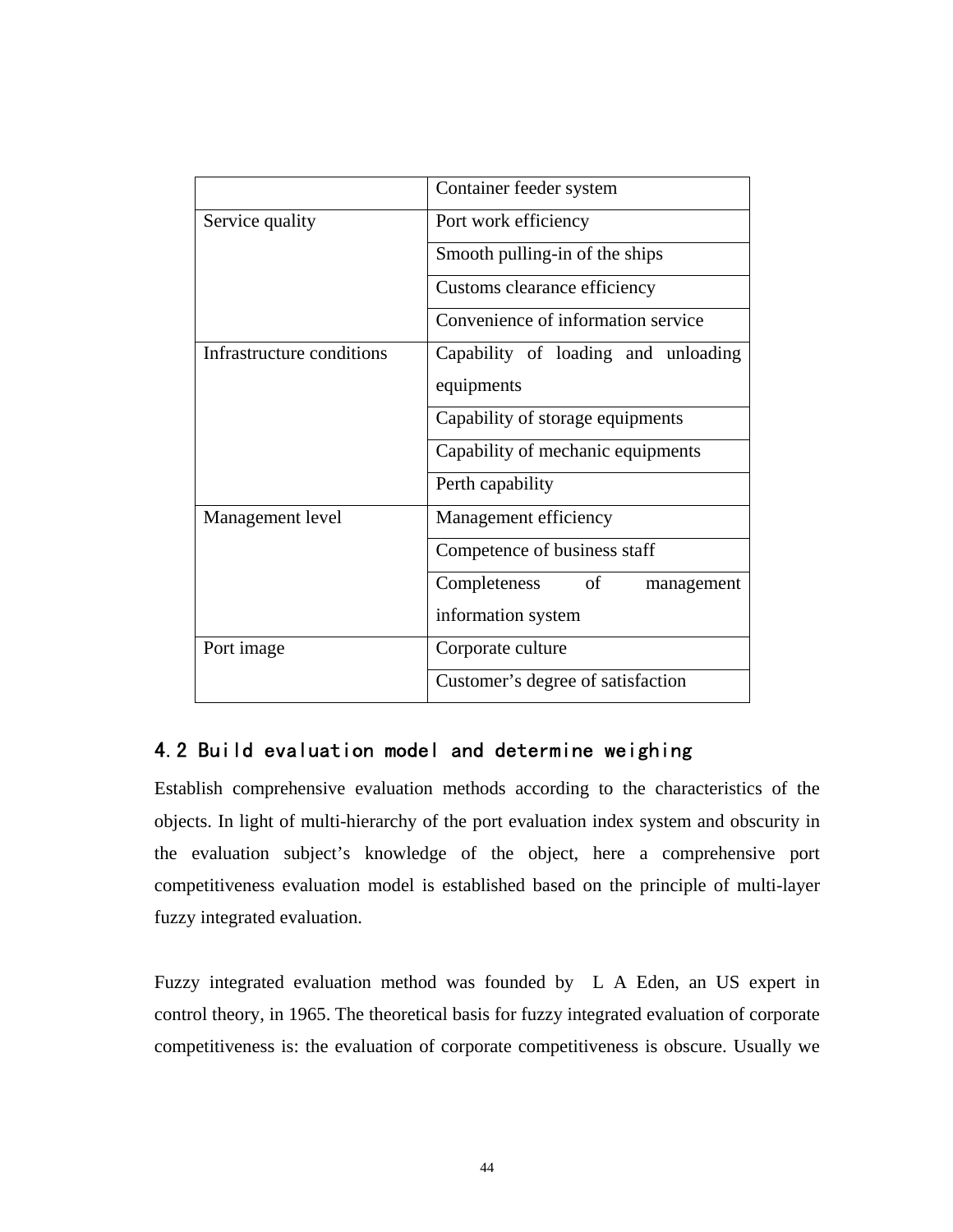divide competitiveness strength into four levels, very strong, fairly strong, ordinary and bad. It is hard to define the standards of each level. This kind of hierarchical classification results from people's subjective sense and is "fuzzy" in nature. In corporate competitiveness evaluation, some factors are obscure and cannot be graded. For these factors, we employ fuzzy integrated evaluation method of fuzzy math to do quantitive evaluation about corporate competitiveness. Fuzzy integrated evaluation can solve the problem of obscurity in comprehensive evaluation (such as mistiness between event categories, obscurity of evaluation experts' knowledge, etc.), and is, as a result, more suitable for object system with many evaluation factors and structural layers.<sup>15</sup>

#### 4.2.1 Build evaluation model

According to multi-layered fuzzy integrated evaluation principle, build comprehensive evaluation model of port competitiveness in the below steps:

#### 1. Set evaluation index set

Evaluation index set, multi-layered, is a group of evaluation indexes of corporate competitiveness, i.e.:

 $U = \{ U_1, U_2, \ldots, U_i, \ldots, U_m \}$  $U_i = \{U_{i1}, U_{i2}, \ldots, U_{ij}, \ldots, U_{im}\}$  $U_y = \{U_{y1}, U_{y2},...U_{yk},...,U_{yp}\}$ 

#### 2. Build weighing set

Weighing is used to describe the degree of importance of the indexes towards the evaluation target. Weighing set is a multi-layered set matching the factor set, i.e.:

 $A = \{a_1, a_2, ..., a_i, ..., a_m\}$  $A_i = \{a_{i1}, a_{i2}, \ldots a_{ij}, \ldots, a_{in}\}$  $A_y = \{ a_{ij1}, a_{ij2},...a_{jk},..., a_{ijp} \}$ 

<sup>&</sup>lt;sup>15</sup> Hu Dali (2000), Corporate Competitiveness Theory, Economic Management Press, 2001, Page 100-101, 102-105, 81, 80-97.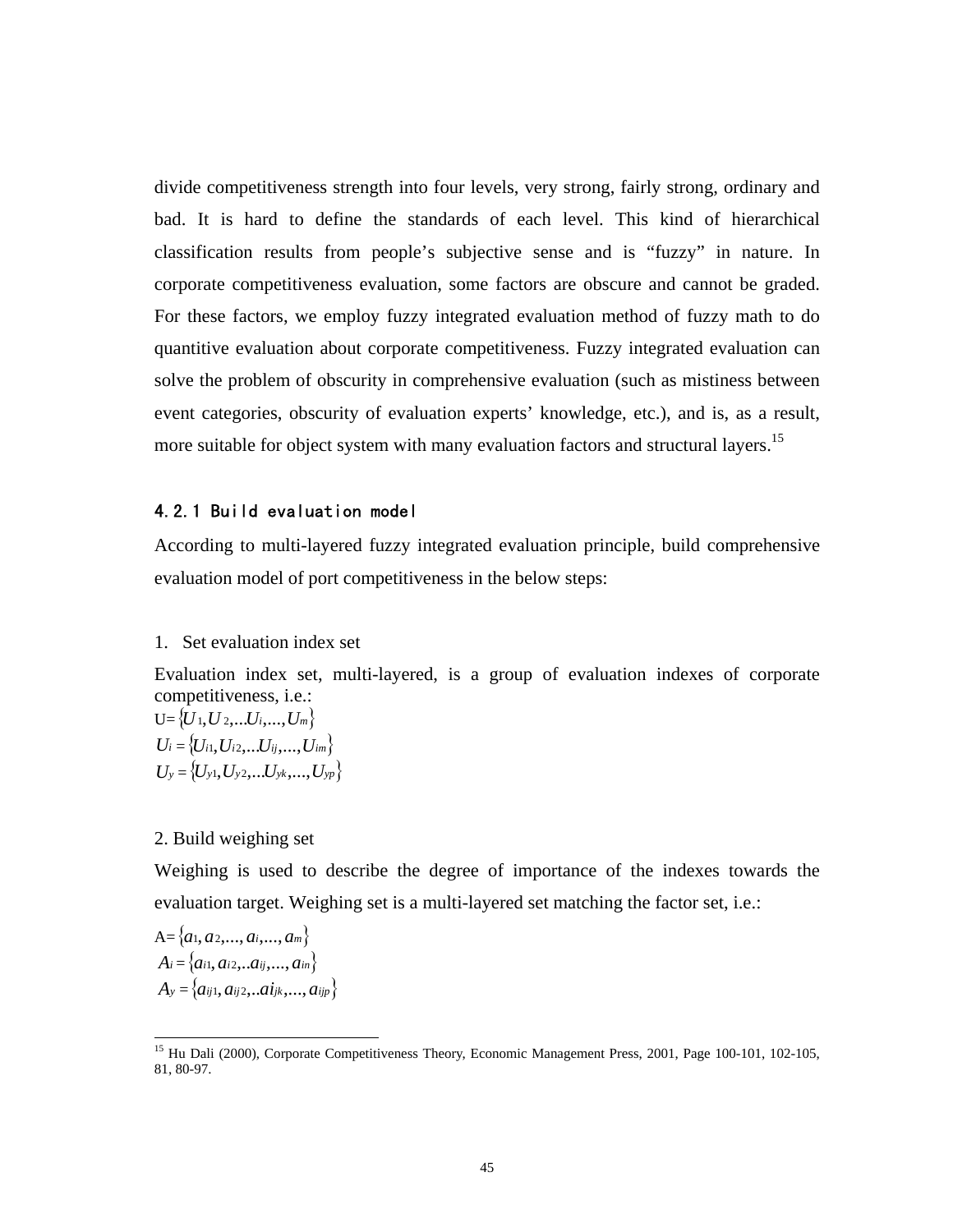#### 3. Build comment set

Comment is the description about the degree of good of the evaluation object. It converts abstract data into comments that are familiar to people. Comment set is the same for indexes of different layers.

P={very good, good, ordinary, bad, very bad}

#### 4. Build evaluation matrix

Evaluation matrix R is an obscure matrix formed by  $U \rightarrow P$  obscure mapping. It illustrates the result of comprehensive review, by experts, of the layers to which various indexes of corporate (industry or country) competitiveness (mainly estimated according to the evaluation points) belong. If there are M indexes, N layers, then R is a matrix with M rows and N columns,  $R = \{r_{ij}\}\$ 

To set evaluation matrix, firstly, it is required to calculate the evaluation points of the indexes. Please refer to the below text for detailed calculation methods of quantitive indexes. The actual values of qualitative indexes are given by experts. Then, set up the evaluation matrix R. Quantitive indexes at bottom layer can be made out by matching the calculation results of evaluation points with comment set. Qualitative indexes at bottom layer are given by experts.

$$
R = \begin{bmatrix} R_1 \\ R_2 \\ \cdots \\ R_m \end{bmatrix} = \begin{bmatrix} r_{11}, r_{12}, \ldots r_{1n} \\ r_{21}.r_{22}, \ldots r_{2n} \\ \cdots \\ r_{m1}, r_{m2}, \ldots r_{mn} \end{bmatrix}
$$

In the formula,  $r_{ij} = k_{ij}/n$ . It means, for the i index, experts idea of the possibility of it belonging to the *j* level: k is the number of experts taking part in the evaluation; means k experts think a certain enterprise's i bottom layer index belongs to the j level. *kij*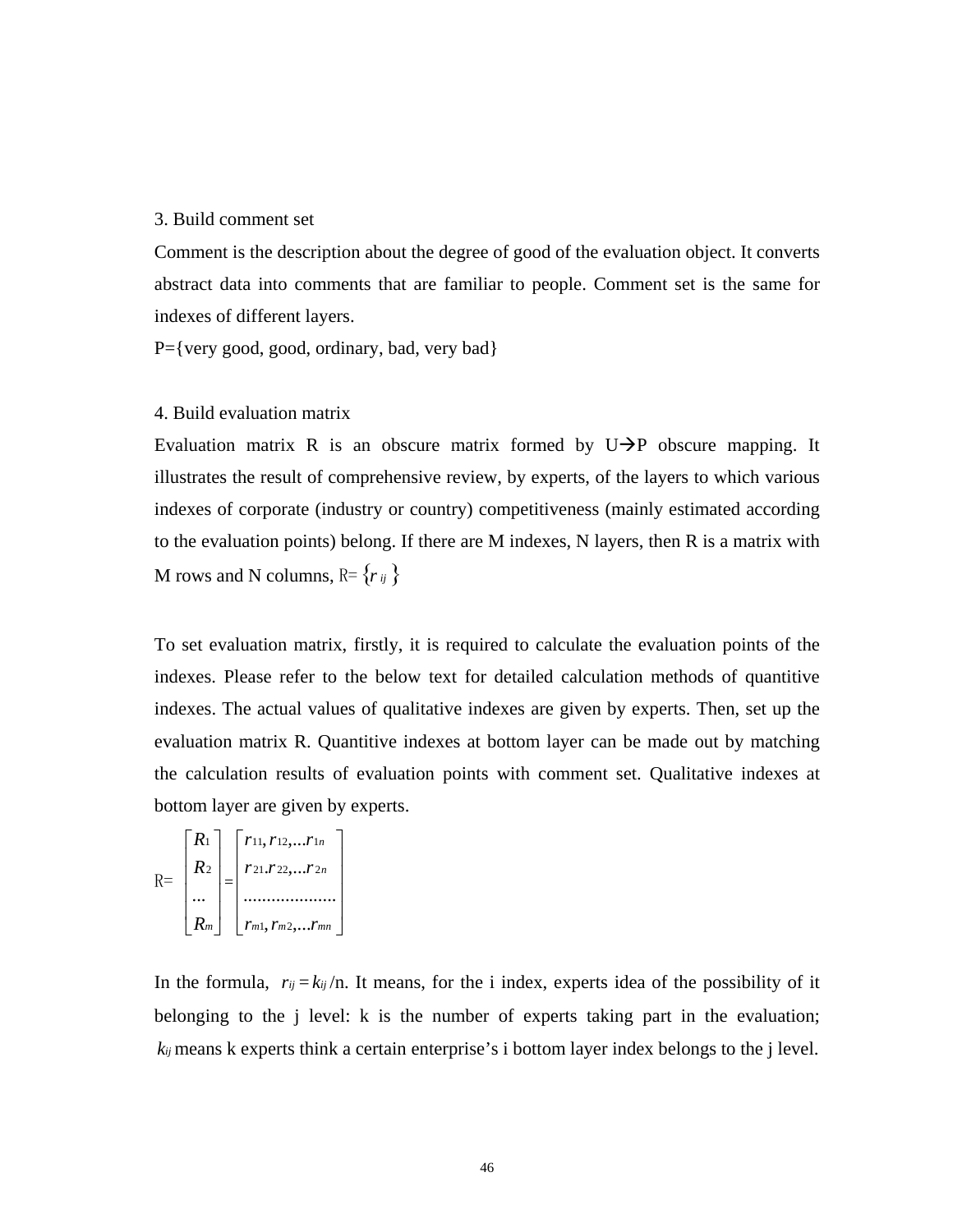#### 5. Multi-layered obscure and comprehensive judgment

Corporate competitiveness evaluation index system has multiple layers of indexes (target layer, principle layer, index layer), therefore, the final result comes from multi-layered obscure and comprehensive judgment. It starts from the bottom layer and moves upward gradually to get the final result. Weighing and average operator calculation is employed, i.e.:

$$
B=A\bullet R=\big(b_1,b_2,...b_i,...b_n\big)
$$

In the formula, 
$$
b_i = \min\left(1, \sum_{j=1}^m a_j \cdot b_{ji}\right)
$$

It is completed by the below two steps:

Firstly, calculate the comprehensive judgment set  $B_i$  of the i index of the principle layer

$$
B_i = A_i \bullet R_i = (b_{i1}, b_{i2},..., b_{ip})
$$

in the formula,  $i=1,2,...,m$ ;

*Ai* is the weighing set of evaluation factor set *Ui*

$$
A_i = \langle a_{i1}, a_{i2}, \ldots a_{i}, \ldots a_{in} \rangle
$$

 $\lambda$ 

*Ri* is evaluation matrix of evaluation factor set *Ui*

$$
R_{i} = \begin{bmatrix} r_{i11}r_{i12}...r_{i1p} \\ r_{i21}r_{i22}...r_{i2p} \\ \dots \\ r_{in1}r_{in2}...r_{inp} \end{bmatrix}
$$

n is the number of evaluation factors under the i index; m is the number of indexes at principle layer; p is the number of elements in comment set.

Then, calculate comprehensive judgment B of target layer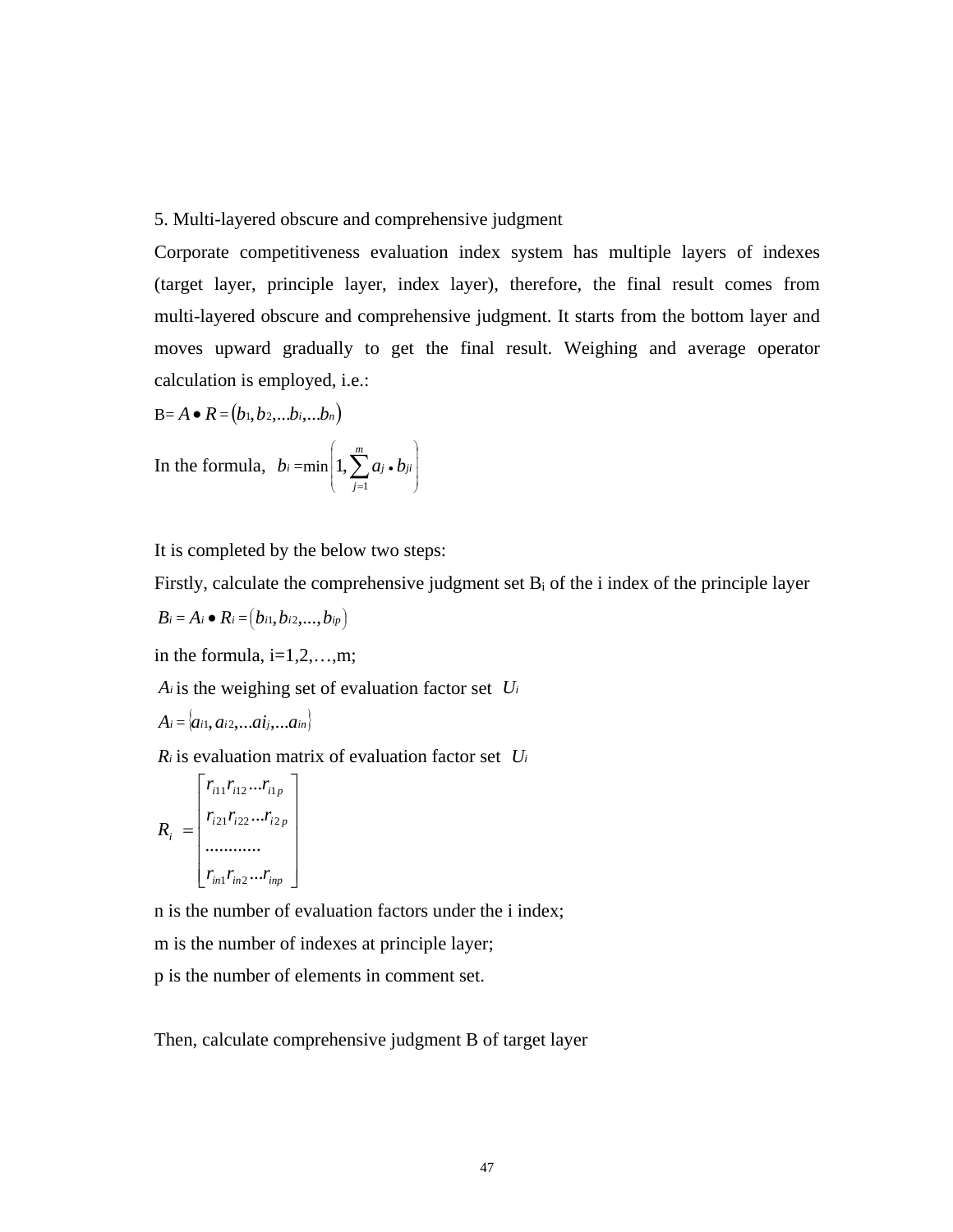$$
B = A = R = (b_1, b_2, ..., b_i, ..., b_m)
$$

In the formula, R is the evaluation matrix of evaluation factor set

$$
R = \begin{bmatrix} B_1 \\ B_2 \\ \dots \\ B_n \end{bmatrix} = \begin{bmatrix} b_{11}b_{12}...b_{1p} \\ b_{21}b_{22}...b_{2p} \\ \dots \\ b_{m1}b_{m2}...b_{mp} \end{bmatrix}
$$

A is the weighing set of evaluation factor set  $A = \{a_1, a_2, \ldots a_i, \ldots a_m\}$ 

m is the number of indexes of the principle layer;

p is the number of element in the comment set.

#### 6. Calculate final evaluation value

Based on the comment weighing coefficient matrix got from comprehensive division of comment level, educe G, the final evaluation result of corporate competitiveness. Attain the sequence of corporate competitiveness by comparing absolute value of G;  $G = B \bullet F^T$ 

In the formula, B is the comprehensive judgment set of the target layer;

F is the weighing coefficient of comment set

$$
F = (f_1, f_2, \dots, f_p)^T
$$

p is the number of comments in the comment set.

#### 4.2.2 Determine weighing

Determine the coefficient of relative degree of importance of the indexes to the evaluation targets. Currently, the widely used methods include direct grading method, functional grading method, binomical coefficient method and hierarchical analysis method. This thesis employs direct grading method to determine weighing. That is to say, by using pre-designed index system, in the form of tables, industry experts render weighing to indexes of various levels in the bipolar index system, and then average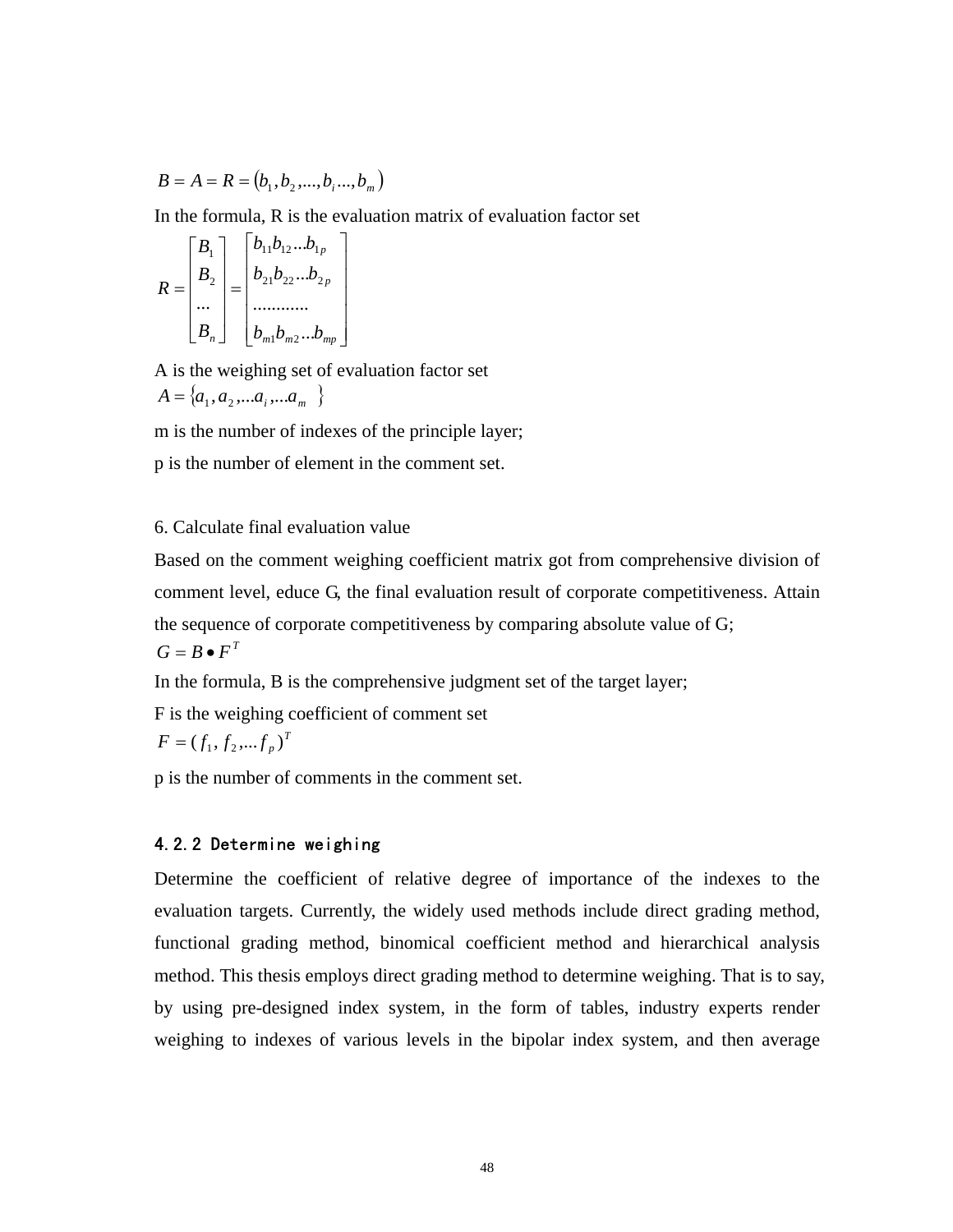calculation is done.

| I-tier index    | Weighing | II-tier index          | Relative | Absolute |
|-----------------|----------|------------------------|----------|----------|
|                 |          |                        | weighing | weighing |
| Operation       | 0.21     | Density of container   | 0.34     | 0.0717   |
| conditions      |          | liner<br>ship<br>and   |          |          |
|                 |          | coverage of<br>sailing |          |          |
|                 |          | course                 |          |          |
|                 |          | Charge rate            | 0.33     | 0.0693   |
|                 |          | Container<br>feeder    | 0.33     | 0.0693   |
|                 |          | system                 |          |          |
| Service quality | 0.24     | Port work efficiency   | 0.27     | 0.0648   |
|                 |          | Smooth pulling-in of   | 0.25     | 0.0600   |
|                 |          | the ships              |          |          |
|                 |          | Customs<br>clearance   | 0.26     | 0.0624   |
|                 |          | efficiency             |          |          |
|                 |          | Convenience<br>of      | 0.22     | 0.0528   |
|                 |          | information service    |          |          |
| Infrastructure  | 0.25     | Capability of loading  | 0.26     | 0.0650   |
| conditions      |          | unloading<br>and       |          |          |
|                 |          | equipments             |          |          |
|                 |          | Capability of storage  | 0.24     | 0.0600   |
|                 |          | equipments             |          |          |
|                 |          | Capability<br>of       | 0.23     | 0.0575   |
|                 |          | mechanic equipments    |          |          |
|                 |          | Perth capability       | 0.27     | 0.0675   |

Table 4-2: Evaluation results of weighing of port competitiveness evaluation index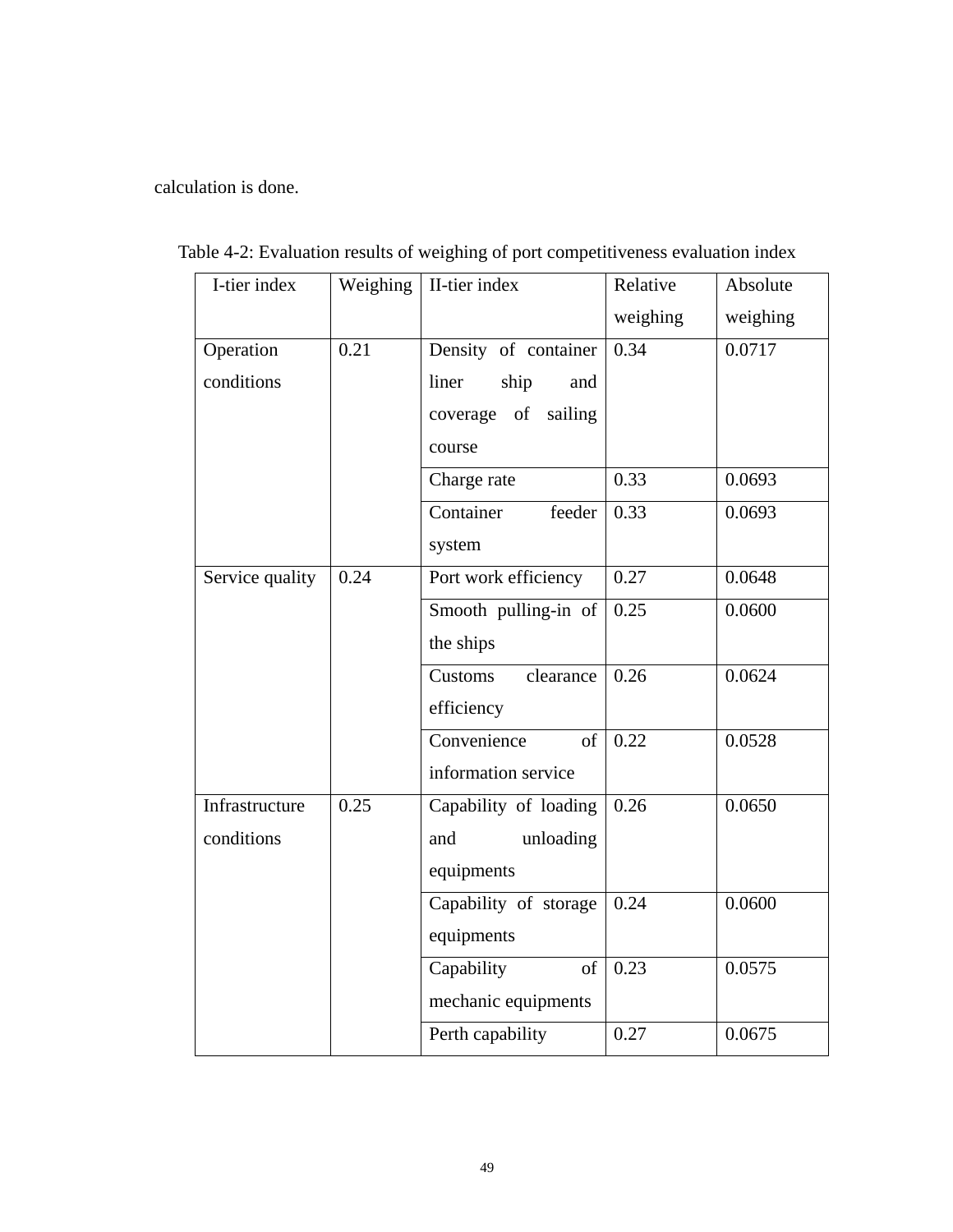| Management | 0.17 | Management           | 0.34 | 0.0528 |
|------------|------|----------------------|------|--------|
| level      |      | efficiency           |      |        |
|            |      | of<br>Competence     | 0.33 | 0.0528 |
|            |      | business staff       |      |        |
|            |      | of<br>Completeness   | 0.33 | 0.0544 |
|            |      | management           |      |        |
|            |      | information system   |      |        |
| Port image | 0.13 | Corporate culture    | 0.47 | 0.0611 |
|            |      | Customer's degree of | 0.53 | 0.0689 |
|            |      | satisfaction         |      |        |

#### 4.2.3 Results of comparison of competitiveness

The full mark for each evaluation indicator is 10. Compare Dalian with its major competitors in the development of a regional international shipping center in Northeast Asia. According to the grading by experts as to their satisfaction with various indicators of the ports, the evaluation statistics and results are shown in Table 4-3:

| Class II Indicator        | <b>Busan Port</b> | Kobe Port | Qingdao | <b>Tianjin Port</b> | Dalian Port |
|---------------------------|-------------------|-----------|---------|---------------------|-------------|
|                           |                   |           | Port    |                     |             |
| Density<br>of regular     | 8.21              | 7.52      | 7.90    | 7.34                | 6.95        |
| ships<br>container<br>and |                   |           |         |                     |             |
| of<br>coverage<br>sea     |                   |           |         |                     |             |
| routes                    |                   |           |         |                     |             |
| Expenses                  | 8.12              | 7.45      | 7.65    | 7.35                | 6.96        |
|                           |                   |           |         |                     |             |

Table 4-3: evaluation results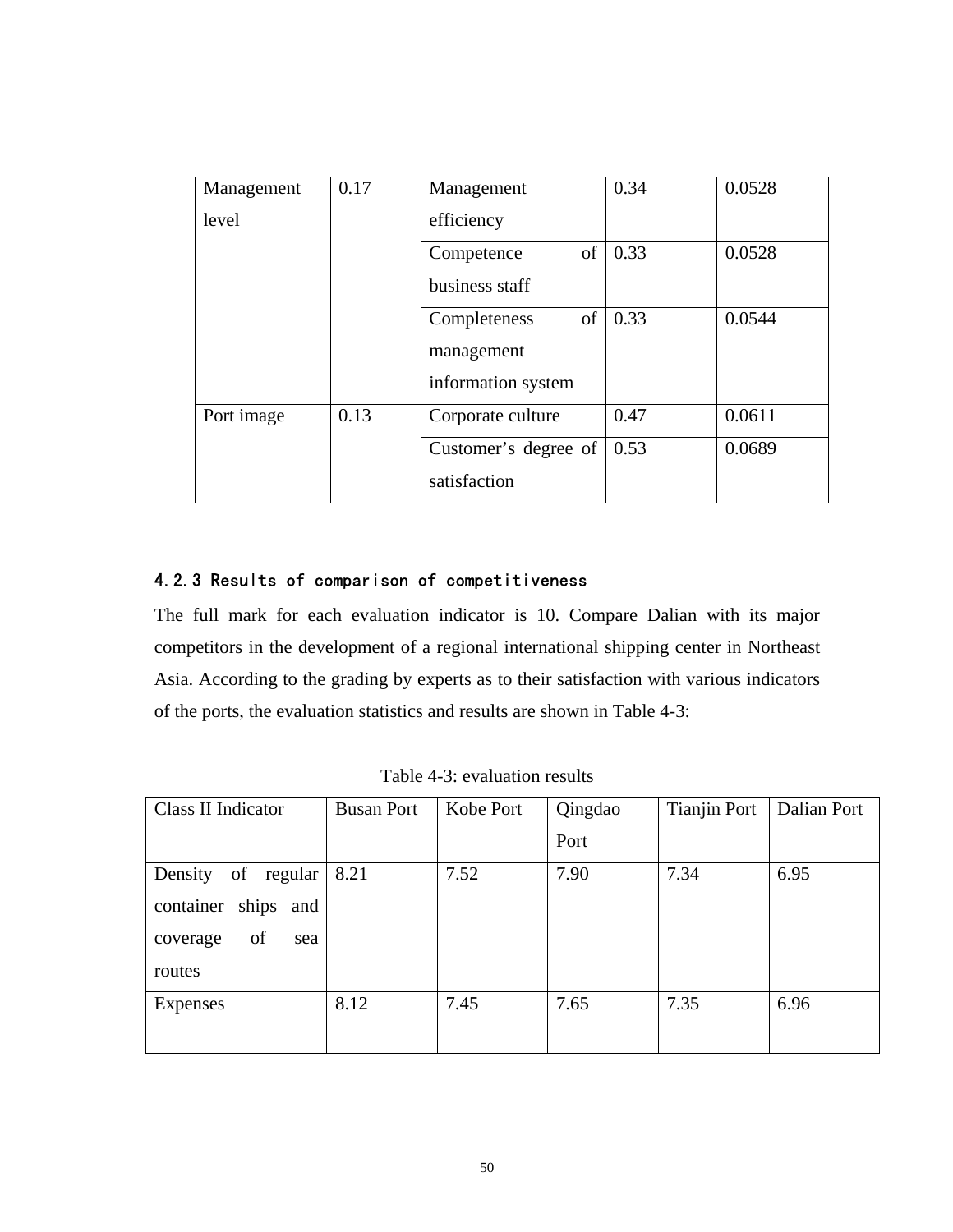| Advanced collection,  | 8.45 | 7.26 | 7.24 | 7.01 | 6.99 |
|-----------------------|------|------|------|------|------|
| distribution<br>and   |      |      |      |      |      |
| transportation system |      |      |      |      |      |
| Operating efficiency  | 7.62 | 7.42 | 7.34 | 7.33 | 7.34 |
| at the port           |      |      |      |      |      |
| Smoothness of ships   | 8.43 | 7.23 | 7.42 | 7.28 | 7.30 |
| putting in            |      |      |      |      |      |
| Customs declaration   | 8.31 | 7.21 | 7.12 | 7.11 | 7.31 |
| efficiency            |      |      |      |      |      |
| Convenience<br>of     | 8.42 | 7.21 | 7.21 | 7.23 | 7.22 |
| information service   |      |      |      |      |      |
| Capacity of handling  | 8.01 | 6.38 | 7.11 | 7.13 | 7.10 |
| equipment             |      |      |      |      |      |
| Capacity of storing   | 8.23 | 7.12 | 7.65 | 7.63 | 7.21 |
| equipment             |      |      |      |      |      |
| of<br>Capacity        | 7.91 | 6.23 | 7.26 | 7.24 | 7.12 |
| machinery             |      |      |      |      |      |
| Capacity of berths    | 8.56 | 6.89 | 7.45 | 7.32 | 7.26 |
| Management            | 8.55 | 7.25 | 7.24 | 7.25 | 7.01 |
| efficiency            |      |      |      |      |      |
| Capability<br>of      | 8.35 | 7.56 | 7.65 | 7.54 | 7.11 |
| personnel             |      |      |      |      |      |
| Perfection<br>of      | 8.45 | 7.11 | 7.45 | 7.57 | 6.89 |
| management            |      |      |      |      |      |
| information system    |      |      |      |      |      |
| Corporate culture     | 8.46 | 7.01 | 7.98 | 7.87 | 7.12 |
|                       |      |      |      |      |      |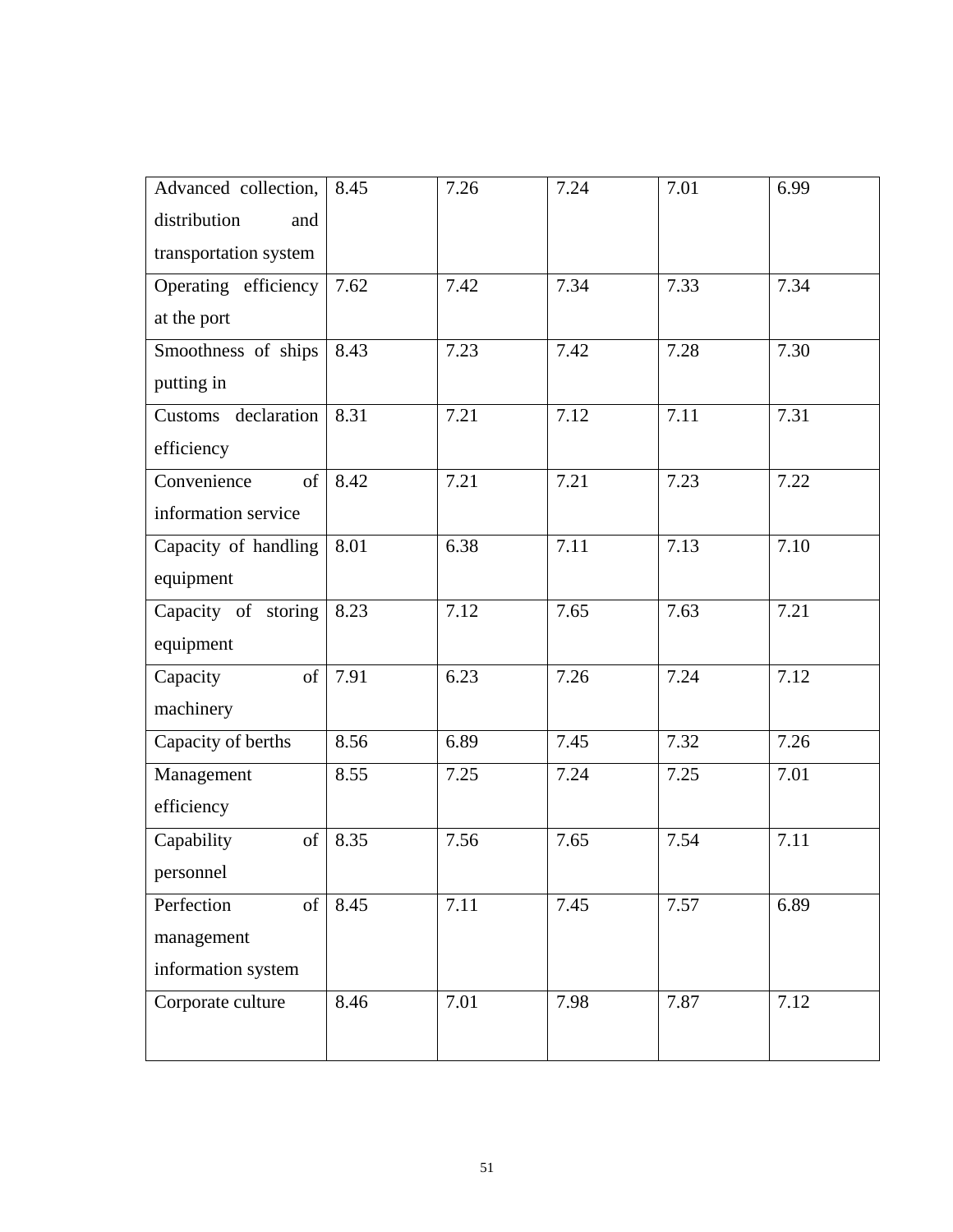| Customers'     | 8.56 | .46 | 7.35     | –<br>- 20 | 6.89   |
|----------------|------|-----|----------|-----------|--------|
| satisfaction   |      |     |          |           |        |
| General scores | 8.23 | .14 | ⇁<br>.44 | 7.34      | −<br>. |

According to the above evaluation and analysis of comparative competitiveness of Dalian Port and its major port competitors, Dalian Port ranks at the last place in the evaluation of competitiveness. It is not only far inferior to Busan Port, but also lags far behind Qingdao and Tianjin ports etc., its major competitors in contending for the status of the international shipping center in North China.

These are the results of mutual interaction between internal and external environment of Dalian Port. Dalian Port has developed slowly for various reasons, including external and internal ones (see Table 4-4). Dalian Port is incapable of changing external conditions, thus to change its disadvantageous position and seek development, Dalian Port has to find out the causes and deficiencies internally. This requires that we should base ourselves upon Dalian, the northeastern region and even the entire Northeast Asian region at large, start from the port resources of Dalian and look upon the development of Dalian Port from a long-term perspective, execute effective integration and reasonable allocation of resources at Dalian Port by taking a farsighted view and a bold vision as well as correct planning, construction and development of Dalian Port, so as to elevate the competitiveness of Dalian Port.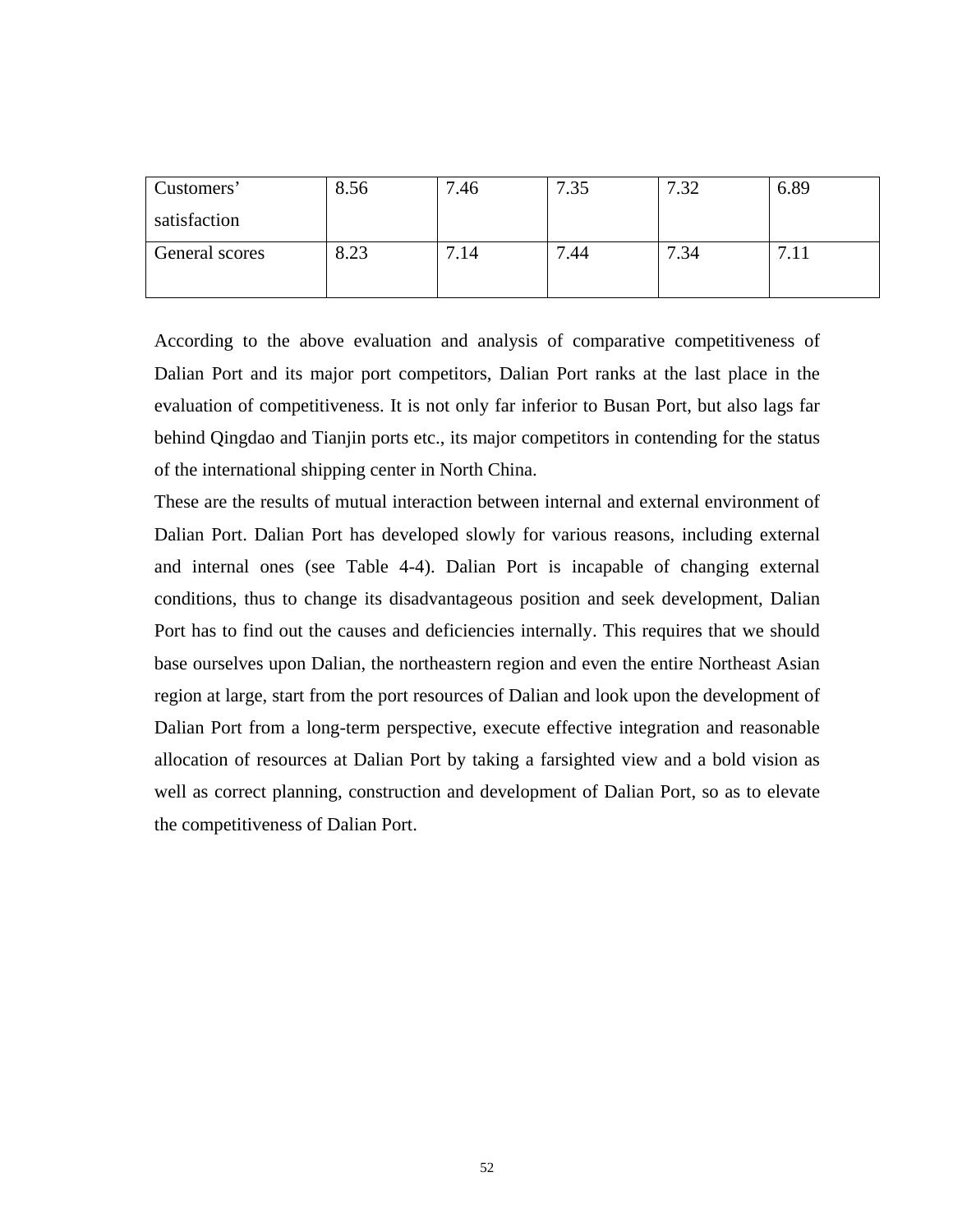| Internal    | Internal advantages           | Internal disadvantages                |  |  |
|-------------|-------------------------------|---------------------------------------|--|--|
| environment | development<br>1. $long$      | 1.<br>disorderly management system    |  |  |
|             | history of port               | of port and unclear property          |  |  |
|             | 2.<br>good<br>transportation  | right                                 |  |  |
|             | network for domestic          | 2.<br>conservative<br>lacking<br>and  |  |  |
|             | and international trade       | vision<br>long-term<br>of             |  |  |
|             | 3.<br>advantageous            | development                           |  |  |
|             | geographical location         | 3.<br>port environment and service    |  |  |
|             | of port and advantages        | quality to be improved                |  |  |
|             | advantageous natural<br>4.    | inadequate funds<br>4.<br>for<br>port |  |  |
|             | conditions of port            | construction,<br>attaching            |  |  |
|             | complete functions and<br>5.  | importance to plan rather than        |  |  |
|             | facilities of port            | implementation                        |  |  |
|             | vast expanse of the<br>6.     | 5.<br>unreasonable structure of port  |  |  |
|             | hinterland<br>and             | capacity                              |  |  |
|             | abundant resources            | inadequate competitiveness on<br>6.   |  |  |
|             | experience in strategic<br>7. | the port market and insufficient      |  |  |
|             | management of port            | adaptability                          |  |  |
|             |                               | 7.<br>development<br>of<br>slow       |  |  |
|             |                               | transportation of containers          |  |  |

Table 4-4: Internal environment of Dalian Port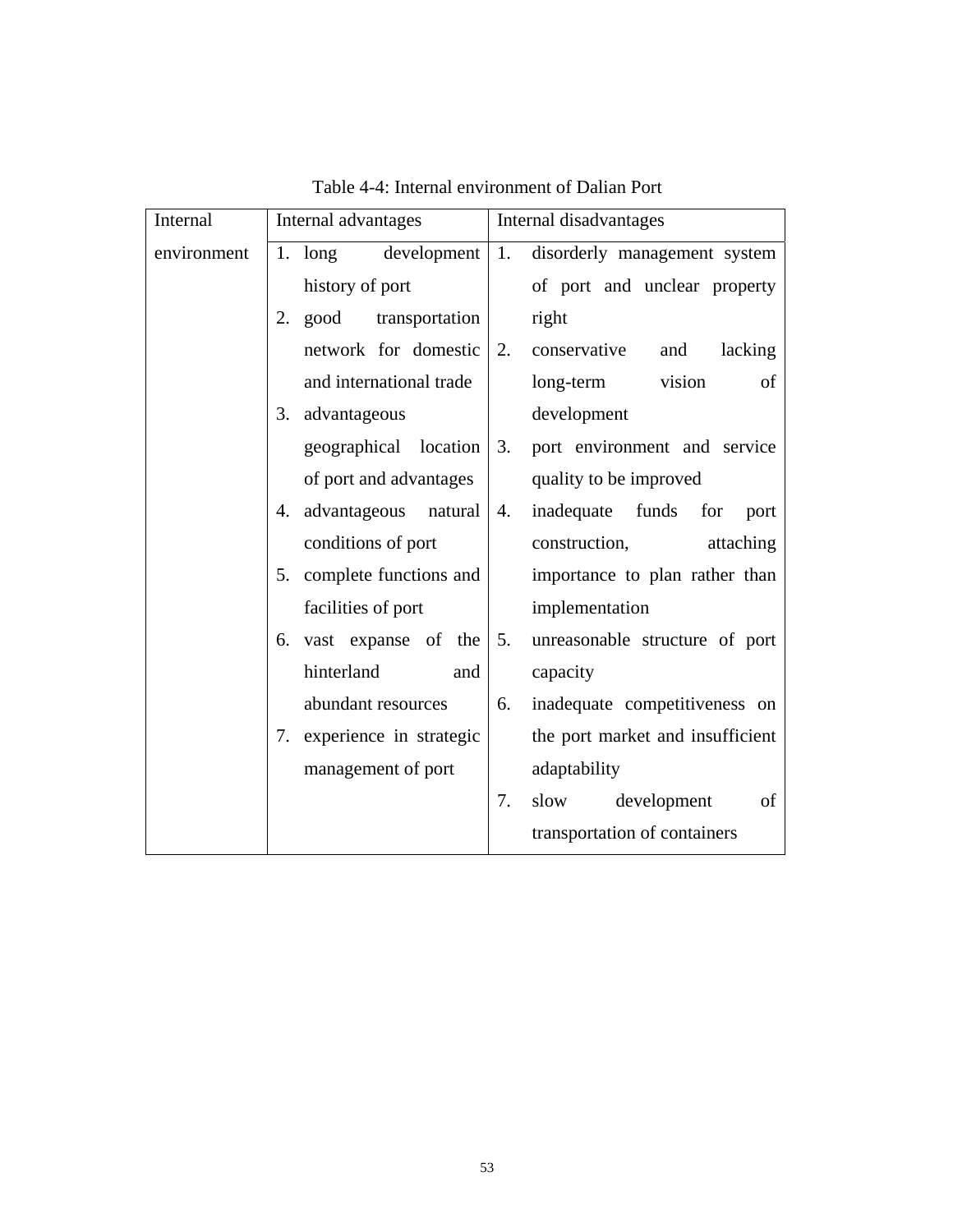# Chapter 5 Countermeasures for Improving the Competitiveness of Ports in Dalian

Dalian Municipal Government emphasizes it should stick to prospering the city with ports, and achieve the common prosperity of ports and the city, and based on serving the economy in Dalian and its hinterland, accelerate the port construction, further integrate the port resources, uniformly plan the coastlines, and carry out multi-lateral cooperation and diverse investment, to accelerate the construction of deep-water docks and duty-free logistic ports, exert the advantages of the regional location and the deep-water coastlines in Dalian, to deeply develop and integrate the port resources, to form the strong competitiveness in the port groups, and enable Dalian to grasp the important and great opportunities in prospering the old industrial base in Northeast China.

#### 5.1 Main principles

#### 5.1.1 Principle of adjusting measures to local conditions

Development of port resources should fulfill to deeply develop the deep water, shallowly develop the shallow water, develop the port into a cargo port if it is appropriate for cargo, develop it into a fishing port if it is appropriate for fishing, and develop it into a tourism port if it is appropriate for tourism, and well plan each segment of coastline resources and well excavate its potentials.

#### 5.1.2 Principle of market mechanism

Under the prerequisite of meeting the layout planning for ports in the whole country and the overall planning for the ports in the whole city, we should fully exert the basic functions of the market mechanism for resource allocation, and the planning, construction, size and the specialty setup of ports should be established totally according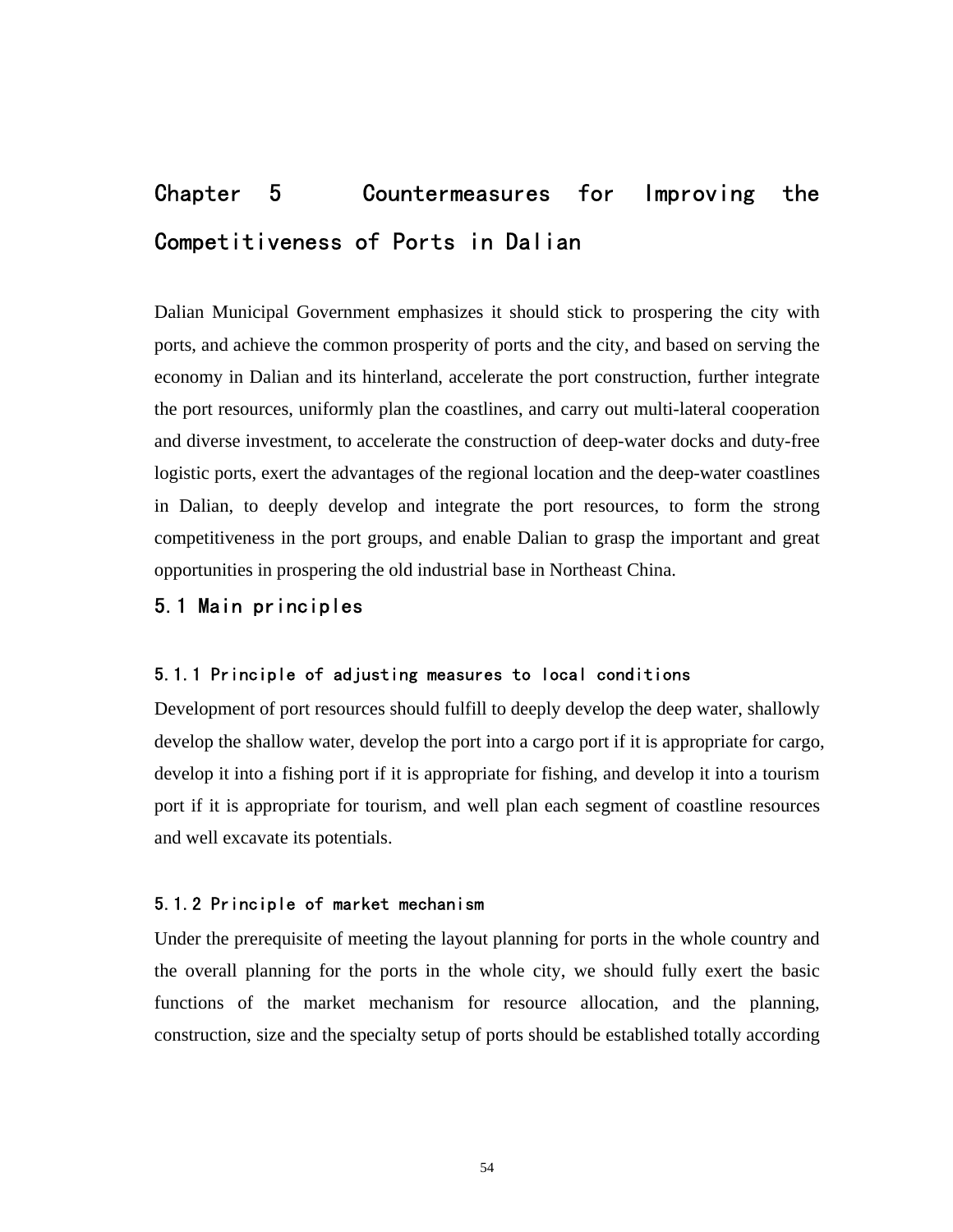to the market demands, and the port enterprises are encouraged to enhance the collaboration and cooperation with their assets.

#### 5.1.3 Principle of diversity

To break through the situation of simplex investment channel at present, attract the governments and enterprises in the hinterland, foreign companies, especially the international multi-national companies to invest in port constructions in Dalian, to form a port construction pattern with diverse investment, multi-lateral construction and cooperation among many countries.

#### 5.1.4 Principle of advancement

According to the development situations of international and domestic economies and ports, the planning and the construction of port should keep the appropriate advancement, and it especially should be based on the development within next ten to twenty years to establish the grand strategic considerations.

#### 5.1.5 Principle of the most excellence in whole

Ports in Dalian must be clear that the competition between ports has had the market transformation, and it has no longer been the "Individual combat" for any one port, but to participate in the competition in the port market with the whole Dalian Port. Therefore, the scale benefits and the overall competitiveness of Dalian Port must be taken into account. Firstly, the internal structure in Dalian Port should have the clear levels, the alternative competitiveness and the strengths that supplement with each other, and secondly, we should fulfill to carry forward our strengths and avoid our weakness, and whoever has the dominant strengths and capabilities, whoever will lead the integration, and the resource allocation should incline to the enterprise with the good returns and capabilities.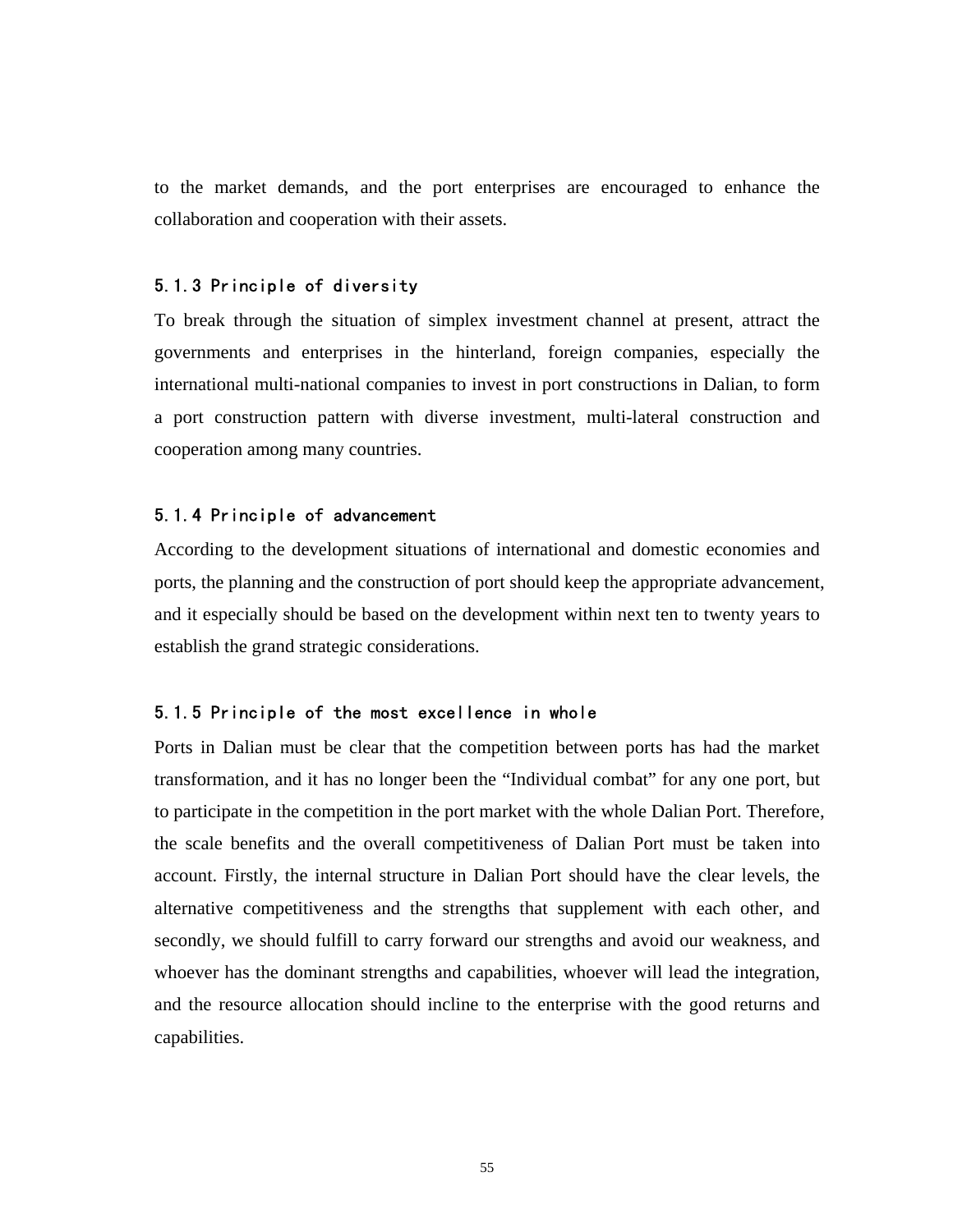# 5.2 Countermeasures for improving the competitiveness of Dalian Port

# 5.2.1 Accelerate to make the high-quality development planning for ports in Dalian

The planning for ports in Dalian concerns the overall development situation in Dalian and even in the Northeast China area, to affect our offspring, and we should try to follow the regulations in the "Port law" in the country, and the characteristics of the port resources and the requirements in the planning for Dalian, to prepare the high-quality development planning for ports in Dalian as soon as possible. This is an emergency for integrating the port resources, and is also the major responsibility recently for Port Administration Committee and the port administration authorities. We should enhance the planning force, and led by Dalian Municipal Port Administration Committee, Municipal Planning Bureau, Port Bureau and related districts should join hands to organize the related departments and first-class exerts in the country to participate in establishing the planning, and invite the authoritative exerts in the international community to assist for planning argumentation. We should well fulfill the works in two aspects in focus: On the one hand, based on the ocean function area classification in Dalian, we should establish the overall planning for ports in Dalian, to relatively systematically and comprehensively plan the function orientations, development conditions for coastlines in ports in Dalian, as well as the development procedures for various coastline segments, and on the other hand, we should combine the port layout planning the country, to establish the overall planning for ports, to make the clear regulations for the classification of the scopes, port areas in the water areas and land areas, the throughputs and the arriving ship models, nature and functions, facility construction and coastline use, etc in various ports.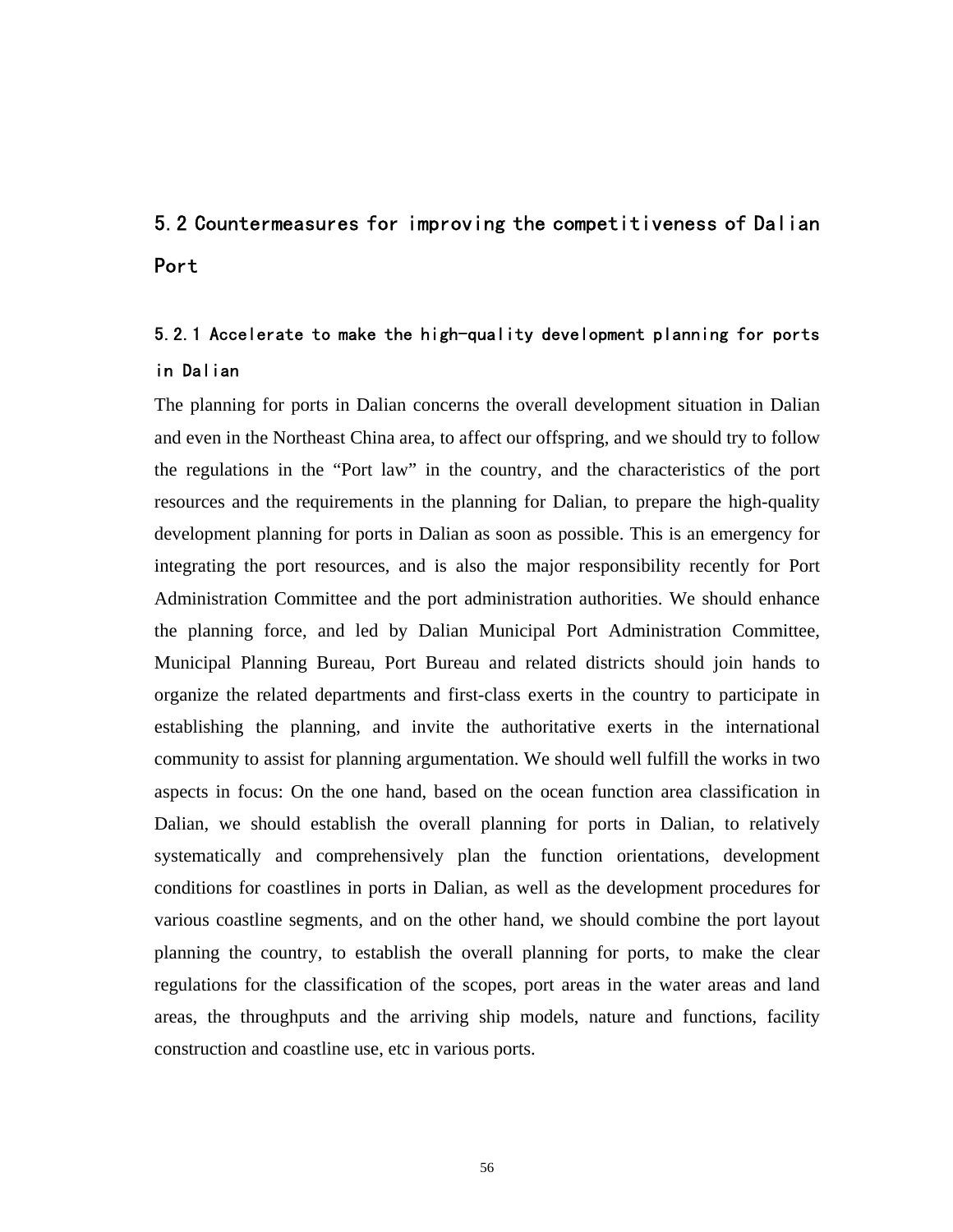Dalian Municipal Port & Dock Bureau has organized Planning Research Institute in Ministry of Transportation and Building & Construction Design & Research Institute in Dalian University of Technology carrying out huge amount of works for related surveys and researches, and in Dec 1995, after the review jointly by Ministry of Transportation and Liaoning Provincial People's Government, according to the review opinions, the "Overall planning for ports in Dalian" was revised and formed. This reference is the important reference for establishing the medium-long-term development planning and construction plans and port development for the ports in Dalian within a long period of time in the future, is the guideline document for development and construction of ports in Dalian, and is also the important reference to implement the macro adjustment & control for port development and the management of coastline resources. Meanwhile, it should be promptly adjusted according to the current situations, to enable it to really show the direction for development of ports in Dalian in the future.

### 5.2.2 To form the internal dynamic mechanism that the port enterprises will self-consciously follow the market requirements to integrate the resources

Firstly, accelerate the pace of the system reform for the port enterprises in Dalian, to direct the port enterprises including Dalian Base Port and Beiliang Port, etc to be adapted with the needs in the modern market competition, and by means of joint venture, cooperation, transfer and lease, etc, accelerate the reform for diverse proprietary and the separation between the proprietary and the operating right, establish the modern enterprise system, to really become a principle part in the market competition.

Secondly, promote and fulfill the combination and reconstruction of port enterprises with the market as orientation and the assets as the connection. Port enterprises are encouraged to break through the affiliation boundaries, to follow the principles of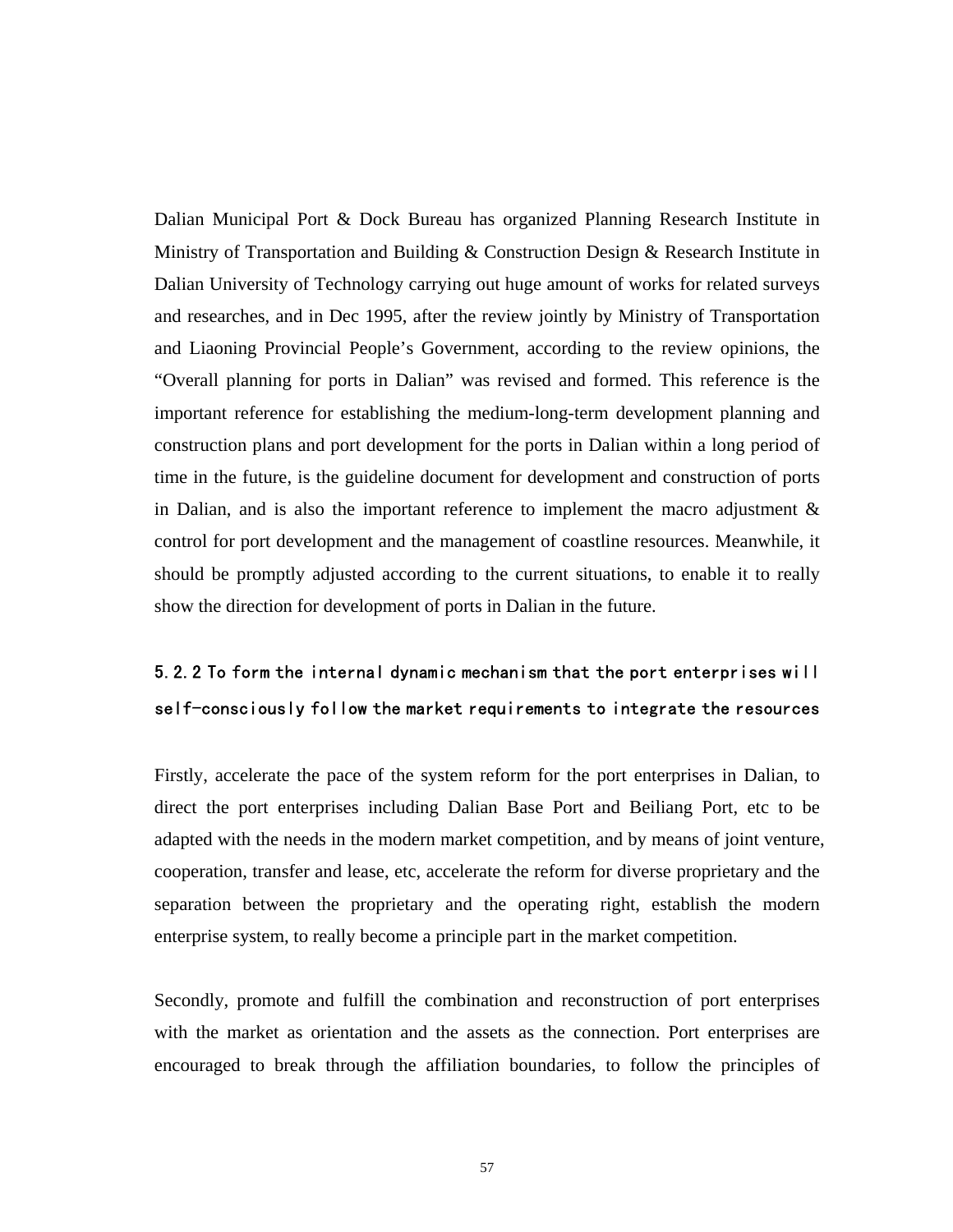supplementing strengths with each other and achieving the multi-win results, transform the individual combat and relying on the low-price competition to the cooperative combat and relying on the overall functions to achieve the competitiveness. Large port enterprises (Groups) not only are encouraged to develop and construct the ports together through the association between the strong enterprises, but also are encouraged to utilize their capital and technology strengths to cooperate with the medium-small port enterprises, while assisting the medium-small enterprises improving their development capabilities and the enterprise management & technology levels, using the medium-small enterprises to expand the commodity resources and exploit the market.

Thirdly, develop and complete the port industrial association, and follow the international traditions, to coordinate the relationships between enterprises in the industry, maintain the legal rights and interests of port enterprise and the operating owners, and enhance its functions in the industry. Finally, form the Dalian port structure with Dalian Base Port and Beiliang Port as the core ports, medium-small ports and the shipper docks including Lvshun Port, Zhuanghe Port and Pikou Port, etc as the supplementary ports, with the alternative levels inside, supplementary competitions with each other, and the clear work divisions.

#### 5.2.3 Perfect the distribution & transportation systems in ports in Dalian

In the modern logistics system, port has become the connection part and the hinge on the logistic supply chain, and become the connection point between various kinds of transportation means, and bears the heavy tasks for distribution, transfer or reloading. Its internal transportation and the external transportation are an integer, and the concentration, distribution and transportation in port are its important components. At present, the commodity flow has no longer totally selected the port, but selects the logistic chain, and port is just one point on the logistic chain. Therefore, only the efficiency, low price and promptness of the operating status of the concentration,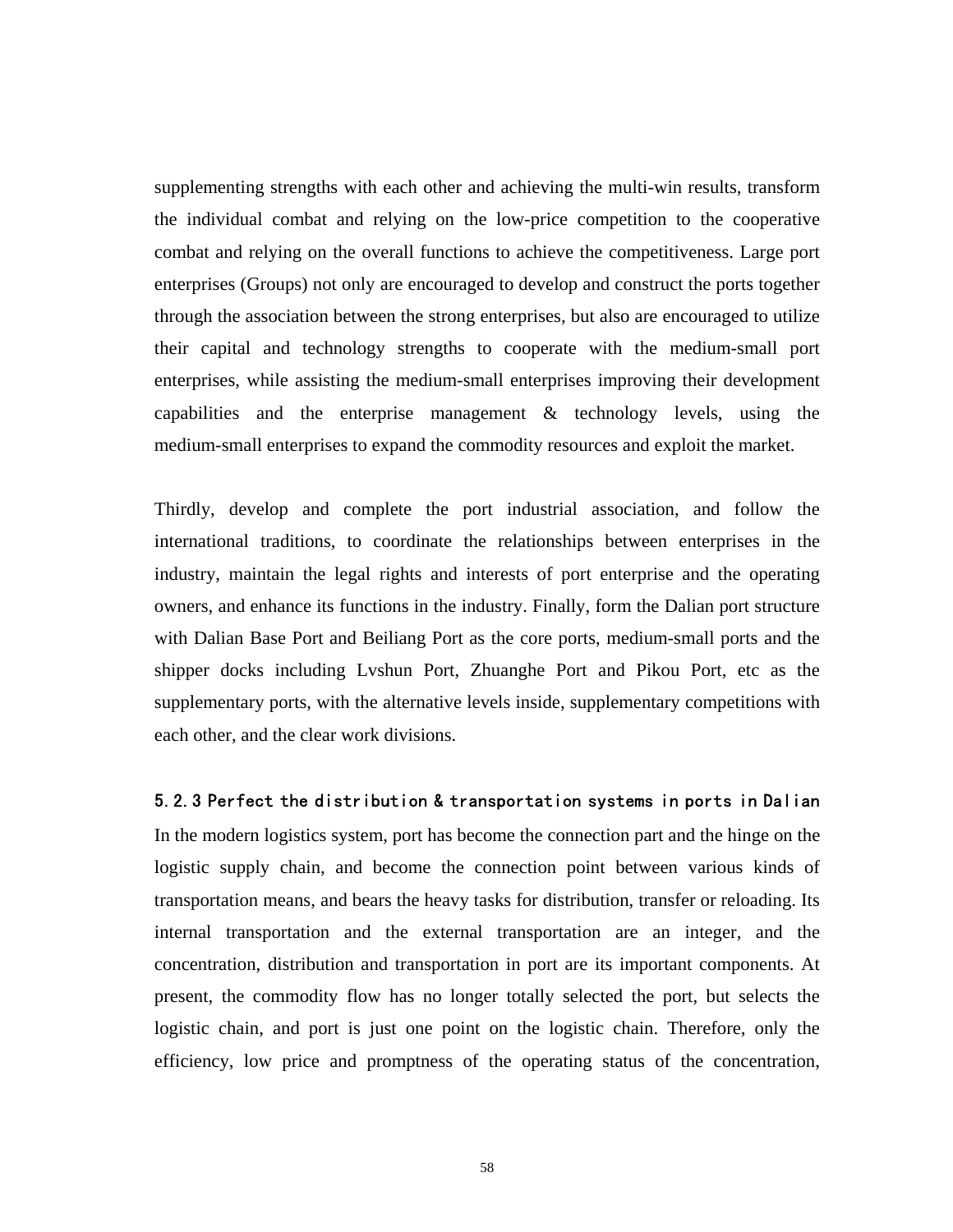distribution & transportation system comprised of port and other transportation means in the inland are the important conditions for attracting the commodity flow to pass the port. Therefore, Dalian Port must make great efforts to enhance and improve the capabilities for distribution and transportation, to increase the connection and coordination between the port and various kinds of transportation means, attach importance to the through transportation and operation, and carry out the business convenient for the commodity owners and merchants including the transfer, reload and through transportation. For the increase of the throughput capacity and operating benefits in ports in Dalian, the key is to form the networks of the nonstop lines between trunk and lateral, and between the river and the sea as well as the through transportation on the water course, to make various kinds of transportation means be organized into a uniform integer. With various kinds of shipping routes, especially the trunk ocean lines, form the relatively complete network-shape concentration, distribution & transportation system, reduce the transfer points and many unnecessary & complicated procedures caused by isolation, shorten the transportation period, and greatly reduce the goods waste and expenses for loading, unloading and transportation, thus to increase the competitiveness of the ports in Dalian.

#### 5.2.4 Construct logistic centers for the ports in Dalian

Under the situation of the economic globalization, modern logistics has become the most economical and reasonable comprehensive service means in the international transportation. Due to the transportation organization means in the international logistics-type ports, the point-to-point network-shape logistics transportation has been formed based on the multi-form through transportation of container and the door-to-door transportation. Therefore, whether the ports in Dalian can become a point in the international network-type logistics transportation depends on whether the ports have the complete and perfect logistics service functions or not in a great sense. At present, the competitiveness of ports in Dalian in the regional and international markets is still relatively weak, and whether we can grasp the great opportunities formed in the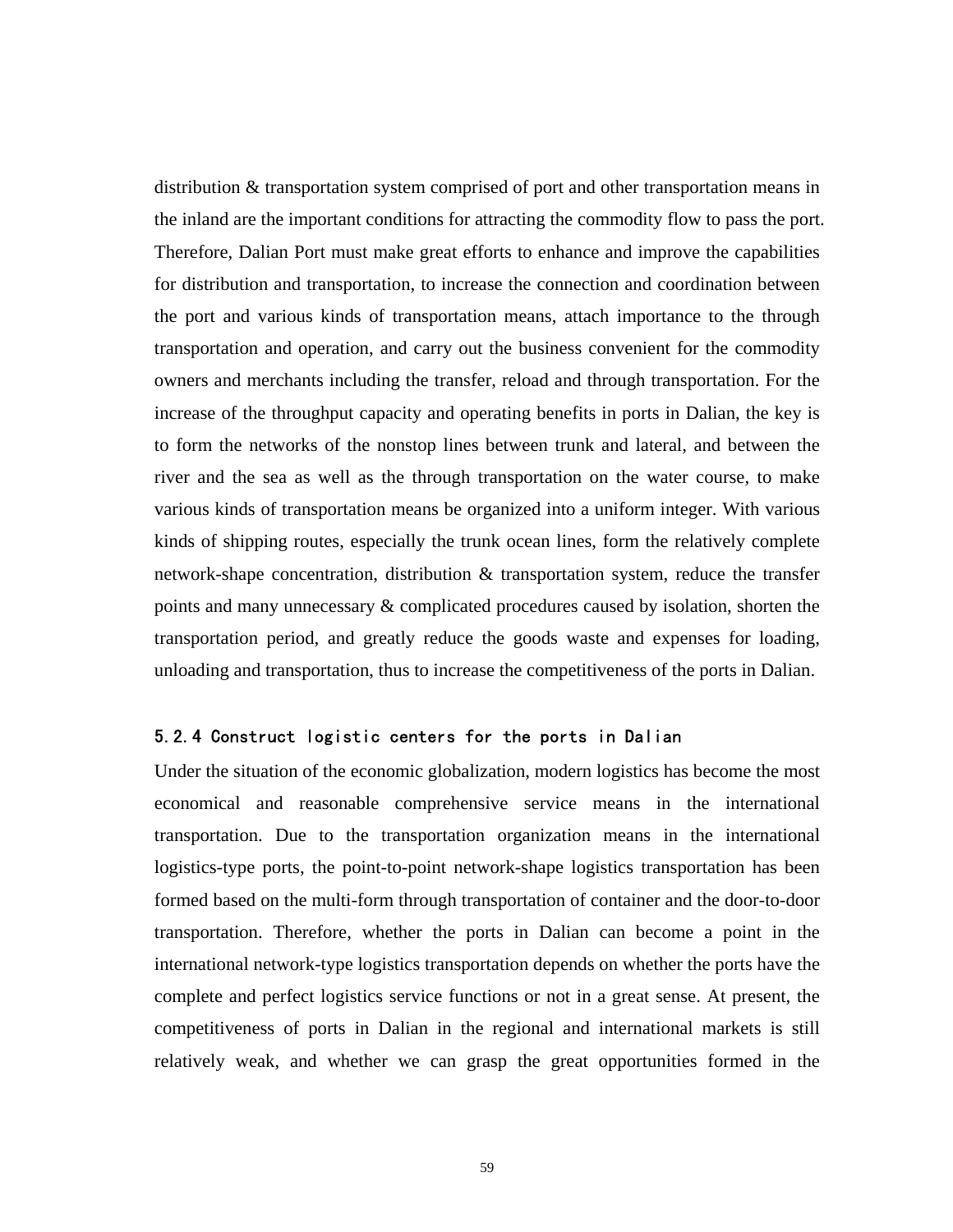international logistics networks to promote the ports in Dalian to become an important point in the international logistics network is the key factor to determine whether its international competitiveness can be improved. In addition, for the container port to construct the international logistic center, it not only can make use the current strengths of the container throughput and the scheduled shipping lines and routes, but also can attract more container sources and scheduled shipping lines and routes. Meanwhile, the increased container resources and scheduled shipping lines and routes can attract logistics enterprises, ship owners and cargo owners to invest in the port in reverse, to further expand the size of the logistics center, and promote the economic development of ports and the port city. Thus, by constructing logistics center, and providing the series of logistics services including the reload, allocation, distribution, processing and through transportation, etc, ports in Dalian can deliver the goods by the most economical, express, accurate and secured means to the distribution center in the next level or directly into the hands of the customer, to ensure to exert the functions as a point for the logistics transportation, and receive the continuously increasing freight volume and profit returns, and at the same time, making use of the concentration effects and diffuse effects of logistics center, to drive the development of logistics and its related industries in Dalian, enhance the opening degree of the economy and improve the international competitiveness of the ports.

## 5.2.5 Enhance the core function area in the port, and construct the affiliated medium-small port group

The focus here is to build two core function areas: Firstly, to accelerate the pace of planning and construction of the coastlines in Dayaowan Bay, to construct into the large-size specialized container working area, the large-size specialized dock areas and duty-free port areas for steel, wood and chemical fertilizer. Secondly to grasp the planning and construction of the Nianyuwan port area, to form the large-size specialized liquid bulk port area with the transportation of crude oil, finished oil product and various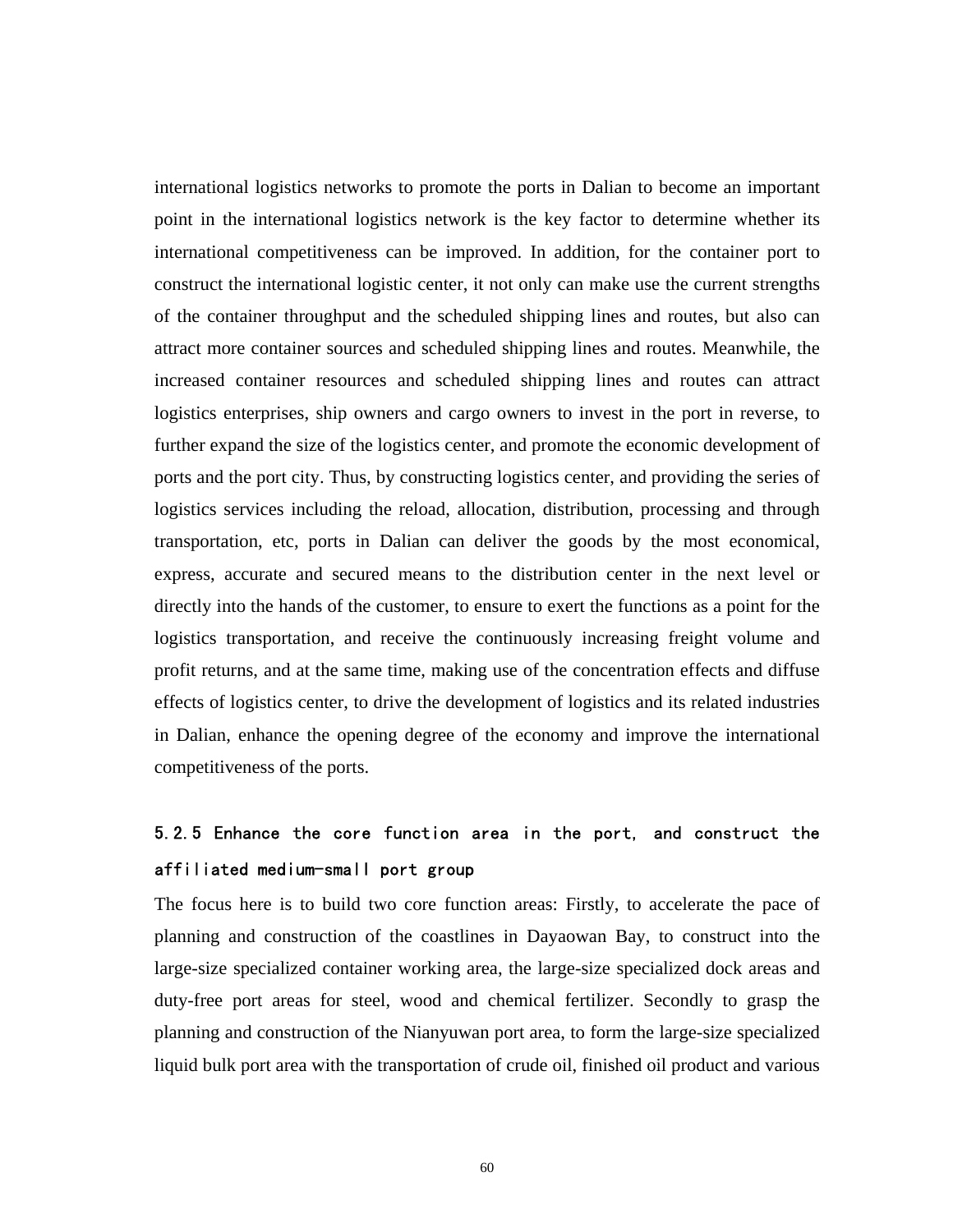types of liquid chemical products as priority. Thirdly, to develop the deep-water coastline in the area of the southwest coast of Dagushan Peninsula in focus, and the construction focus is to fulfill the function area classification on Dagushan Peninsula, and increase the size of Beiliang Port, to construct it into the international duty-free logistics port area with the biggest size and the strongest functions in North China.

Reconstruct the old port area in Dalian Base Port: The port areas including Dagang, Heizuizi, Ganjingzi, and Daliang Bay (Heshangdao Island), etc in the old port area. They should have the function adjustment according to the needs in the development of the city and the ports, to gradually transfer the big-size liquid and dry  $\&$  bulk goods with the relatively serious pollution and hazard to the specialized deep-water port area newly developed (Dagushan Peninsula), and the original port areas should develop the trade, tourism and logistics service functions in focus.

Plan and construct Dalian Bay based on the long term: As the rapid development of the economy in Dalian and the prosperity of the old industrial base in Northeast China, the focus of the port development in Dalian Area will definitely be transferred to Dalian Bay, the port resource with the unique advantages and the most potential in Dalian. This needs to adjust some dispersed and small docks and transfer those port-adjacent industrial enterprises with the low economic benefits and serious pollution in Dalian Bay, to develop the new-type port-adjacent industries.

To reasonably develop the local port and the enterprise dock: Orient Pikou Port (With the land & island transportation services as priority), Zhuanghe Port (Local transportation) and Lvshun New Port as the medium-small docks serving the local characteristic resources and industries, the coastlines on Changxing Island Port can be constructed into the comprehensive docks serving the ship-repair and shipbuilding industries and the vehicle logistics and construct Changhai Ocean Island, etc into the specialized goods owner docks serving the enterprises.

Thus to form the port structure with Dalian Base Port and Beiliang Port as core ports,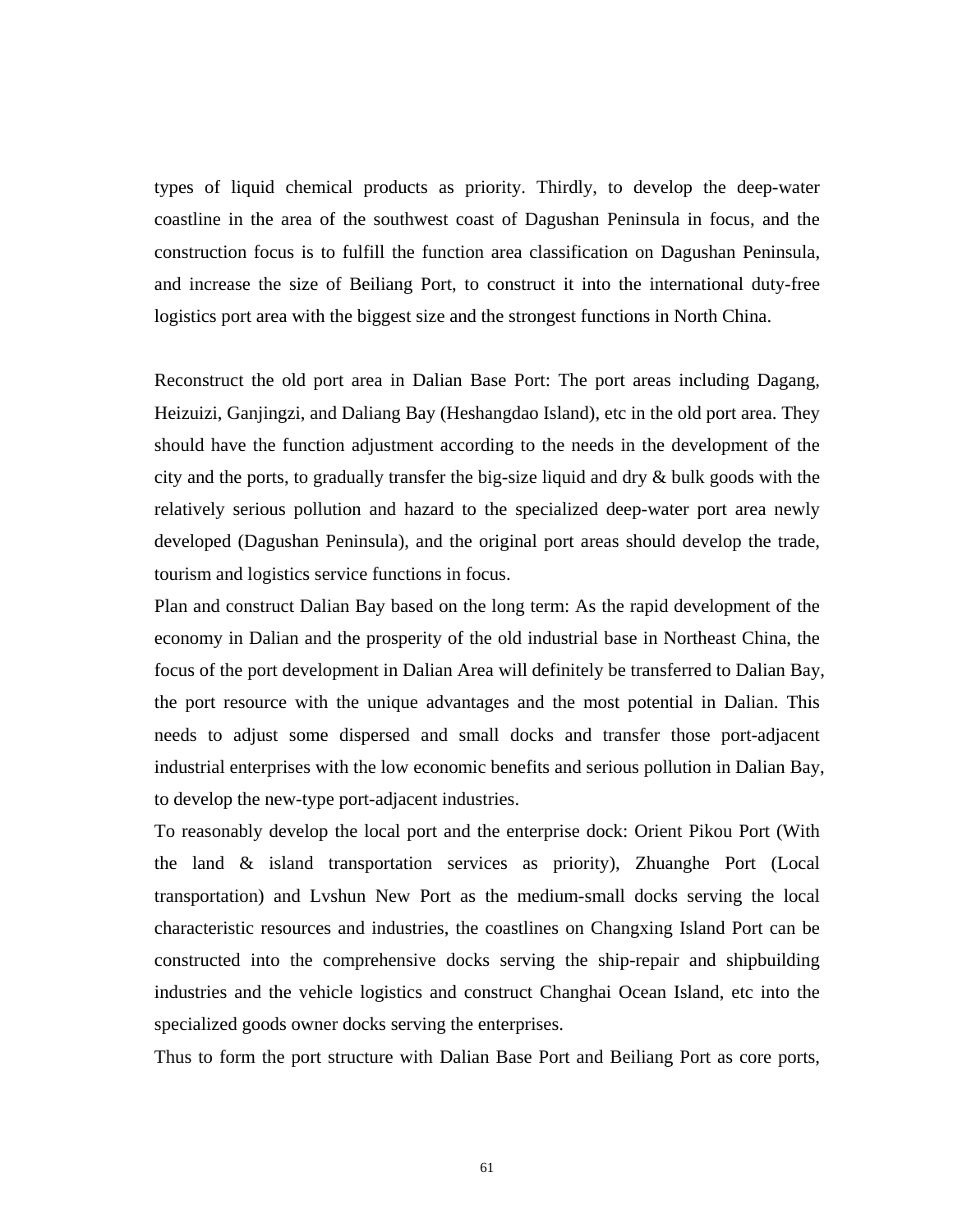medium-small ports of Lvshun Port, Zhuanghe Port and Pikou Port, etc and the goods owner docks as the supplement, with the alternatives, the supplementary competitions and clear working division in the port, to build a Dalian Port with the prominent core competitiveness.

#### 5.2.6 Construct a public information platform with Dalian Port as the center

The progress of the economic globalization has pushed forward the rapid development of the extra-large container ship transportation and the internationalization and coalition of the scheduled ship companies in the shipping industry. In such the market environment, the ports in various places in the world are in the strict and orderly internationalized economic network, and while pursuing the high benefits, to continuously pursue the competitive environment and status good for themselves. Today, as the diversified competition factors in modern ports, the internationalized port operation, the economic trade transformation in the port hinterland and the information development in the ports, information construction undoubtedly provides an important means for port to improve the service quality and level, thus to enhance and improve the port competitiveness. In addition, the perfection of the concentration, distribution and transportation system in Dalian ports also needs various ports to establish the complete and perfect port information management system, and also requires to construct the concentration, distribution and transportation information network in ports in Dalian, to construct the database for the ocean shipping market in the Dalian area, to share the resources at the ports in Dalian, and coordinate the normal operation between various port enterprises, and promote the perfection and development of the concentration, distribution and transportation system in the whole ports in Dalian. Meanwhile, planning and construction of the connective, real-time and efficient port information network platform is also the important technology support for achieving the integrated port resources, especially the integrated port information resources.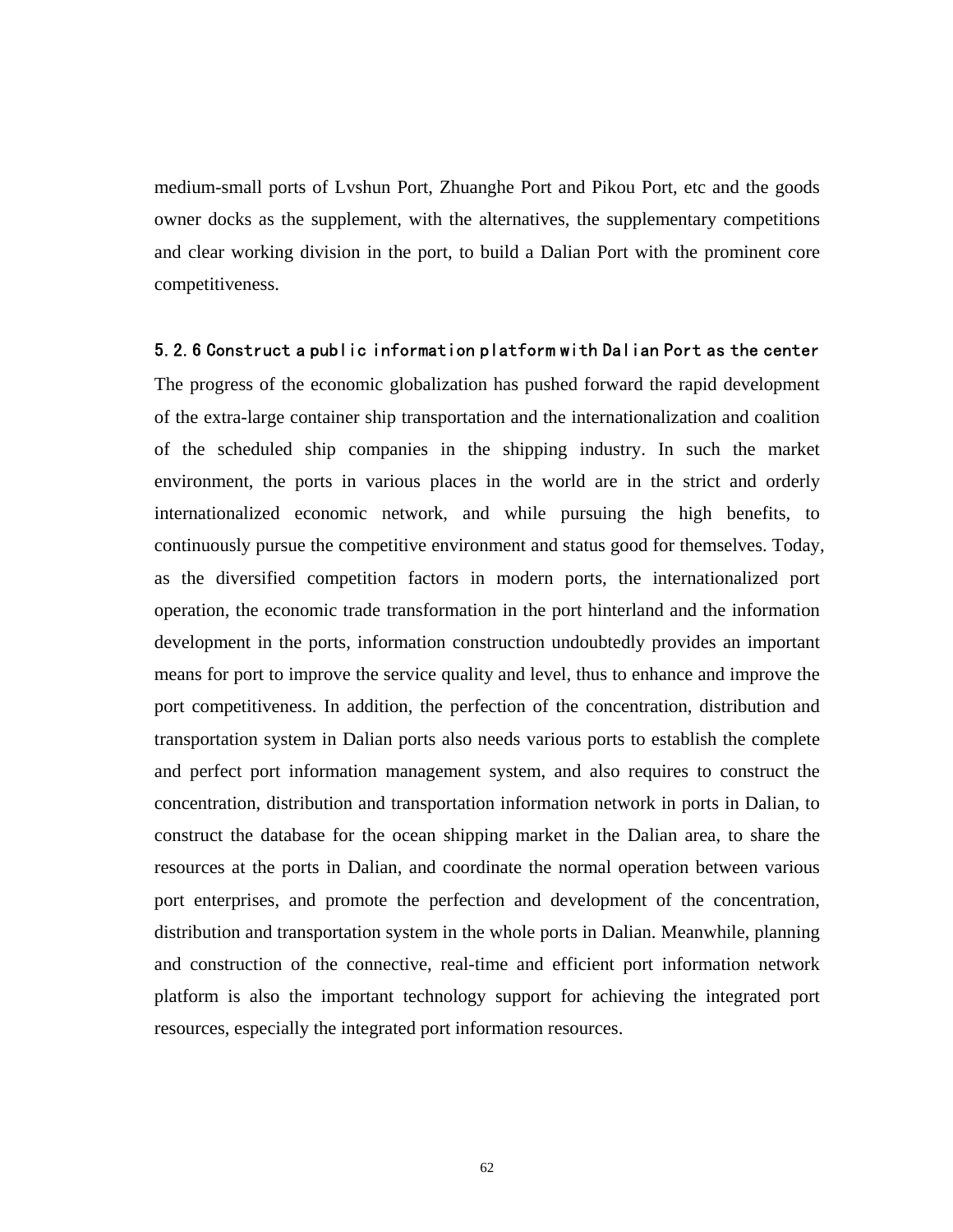As we all know, in any port cities, the port is the important point with the biggest size of the concentration of different transportation means, and also has the most possibility to be developed into a big platform integrated with various types of production elements and functions. Studying the business model of the modern logistics, its various types of industrial chains are gradually expanding towards the outside with the port as the center. Therefore, for construction of the public information platform in Dalian, it should be based on the development of the ports in the future, to prepare and plan a comprehensive port logistics information system with the highly integrated information, intelligence and network. Meanwhile, the public information platform should also be used as a core point in the supply chain management system in the whole city, to be connected with the city logistics, enterprise logistics and the other inland logistics system, thus to fulfill the strategic scheme for becoming the logistics center for the surrounding economic areas, i.e. It should include the contents in the following two levels:

One is with the ports in Dalian as center, use the information network to connect the goods owners, ship owners, agencies, goods wholesalers and retailers, packing companies, route transportation companies, customs and quarantines, etc together, to provide comprehensive services including information, transfer and release, etc for various parties. Two is in the frame of the modern logistics, expand the network connections, to collect, transfer, exchange and share the information for logistics, goods flow and the capital flow, etc through the port information center, to further improve the comprehensive service level of the port information platform in Dalian, and with the advanced information network platform to support the rapid development of the modern logistics in ports, and complete the port information network service functions in Dalian.

#### 5.2.7 Increase the financing capabilities in ports

Construction and development of port need the huge amount of capital investment, so it is very necessary to increase the financing capabilities in ports and achieve the diversity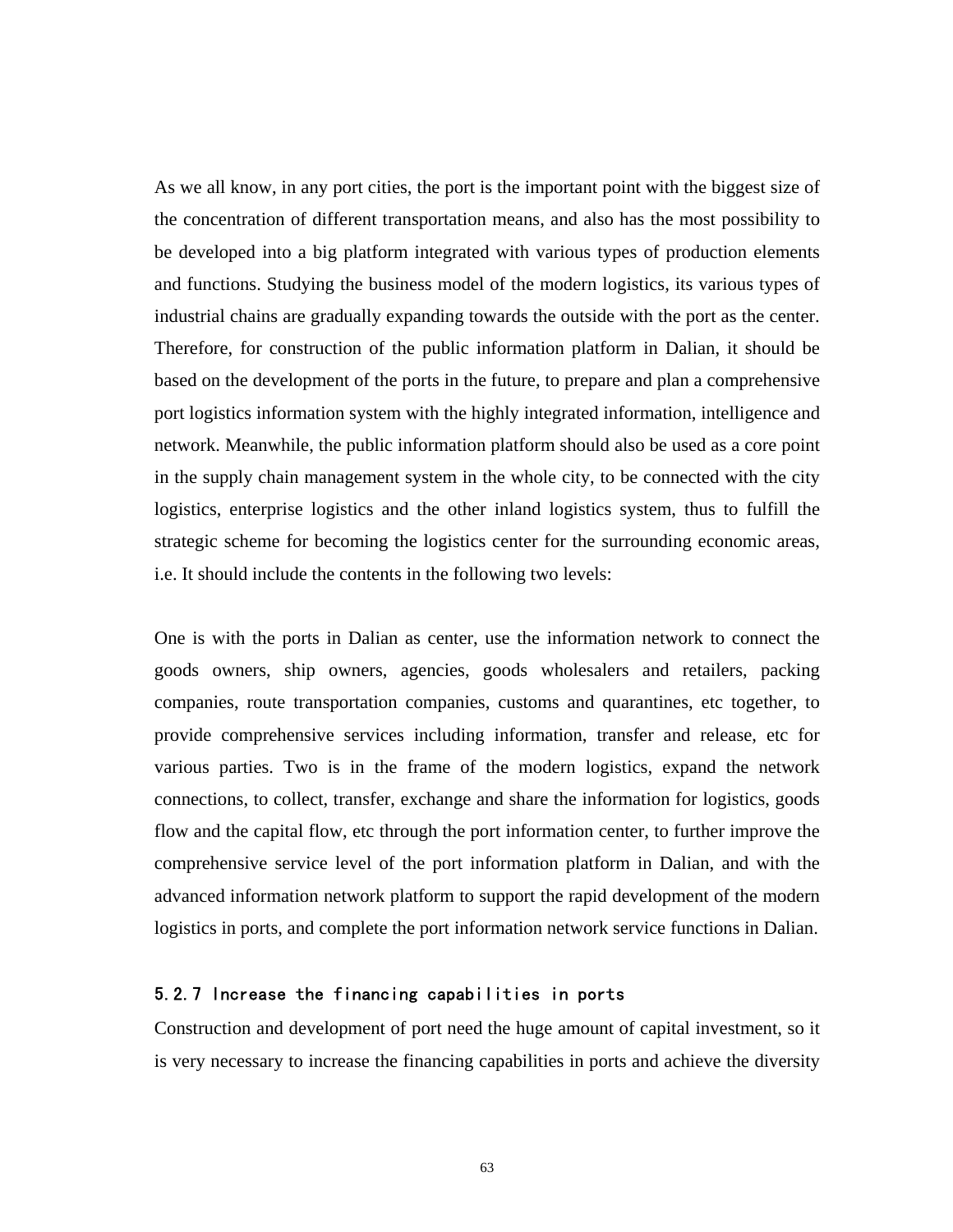of the port investment. The main methods are:

1. Broadly attract the diverse principal parts for investment including domestic and foreign big ship companies, big goods owners and big groups, etc to participate in the port construction, and at the same time, offer the special policies for the use of coastline and taxation, to form the win-win situation.

At present, due to the limited transportation force in the shipping enterprises, they only can select to affiliate the current hinge port. This kind of the "Affiliation" is mainly represented as the cooperation between the port and the enterprise for the construction of the berths on the port. To solve this problem well, the capital should be raised for the port facilities (Mainly the berth) based on the appropriate classification for the shipping enterprises.

Some berths can be developed, constructed and operated with the sole investment by large shipping enterprise. The port should organize the public bid invitation, and the large shipping enterprises with the strong strength bid to invest, and the bid winner should develop, construct and operate some berths in the port with the sole investment. By this means, the port can select one or two strategic operating partners dedicated in the long-term cooperation with it, thus being good for the long-term development of the port.

Set up the joint venture with ordinary shipping enterprise to develop and operate some berths. The port invests and takes the share with the materials like the land, coastline, berth and related facilities, etc currently available, and the ordinary shipping enterprise takes the share with the investment, and both parties develop and operate some berths together, and by this means, it can raise the sufficient construction fund for the port construction.

2. Fund raising with the stock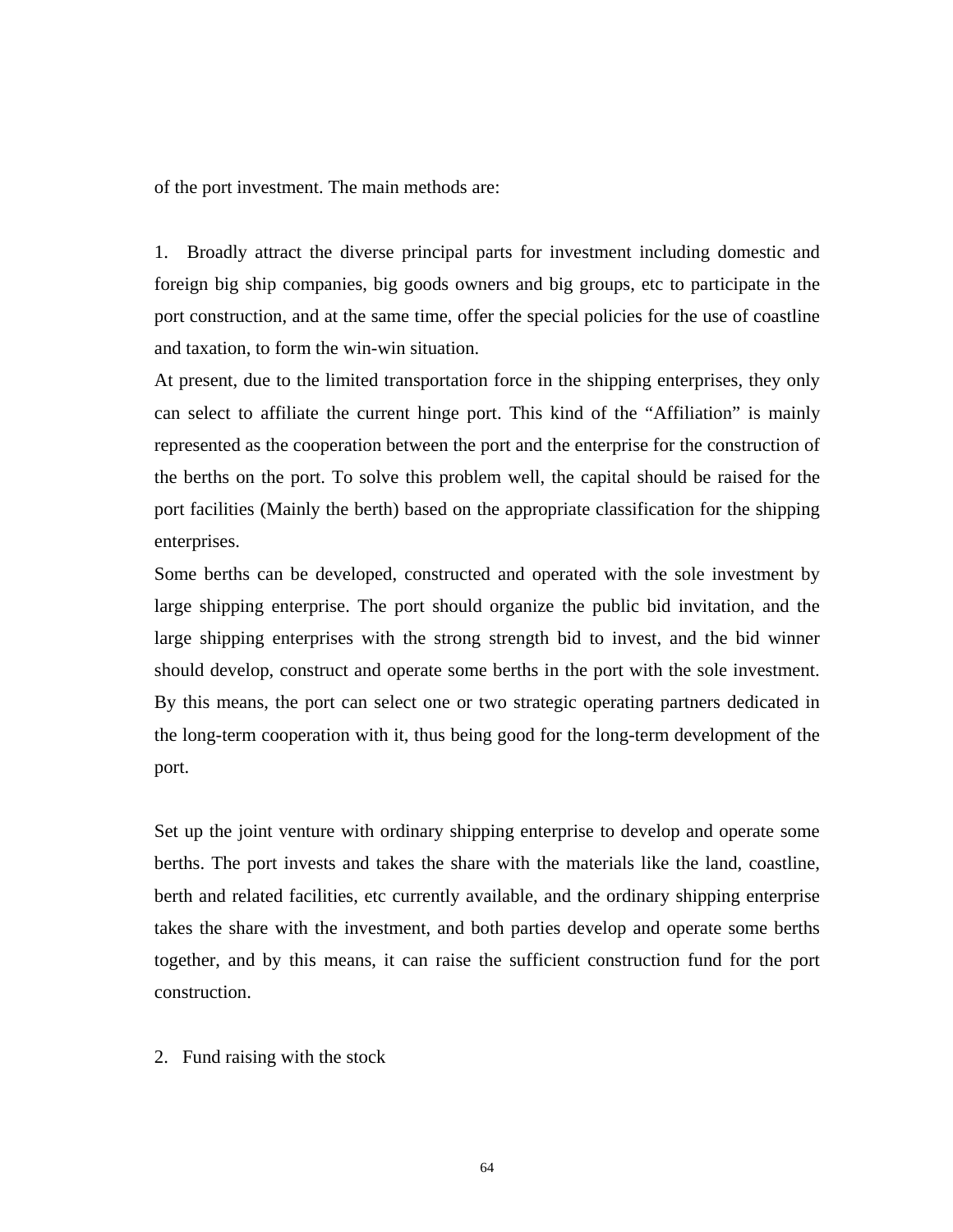As the continuous development of the port industry in our country, the continuously increased port enterprises listed in stock market and the continuous perfection of the financial market, the stock fund raising will be increasingly becoming a major port fund raising means. At present, the width and the depth of the bond circulation market in our country both are very limited, and lack the related systems, therefore the bond market has the much smaller size of fund raising than the stock market, and moreover, the enterprise bond has the relatively big risks, and its interest rate is higher than that of the government bond, therefore, the enterprise bond is difficult to be released in big scale. Compared with that, the stock fund raising can solve this problem relatively well, and adopting the method of stock fund raising is a prior good solution for the port facilities in our country to raise the fund within a period of time in the future indeed.

## 3. Financing lease

In the medium-long fund activities for the investment in fixed assets, grasping the business opportunity and reducing the cost for fund raising are the two most important factors for enterprise to take into account. The financing lease transaction is the financing means with the material as the carrier. Under the circumstance that the enterprise has the good operating achievements and credit records, the enterprise intends to obtain a sum of the fund adapted with its own ability for bearing the debt, if procuring the advanced equipment after raising the sufficient fund, it is very possible it has lost the best competition opportunity, but adopting the financing lease can solve these problems very well. Due to it has many facilities, the big investment in the fixed assets, with the long returning period, the port enterprise is appropriate for adopting the financing means of the financing lease.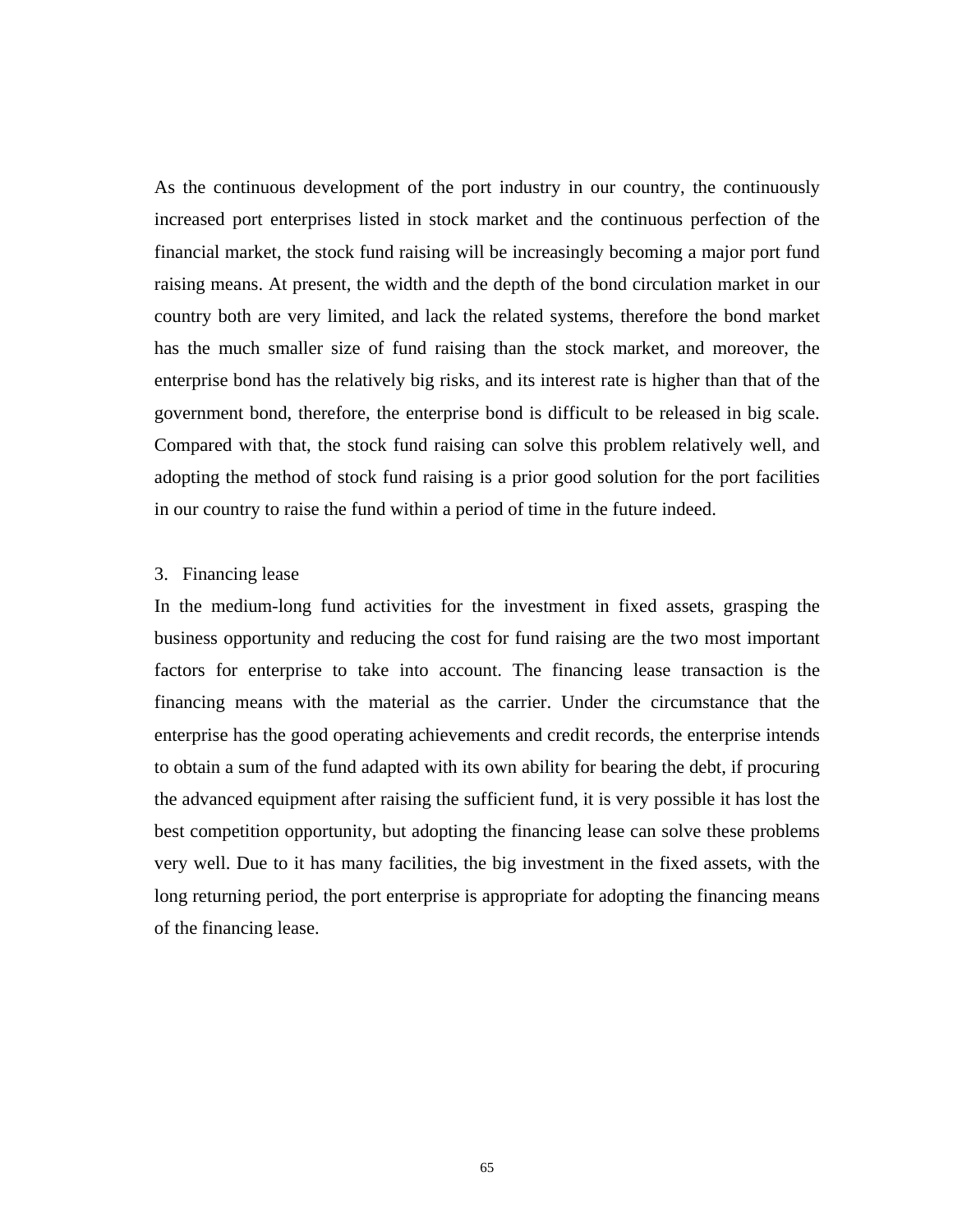## Reference:

Caitao, Jinxu, Ma Yaohui(2004.1). *Cooperate to Create a Hub-Port in Northeast Asia.* China Water Transport

Chen Jiayuan.(1999). *Port Enterprises Management*. Dalian Maritime University Press, No9

Chu Liangyong, Fan Houming(2001.5). *Competition and Development Trend of Container Ports in Bohai Sea Region .* Ports in China, pp26-27

Dalian Maritime University, Yingkou Port Bureau(2002.3). *Strategic Plan on Yingkou Port's Development.* 

Dalian Municipal Port Administration Bureau (2005). *Overall Planning on Dalian Port* 

Fan Xiaoping(1999). *Discussion on Connotation and Composing of Enterprise Competitiveness.* Journal of Zhejiang University

Gu Yazhu(2006). *On Competitiveness Promotion of Container Ports in China* China Economist, No.4

Guo li, Wang Haixia(2005). *On Competitive Power Evaluation of Port Enterprises*. Port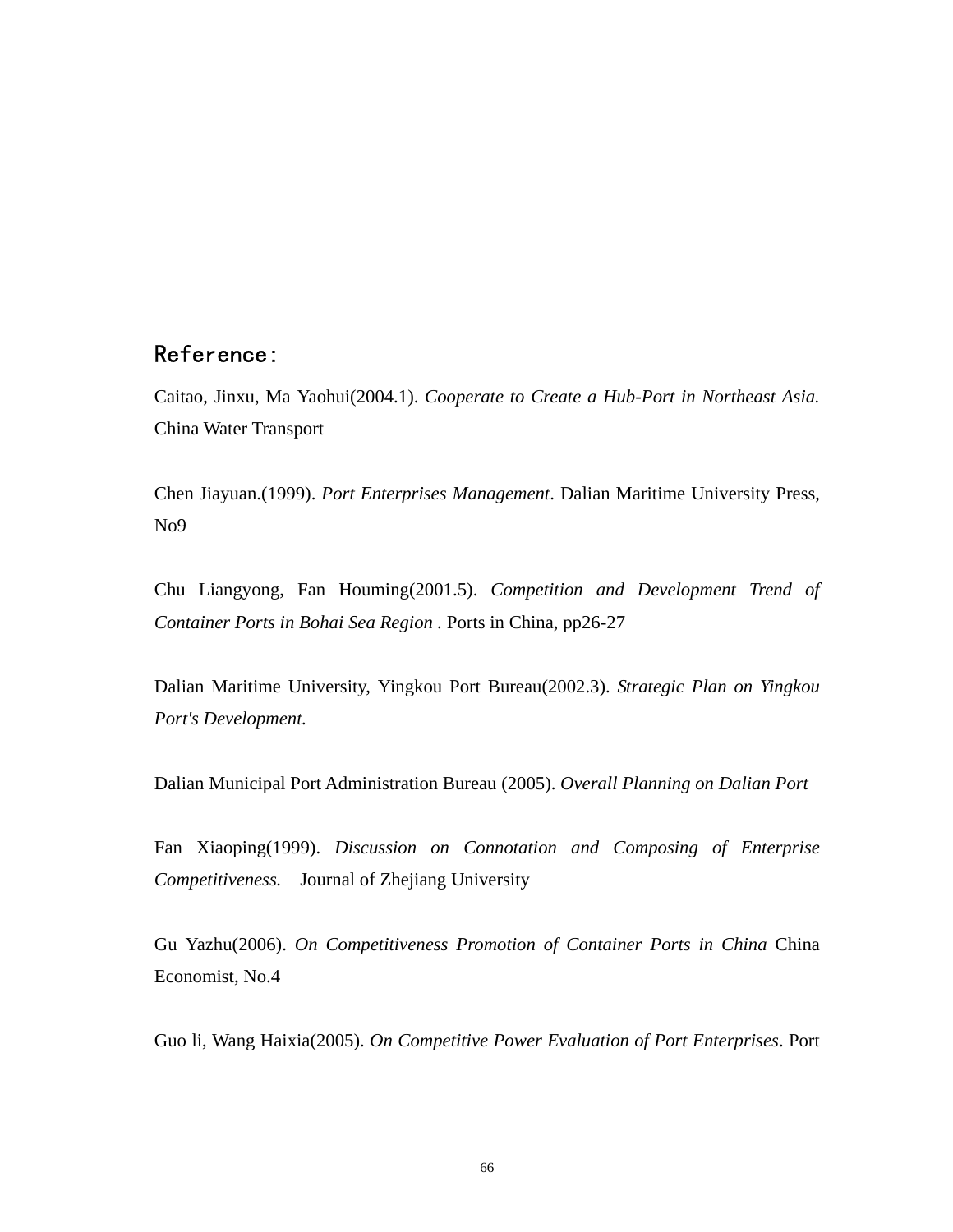& Waterway Engineering, No.10

Hao Junli, Lei Mi(2005) *Evaluate Port Competitiveness by AHP*. China Ports 2005 No.1

Hu Dali(2001). *On Enterprise Competitiveness*. Economic Management Press, pp100-101, 102-105, 81, 80-97

Huang Yong, Ma Ning(2006, Sep). *Research on Multi-financing Model of Port Construction*. Journal of Beijing Jiaotong University (Social Sciences Edition), Vol.5 No.13

Li Weitao(2004). *An evaluation controls system on business-running competition for port industries.* Technology & Economy in Areas of Communications, No.1

Liu Dongchuan(2001.3). *Major Problems Confronted by Ports in Liaoning.* Ports in China, pp30-31

Liu Yinfen (2006). *The world famous port layout plan characteristic and inspires.*  China Water Transport**,** Vol.4 No.7 pp34-35

Mao Boke, (2002). *Expansion of Port Logistics*(4<sup>th</sup> Edition). Ports in China

Planning and Research Institute of Ministry of Communications&Tianjin Port Bureau(2002). *Overall Planning on Tianjin Port* 

Planning and Research Institute of Ministry of Communications, Yingkou Port Bureau,(2004). *Planning on Yingkou Port*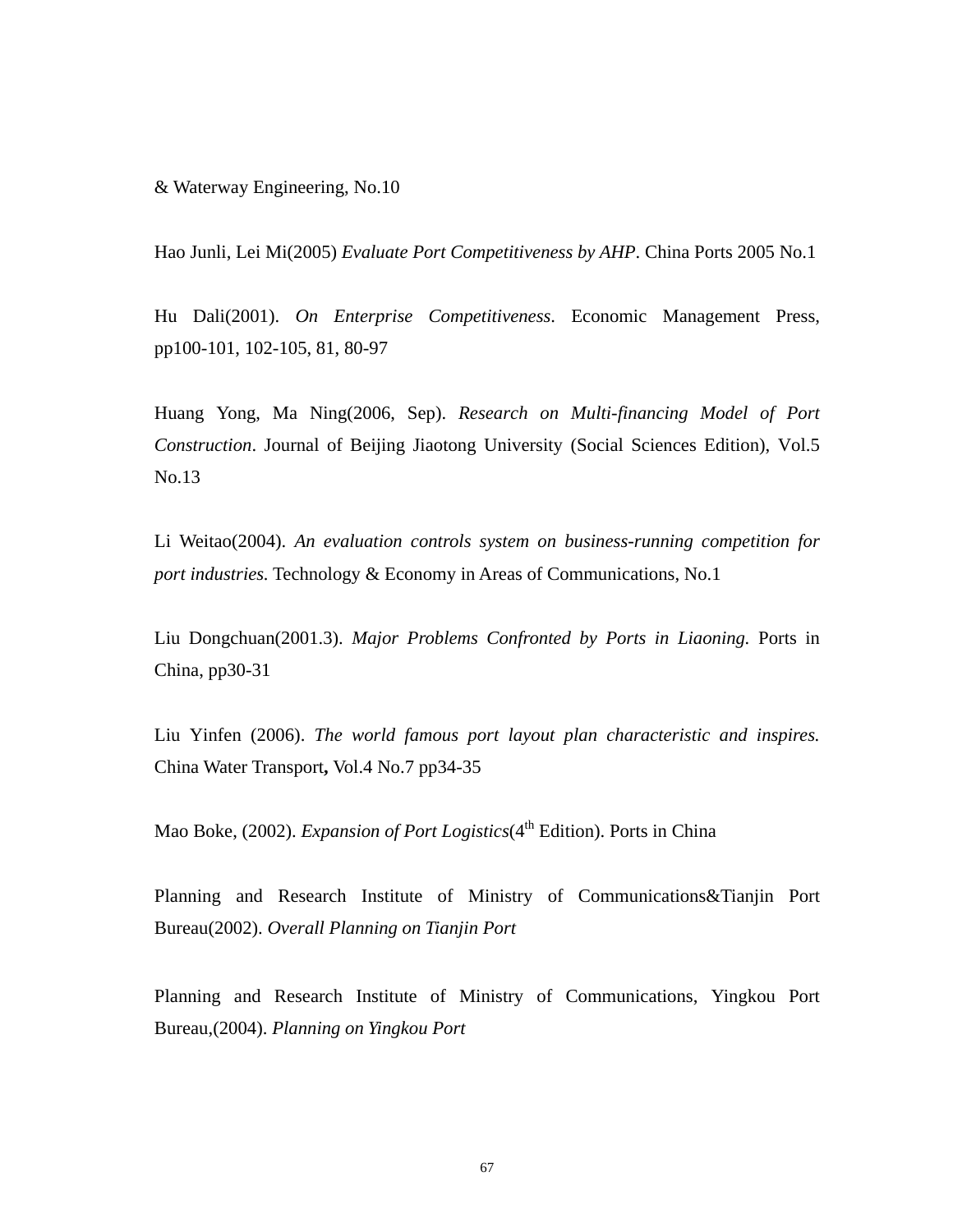Porter. Michael E(1997). *Competitive Strategy Techniques for Analyzing Industries and Competitors.* Huaxia Press, pp15-25

Presidential Commission on Industrial Competitiveness of the United States(1985). *Report from the Presidential Commission on Industrial Competitiveness* 

Qiu Wen, Zhang Xiuyun(2005). *Cultivation and Promotion of Core Competitive Power of Port Enterprises*. Shipping Management, No.1

Ren Xingyuan(2000). *Strategic Thinking on the Development of Ports in China in the 21st Century.* Ports in China, No.1

Shen Na, Zhao Yichuan(2003). *Research on the distribution of container terminals round the Bohai sea region.* Journal of Dalian Maritime University, Vol.29 No.3 pp72-76

Shi Xin(2000). *Modern Administration Theory and Application for Water Shipping Enterprises.* The People's Communication Press

Sun Guangqi, Sunhong(2005,3). *Overall Development Strategy on Construction of Northeast Asia Shipping Center in Dalian*. Dalian Maritime University

Wang Chengyi(2000). *On Development Direction of Ports in Liaoning*. Ports in China, No.6

Xiao Qing,(2002). *The Analysis on Competitive Strategies for Port Enterprise.* World Shipping, No.10